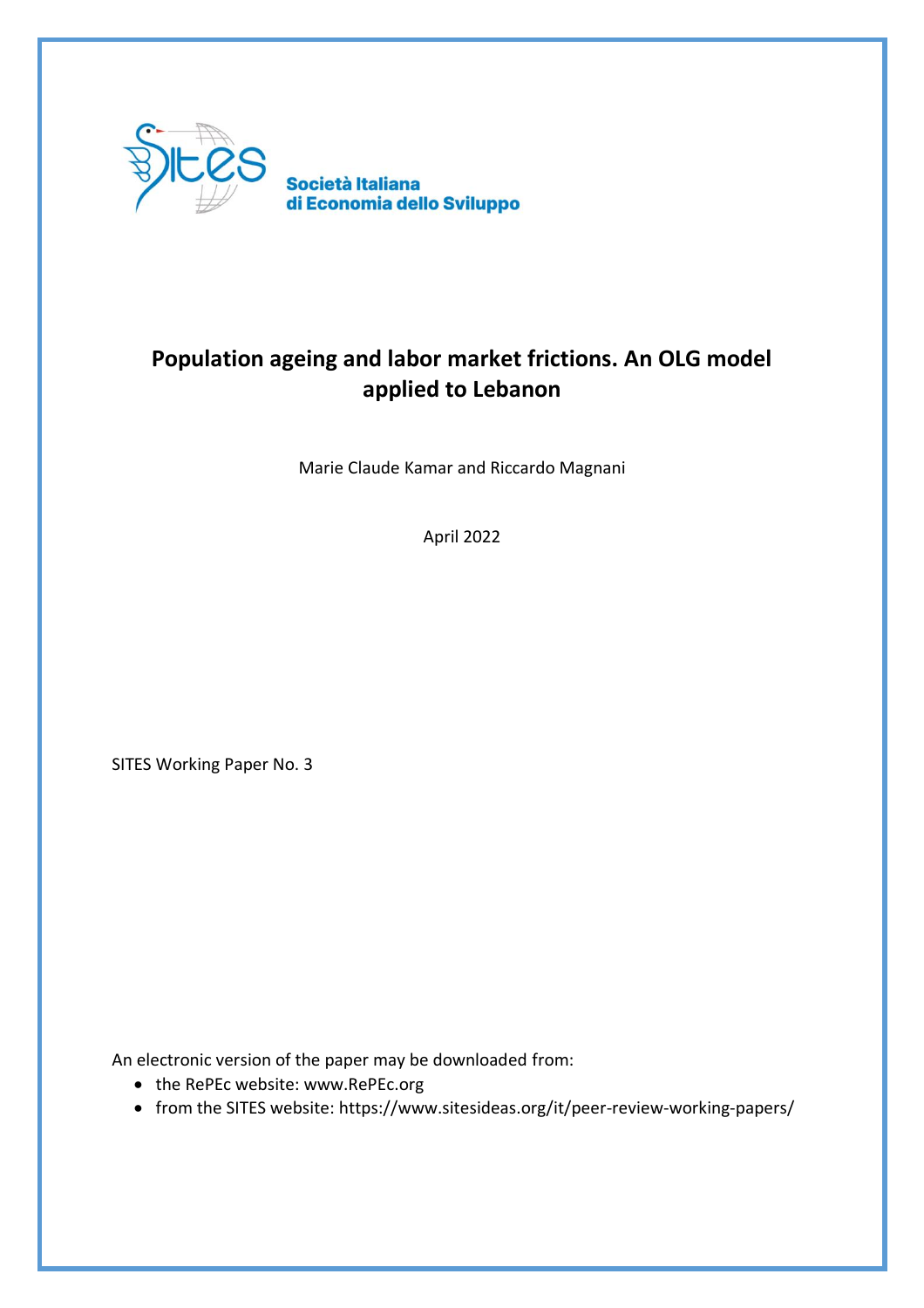## **Population ageing and labor market frictions. An OLG model applied to Lebanon**

# **Marie Claude KAMAR** \*  **and Riccardo MAGNANI**

## **Abstract**

We evaluate the effects of population ageing on the macroeconomic evolution of the Lebanese economy and on the financial sustainability of its major pension schemes. We use an OLG model with labor market frictions in the as in de la Croix et al. (2013). Individuals are differentiated by age, gender, and education and choose the sector of activity, which implies that the size of the informal sector is endogenous. We assess the long-run implications of population ageing and show that the public sector pension scheme is unsustainable while the private sector scheme is insufficient to ensure decent living standards for the elderly. Finally, we evaluate the effects of two pension reforms; in the first one we propose a mix of measures aiming at guaranteeing the sustainability of the public sector scheme; in the second one we propose some measures aiming at increasing the size of the private sector scheme.

**Keywords**: Pensions; Population ageing; OLG models; Labor market frictions.

**JEL codes**: J11, E62, H55.

<u>.</u>

<sup>\*</sup> Université Saint Joseph. Email: marieclaude.kamar@usj.edu.lb

Corresponding author. Université Sorbonne Paris Nord and CEPN. Email: riccardo.magnani@univ-paris13.fr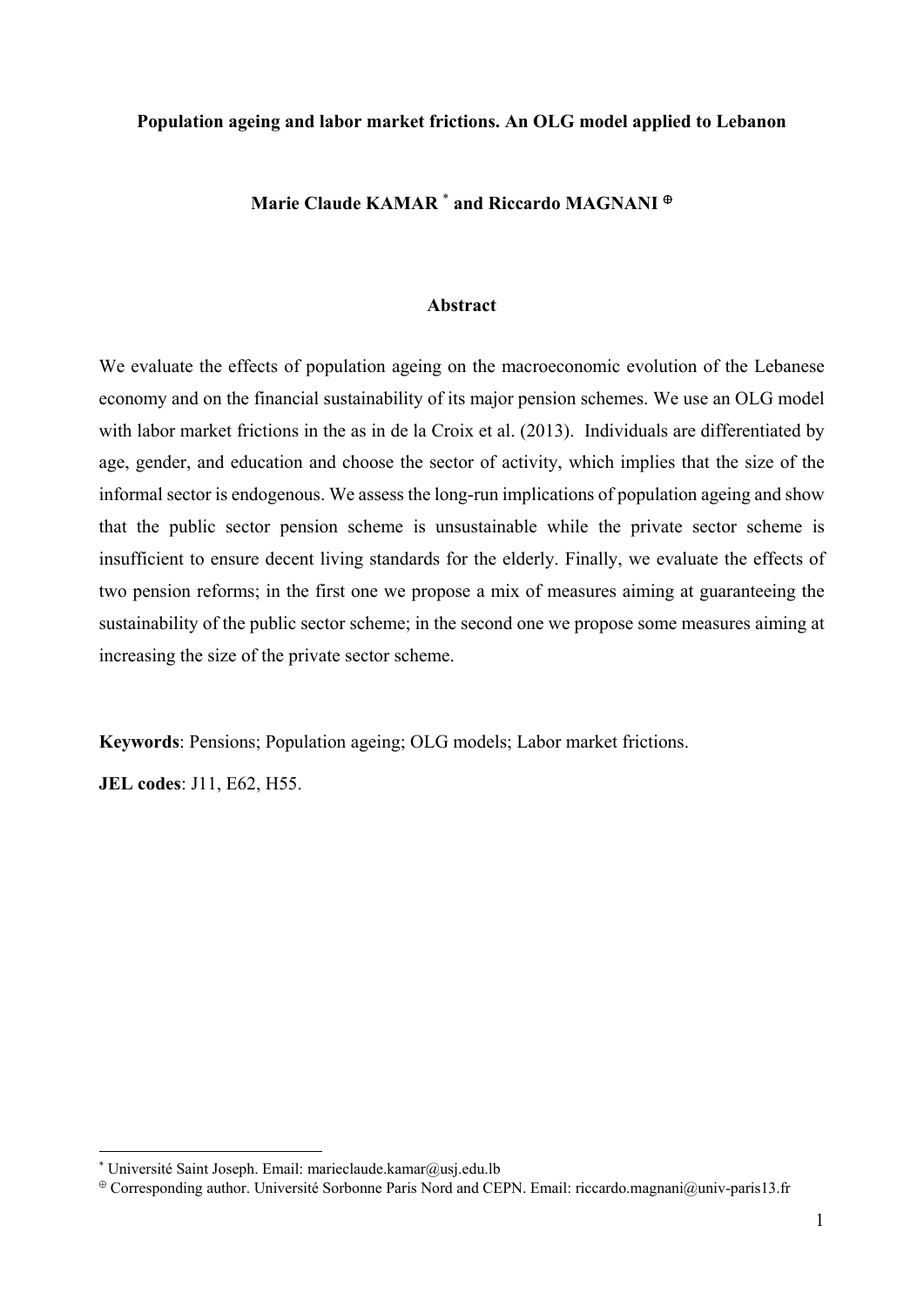## **1. Introduction**

1

The population is ageing not only in developed countries but also in developing countries because of the simultaneous fall in fertility and mortality rates. It is well-known that population ageing has dramatic macroeconomic effects that deserve to be evaluated in a comprehensive setting in order to take into account for the general equilibrium linkages between the economic agents (firms, households, the government) and the markets (goods markets, labor market, capital market). Simulation OLG models have been extensively used in the literature to analyze the effects of population ageing in developed countries<sup>1</sup> while only few works apply to developing countries.<sup>2</sup>

The objective of this article is to analyze the effects of population ageing on the macroeconomic evolution of the Lebanese economy, on the functioning of its labor market and on the sustainability of its two major pension schemes. The Lebanese case is very interesting for several reasons. The first reason is that the Lebanese labor market, as in other developing economies, is characterized by the presence of a large informal sector, a low labor participation of women and a high unemployment rate in particular for highly educated people because of the lack of appropriate employment opportunities. The second reason is that the Lebanese social security system combines a PAYG system (that covers the public sector employees) with a funded system (that covers the private sector employees and that pays upon retirement a unique lump-sum payment instead of monthly pensions). In addition, the size of the Lebanese social security system is quite small, even compared to other developing countries: in 2014, pension expenditures on public sector schemes represent 3% of GDP, while the average of emerging economies is 5.8% of GDP (Jarmuzek and Nakhle, 2018). The third reason is that Lebanon is facing a demographic transition

<sup>&</sup>lt;sup>1</sup> For instance, Eggertson et al. (2019) and Cooley and Henriksen (2018) show that population ageing could explain the low interest rate level and the slowdown in the growth of GDP per person in developed countries. Börsch-Supan et al. (2014) focus on European countries and analyze the effects of demographic changes on the economic growth, savings and international capital flows. Ludwig et al. (2012) analyze the effect of population ageing on the labor supply and human capital decisions.

<sup>&</sup>lt;sup>2</sup> Loumrhari (2014) for Morocco; Abdessalem and Chekki (2016) for Tunisia; Georges and Seckin (2016) for Turkey.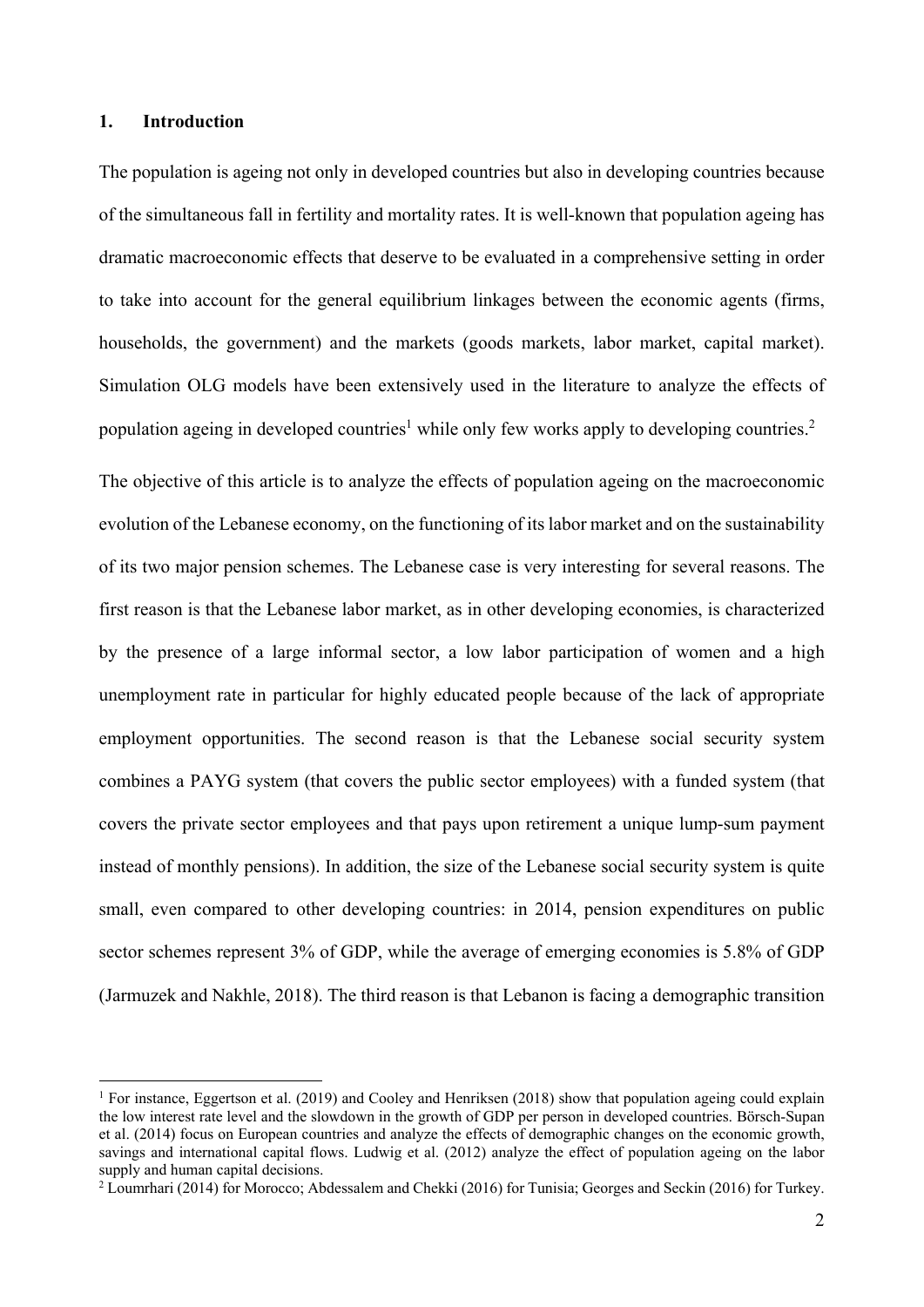that will strongly affect the structure of the population in the next decades and will put pressure on the financing of the social security system.

Our analysis is carried out using a simulation OLG model of the type of Auerbach and Kotlikoff (1987). With respect to standard OLG models existing in the literature, our model considers search and matching frictions in the labor market as in de la Croix et al. (2013). However, with respect to de la Croix et al. (2013), the matching function is defined for each education level and sector of activity. As in Charlot and Decreuse (2005), this allows us to differentiate the probability to find a job and to hire a worker by education level and, thus, to take into account the difficulty to find a job for highly educated people, which is an important characteristic of the labor market in developing countries. In addition, the probabilities to find a job and to hire a worker are differentiated by the sector of activity. Zenou (2008) states that, while the formal labor market in developing countries is characterized by the presence of search and matching frictions, the informal sector is competitive, implying that any person searching for an informal job can immediately be employed because of wage flexibility. In contrast, following Charlot et al. (2015), we assume that the informal sector is also frictional, although it is easier to find an informal job than a formal job. Finally, we assume that individuals choose the sector of activity (public, private or informal) in which they supply labor. The choice is assumed to be made on the basis of the relative attractiveness of each sector. This allows us to endogenize the size of the informal sector.

Our OLG model is calibrated in order to reproduce the main features of the Lebanese economy observed in the recent years and is used to evaluate the effects on the sustainability of the existing pension schemes (public and private) and on the macroeconomic dynamic of the country. The simulation results show that the public sector pension scheme is unsustainable since the system will produce extremely high deficits in the next decades. In contrast, the private sector pension scheme can be considered as sustainable, although the generosity of the system is extremely low. In addition, population ageing has negative macroeconomic effects as it reduces the economic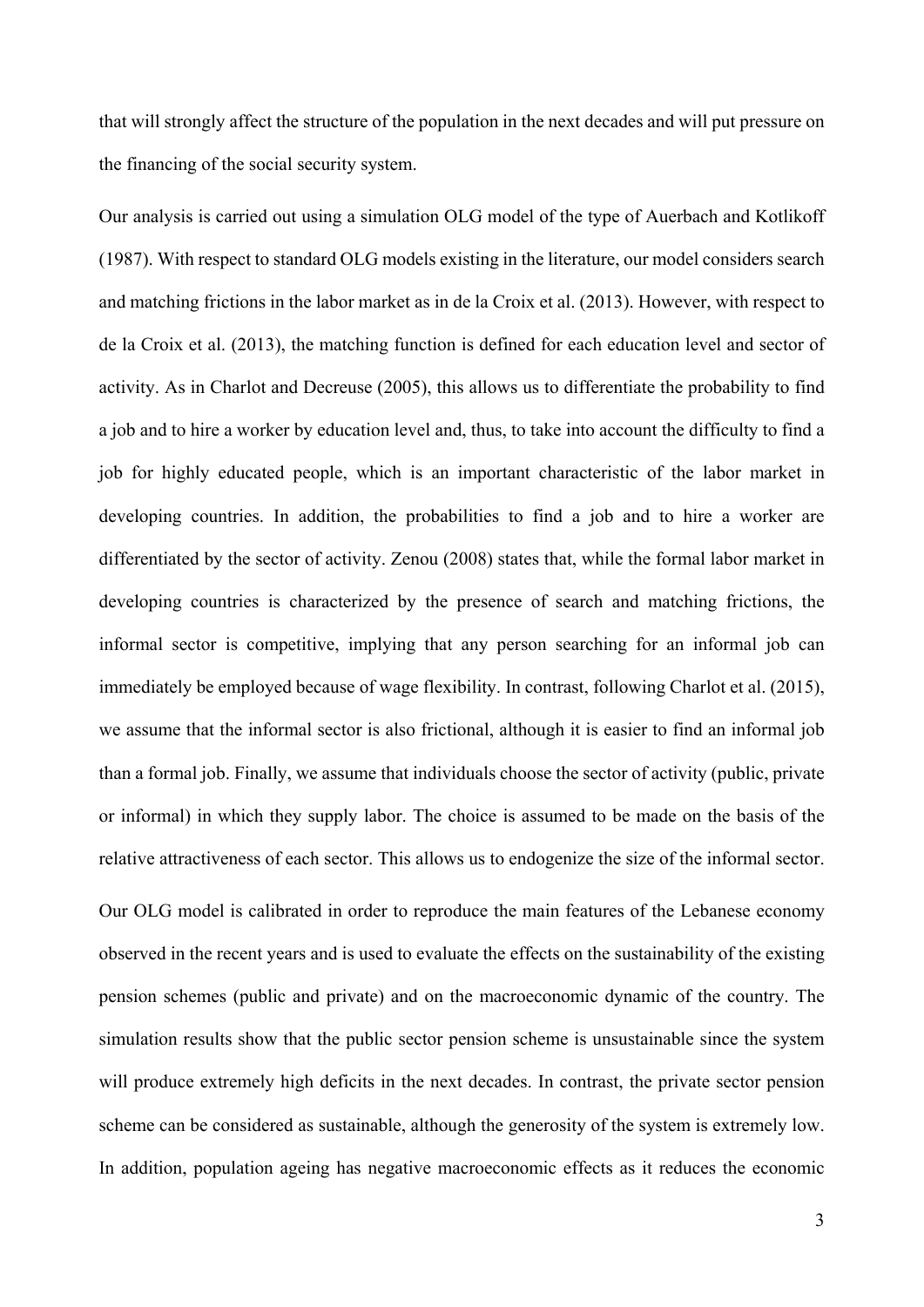growth rate and the ratio of investments to GDP. The only positive macroeconomic effect is the expected decrease in the unemployment rate thanks to the rise in the marginal productivity of labor and the fall in the interest rate, which induce firms to post more vacancies. Then, we evaluate the effects of an alternative scenario in which we propose a combination of reforms aiming at guaranteeing the sustainability of the public sector pension scheme by correcting its strong weaknesses. In particular, our proposed reform combines (i) an increase in the contribution rate to 25% (while today is only 6%), (ii) a reduction in the maximum replacement ratio from 85% to 70% in 2025 and, gradually, to 50% after 20 years, (iii) a gradual removal of early retirement before age 60, (iv) a gradual elimination of survivor's pensions for women aged less than 55 years. Concerning the private sector pension system, we evaluate the effects of different reforms aiming at increasing its size and, consequently, at improving the standards of living of the elderly: (i) the increase in the contribution rate (paid by the employers and/or by the employees), (ii) the transition of the current funded system toward a PAYG system.

The article is organized as follows. Section 2 describes the demographic evolution, the pension schemes and the labor market in Lebanon. In section 3, we describe the OLG model used in our analysis. In section 4, we describe the calibration procedure and, in section 5, we present our simulation results. Section 6 concludes.

## **2. Some characteristics of the Lebanese economy**

## **2.1 The demographic evolution in Lebanon**

The demographic data used in our article come from the United Nations (World Population Prospects: The 2019 Revision) that provide a comprehensive overview of the Lebanese population, specified by age and gender, from 1950 to 2100. The main features of the Lebanese population transition are summarized in table 1. First, the Lebanese population has strongly increased between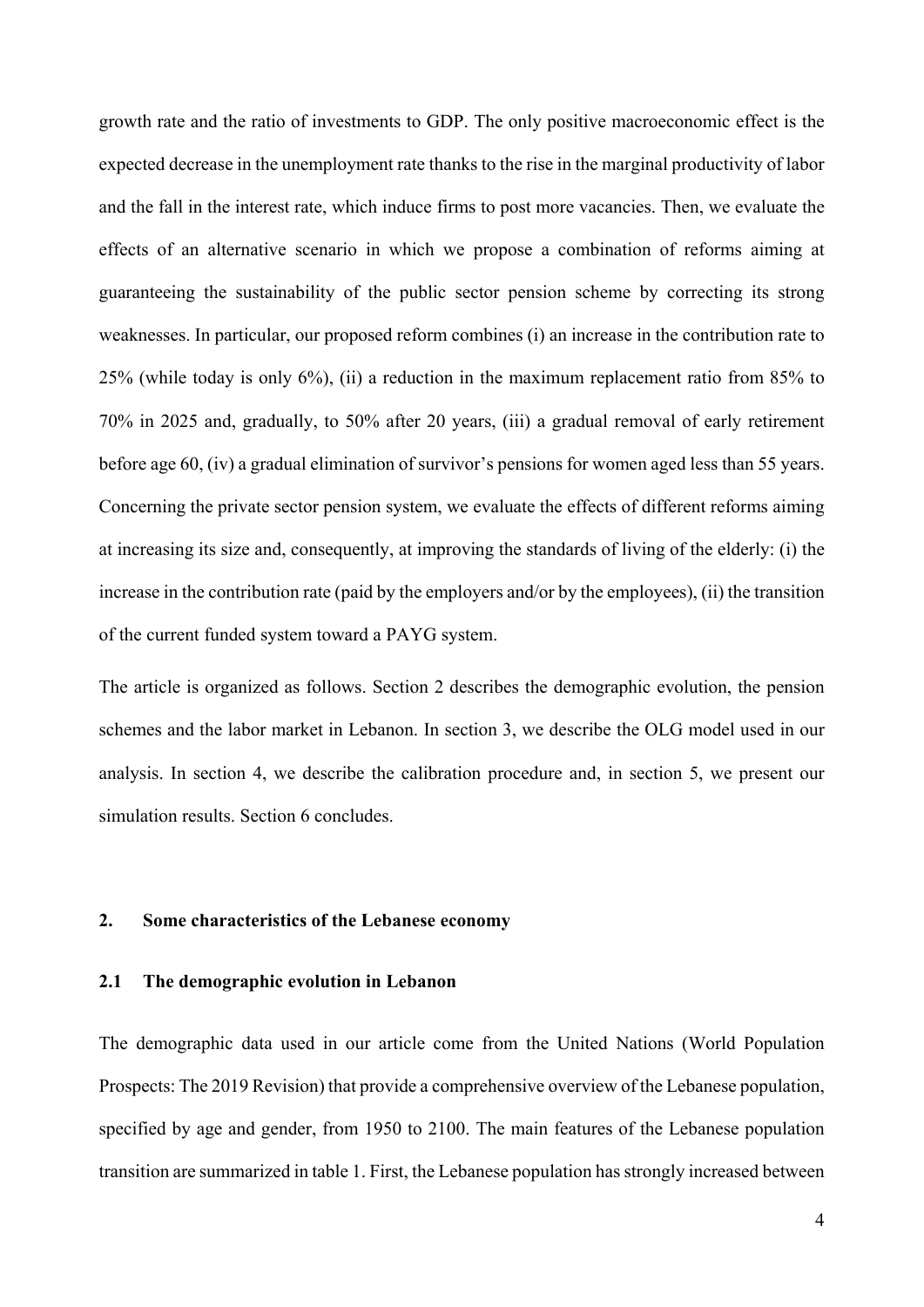1950 and 2000 (from 1.3 million to 3.8 million) and would increase until 2020 to reach 6.8 million. Then, according to the United Nations projections, the total population would decrease and reach 5.7 million in 2100. Table 1 also shows the strong decline in fertility rates: the fertility rate was 5.7 children per woman in 1950 and is expected to decline over the next decades. According to the United Nations projections, the fertility rate will always be lower than the level that guarantees the generational renewal. Life expectancy at birth has strongly increased between 1950 and 2015 from 62.2 to 80.8 for women and from 58.9 to 77 for men. According to the United Nations projections, life expectancy would progressively increase and reach 90.3 for women and 88 for men in 2100. The evolution of the old-age dependency ratio clearly summarizes the population-ageing problem that the Lebanese economy will face in the next decades. As shown in figure 1, the old-age dependency ratio (computed as the ratio between the number of people aged 65 and over and the number of people aged 15-64) would increase in a spectacular way starting from 2025: it was equal to 9.4% in 2010, it would attain 33% in 2050, 50% in 2075 and 62% in 2100.

# **2.2 The Lebanese pension system**

<u>.</u>

The Lebanese pension system is characterized by the coexistence of several schemes that are differentiated according to the method of financing and the computation rules of the benefits. In our article, we focus on the two main schemes, i.e. the public sector pension system and the private sector pension system.<sup>3</sup>

The public sector pension scheme is a PAYG system with defined-benefit pensions and covers civil and military servants. The maximum retirement age is 64 for civil servants and between 58 and 64, depending on the rank, for military servants. The pension contribution rate is 6% and

<sup>&</sup>lt;sup>3</sup> For a detailed description of the Lebanese pension system, see Robalino (2005), Rached (2012) and Jarmuzek and Nakhle (2018).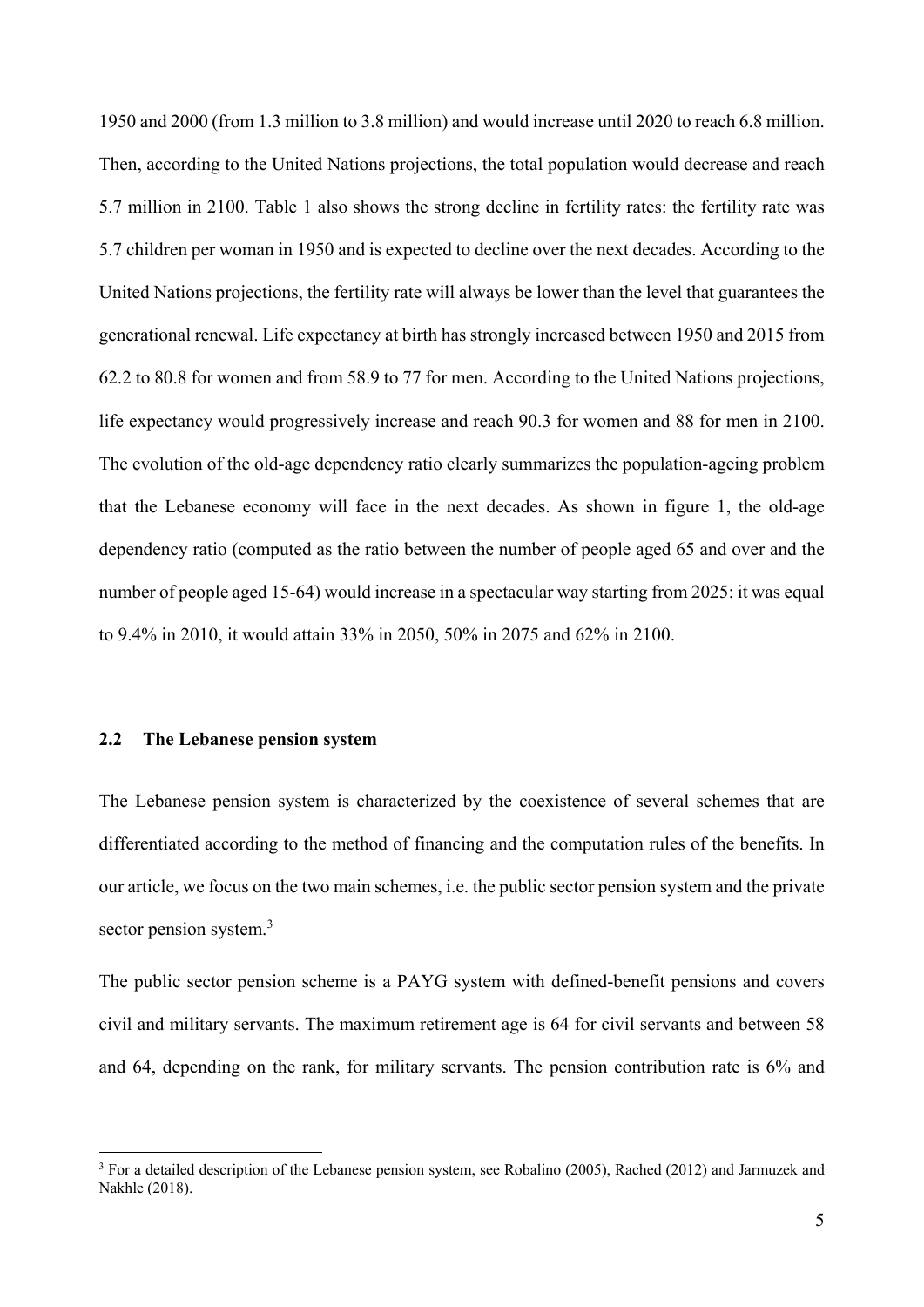contributions are paid only by the employees. The lifetime pension is computed on the basis of a 2.125% accrual rate. The maximum replacement rate, obtained after 40 years of service, is 85% of the final salary. As noted by Marwan (2016), the system is characterized by different distorting mechanisms: (i) an extra lump-sum payment is allowed for the retirees with more than 40 years of service; (ii) additional years of service are accounted for military servants; (iii) survivor's pensions are exceptionally generous: unmarried, divorced and widowed daughters of retirees keep the full pension benefits for life. The survivor's pensions received by women represent a large fraction of total pensions: in 2012, the number of pensions received by women aged 45 or less represents 14% of the total and accounts for 17% of the total pension expenditure in the public sector (Ministry of Finance, 2012). In addition, early retirement is very common in the public sector pension system: in 2012, the number of pensions received by men aged between 46 and 64 represents 34% of the total and accounts for 29% of the total pension expenditure in the public sector (Ministry of Finance, 2012).

The private sector pension scheme is a funded system administered by the National Social Security Fund  $(NSSF)^4$  that covers private sector employees. Individuals with at least 20 years of service can retire if they have reached age 60 and the maximum retirement age is 64. The private sector pension system is a special case since private employees receive upon retirement an end-of-service indemnity (instead of monthly pensions) corresponding to the accumulated contributions. Contributions are accumulated in individual accounts and paid only by the employers on the basis of a contribution rate set to 8.5%. The rate of return on contributions is close to the rate on government bonds as NSSF assets are generally invested in Treasury bonds. The inadequacy of the private sector pension scheme is explained by the following reasons: first, the low levels of the coverage rate and of the contribution rate necessarily imply that the size of the private sector

<u>.</u>

<sup>&</sup>lt;sup>4</sup> The NSSF is an independent institution established in 1963 and controlled by the Council of Ministers and the Ministry of Labor.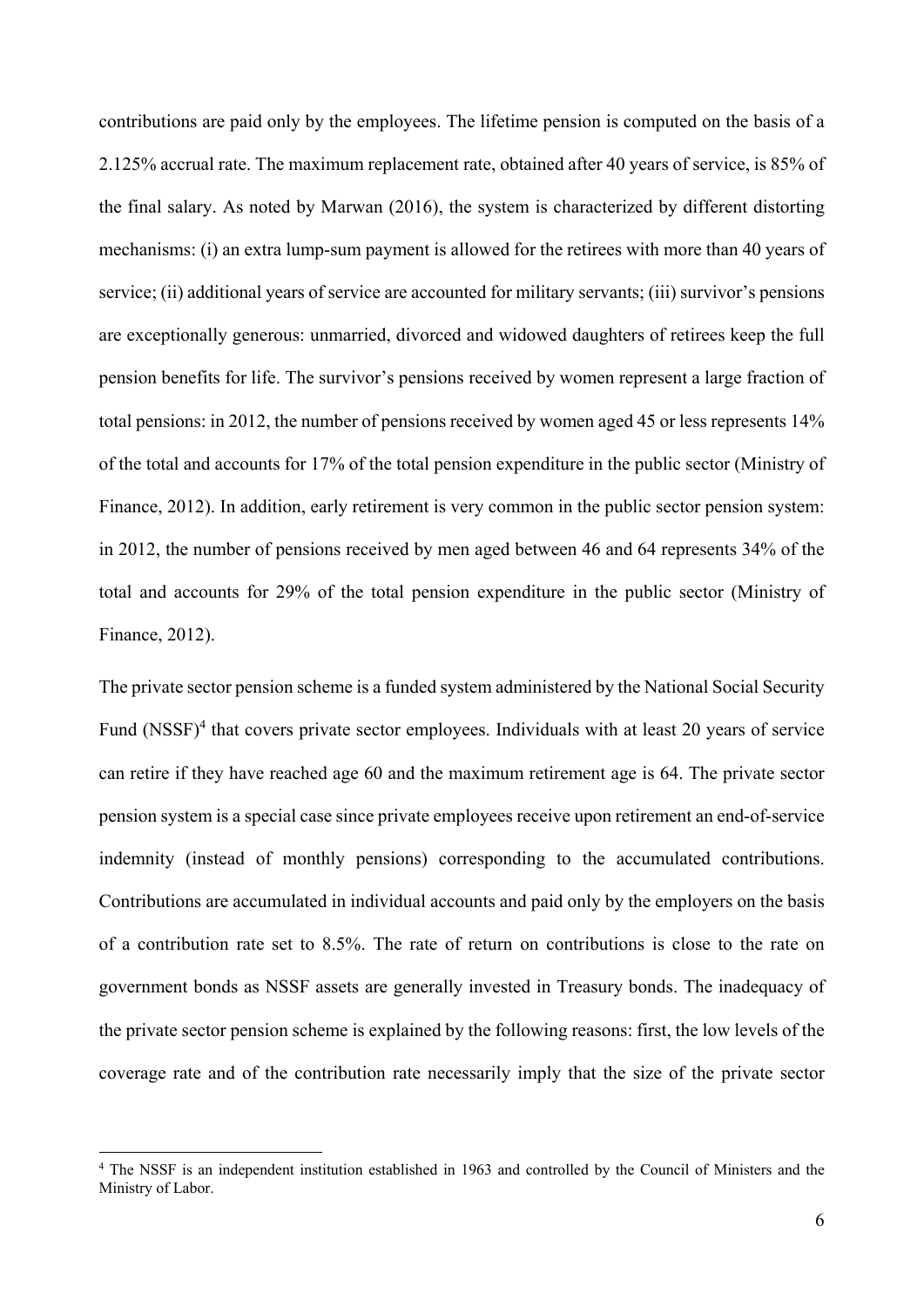pension system is extremely low (the pension expenditures represent 0.5% of GDP in 2010); second, the funded nature of the pension scheme implies that there is no redistribution across generations in order to protect the most vulnerable people;<sup>5</sup> third, the private sector employees (and their family members) lose their health insurance when they cease to work, i.e. when they need it most.<sup>6</sup>

## **2.3 The labor market in Lebanon**

1

The Lebanese labor market is characterized by a low labor participation of women, which reflects the existence of family arrangements according to which women leave the labor market once married. As shown in table A1 in Online Appendix 1, the labor participation rate in 2007 was 72.9% for men and 23.9% for women and, on average, 47.6%. Interestingly, the women's labor participation is higher for highly educated women (45%) and extremely low for primary and secondary education levels (between 13% and 19%). For men, the participation rate is higher for those with primary and lower secondary education (78.7% and 76.9%, respectively) than for those with upper secondary education and university levels (59% and 62.5, respectively).

As shown in table A2 in Online Appendix 1, the total unemployment rate is 7.8% in 2004, 9.1% in 2007 and 6.4% in 2009 and is higher for women (9.5% in 2004, 10.1% in 2007 and 10.4% in 2009) than for men (7.3% in 2004, 8.6% in 2007 and 5% in 2009). In addition, the unemployment rate is higher for highly educated people (11.2% in 2007 and 8.8% in 2009), which reflects the difficulty for those people to find a job given the problem of skill mismatch in the labor market. Tables A3 to A7 in Appendix 1 summarize the main characteristics of the micro dataset FEMISE.<sup>7</sup>

<sup>&</sup>lt;sup>5</sup> The inadequacy of the social security system is partially compensated by the existence of informal transfers from family members and charitable institutions.

<sup>&</sup>lt;sup>6</sup> According to Rached (2012), more than half of the elderly have difficulties to secure their basic needs.

<sup>7</sup> The dataset FEMISE (Forum *Euro-Méditerranéen des Instituts de Sciences Economiques*, contract FEM3d-03, 2013) is a household survey including a sample of 10,827 individuals. However, after reducing the sample to people aged 15 and over and after controlling for missing values, we retain a total of 6,164 observations.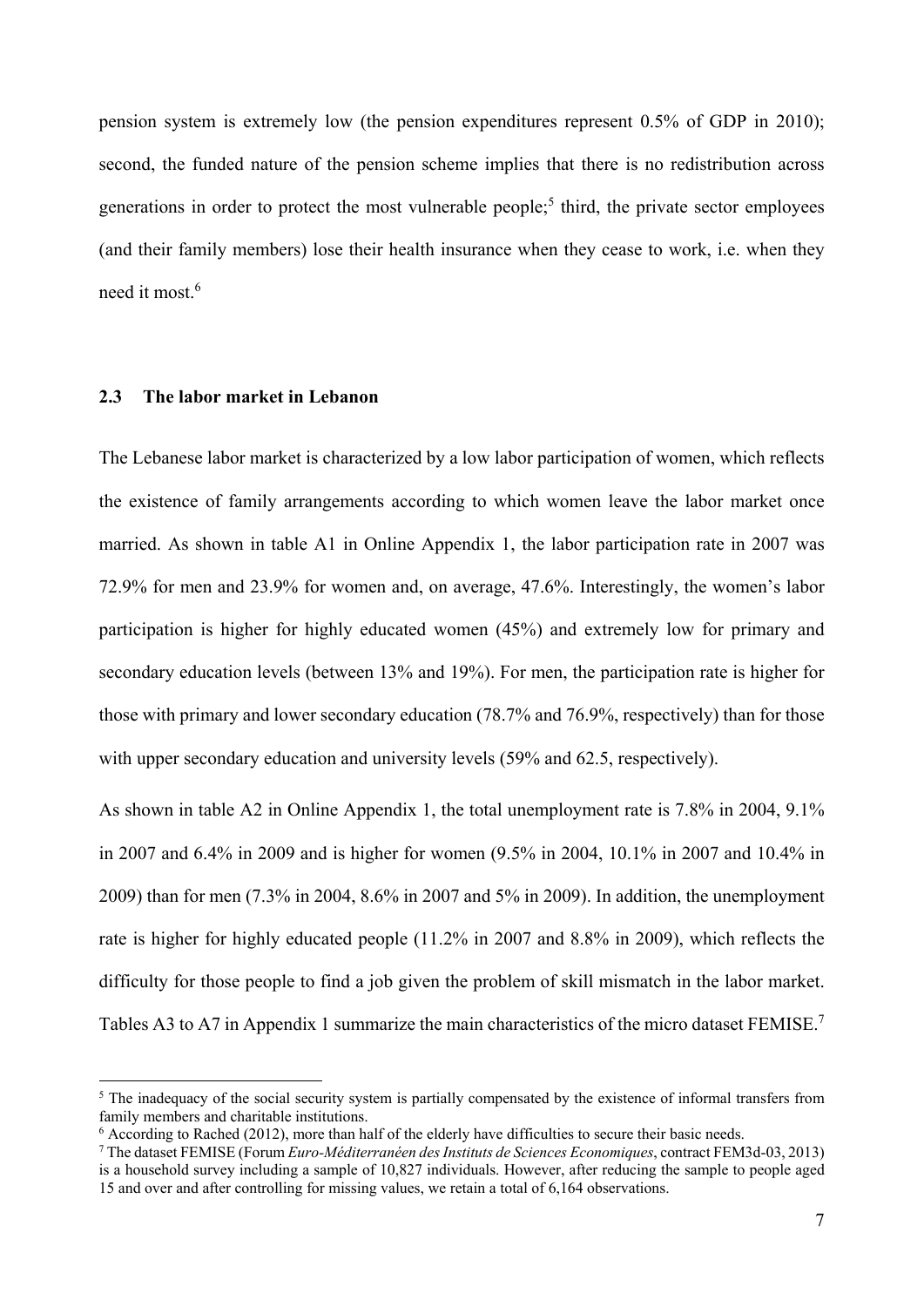In particular, the first three tables show the distribution of the people in the sample by age (table A3), education level (table A4) and sector of activity (table A5). Table A6 shows the distribution of people in the sample (differentiated by age and gender) by education level. In particular, the education level decreases with age, especially for women: between 45% and 75% of women aged 70 and over have a preschool level of education while, for men, the share is between 20% and 50%. In contrast, more than the half of men and women aged less than 40 have a secondary education or university levels. This implies that the average level of education was much lower in the past and is likely to be higher in the next decades. Finally, table A7 shows the share of workers by sector of activity (public, private and informal).

The informal sector in Lebanon represents 30% of GDP (International Monetary Fund, 2014) and includes 50% of workers (World Bank, 2012) who are deprived of social protection. The informal sector includes illegal activities and, in most cases, unregistered legal activities that are not accounted in national statistics (Gohlke-Rouhayem et al., 2016).

The Lebanese labor market, as in many other developing countries, is also characterized by a structural mismatch between labor demand and labor supply, which is mainly explained by the inadequacy of the education system's outcomes with respect to labor market needs (European Commission, 2010). In particular, the high level of specialization of recent graduates does not match the needs in terms of skills and qualifications required since the jobs created in recent years have been essentially concentrated in low-productivity sectors that employ mainly low-skilled workers (Abou Jaoude, 2015). The lack of appropriate employment opportunities encourages a high number of graduates to migrate. In addition, given that the Lebanese education system is dominated by the private sector and is very costly, those who remain in the country have a high reservation wage and are discouraged from accepting low-skilled jobs. This contributes to explain the presence of a high level of the unemployment rate among highly educated people.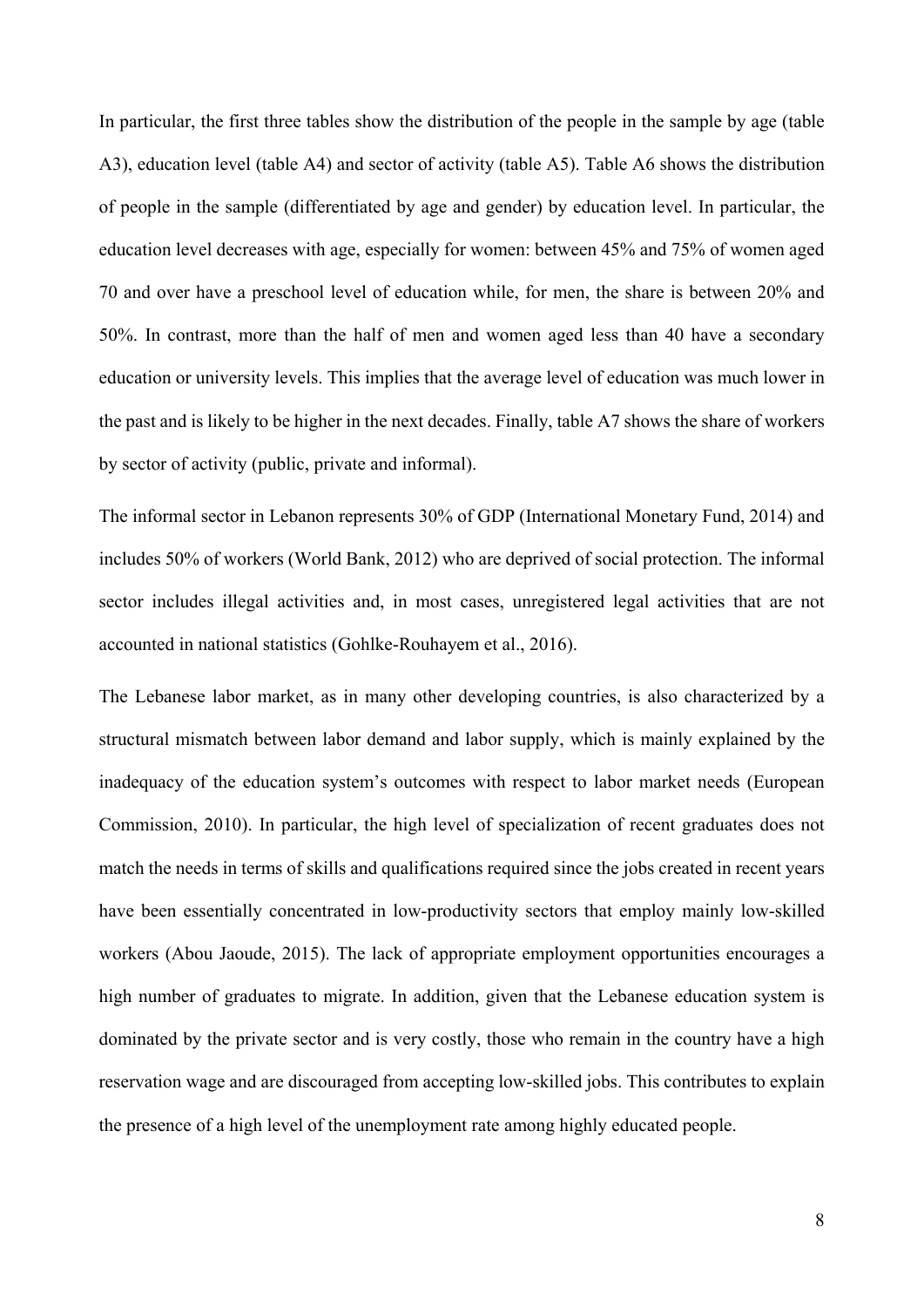## **3. The OLG model with labor market frictions**

## **3.1 General description**

The model used in our analysis is a deterministic simulation OLG model of the type of Auerbach and Kotlikoff (1987), similar to that built by de la Croix et al. (2013) who introduced labor market frictions *à la* Pissarides (2000) in simulation OLG models.

In our model, 18 generations coexist at each period and the length of each period is five years. The time horizon of the model is 1960-2300 although, for convenience, the simulation results are reported for the period 2010-2060. Individuals are classified according to their age  $q$ , gender  $s$ , and education level  $e$ . In particular, we consider 18 age groups (1 for individuals aged 15-19, 2 for individuals aged 20-24,..., 18 for individuals aged 100-104), men  $(s1)$  and women  $(s2)$ , 5 education levels ( $e1$  for the preschool level,  $e2$  for the primary school level,  $e3$  for the intermediate school level, e4 for the secondary school level, and e5 for the university level). At each period, individuals choose the optimal level of consumption and savings (in order to maximize their wellbeing given their intertemporal budget constraint) and the sector of activity where to supply labor. We consider 3 sectors of activity  $c$  (c1 for the public sector, c2 for the private sector and c3 for the informal sector), where the first two correspond to the Lebanese pension schemes analyzed in our article, while the informal sector concerns individuals who are not covered by the social security system.

A representative firm produces one good in a perfectly competitive market and the labor market is characterized by search and matching frictions. This assumption allows us to endogenize the unemployment rate and to take into account for the tensions in the labor market that make it difficult to find a job, especially for highly educated young people. Regarding the supply side of the labor market, the participation rate (differentiated by age, gender and level of education) is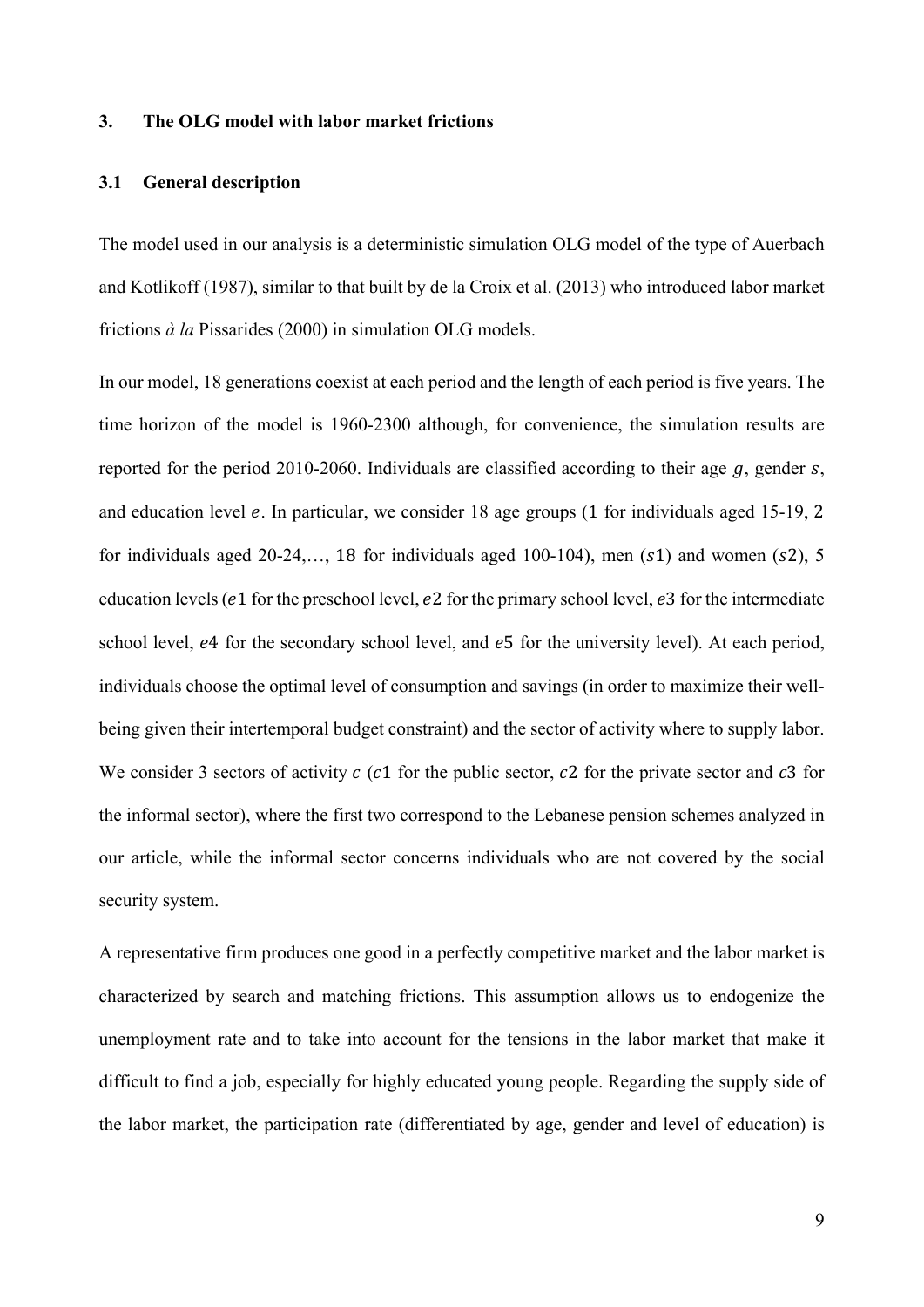exogenous<sup>8</sup> while the choice of the sector of activity (public, private or informal) in which individuals supply labor is endogenous. This choice depends on the relative attractiveness of each sector of activity and, in particular, on the wage level paid the sector, the labor tax rate (which is nil in the informal sector) and the level of the pension benefits that the sector will guarantee (which is determined according to different rules in the public and private sector and which is nil in the informal sector). Regarding the demand side of the labor market, the representative firm chooses the optimal level of vacancies in order to maximize the present value of its profits. At each period, some jobs are created (according to a matching function differentiated by education level and sector of activity), other jobs are destroyed (according to an exogenous separation rate) and wages are negotiated through a standard Nash bargaining process.

### **3.2 Individuals**

1

# **3.2.1 Demographics**

In our model, individuals can live up to 18 periods. The demographic evolution is defined by the following equations:

$$
Pop_{g,s,t} = (1 + x_{s,t}) \cdot Pop_{g,s,t-1} \text{ if } g = 1
$$
 (1)

$$
Pop_{g,s,t} = \beta_{g,s,t} \cdot Pop_{g-1,s,t-1} \quad \text{if } g \ge 2
$$
 (2)

where  $Pop_{a.s.t}$  is the number of individuals of age g and gender s;  $x_{s.t}$  is a measure of the fertility rate;  $\beta_{g,s,t}$  is the conditional probability (differentiated by gender s) of being alive at age  $q$  at time  $t$ .

<sup>&</sup>lt;sup>8</sup> Note, however, that the individual participation rate varies over time on the basis of the data observed in 2010. In addition, the fact that the participation rate is exogenous allows us to simulate the effects of an increase in the female participation rate, as we did in a sensitivity analysis.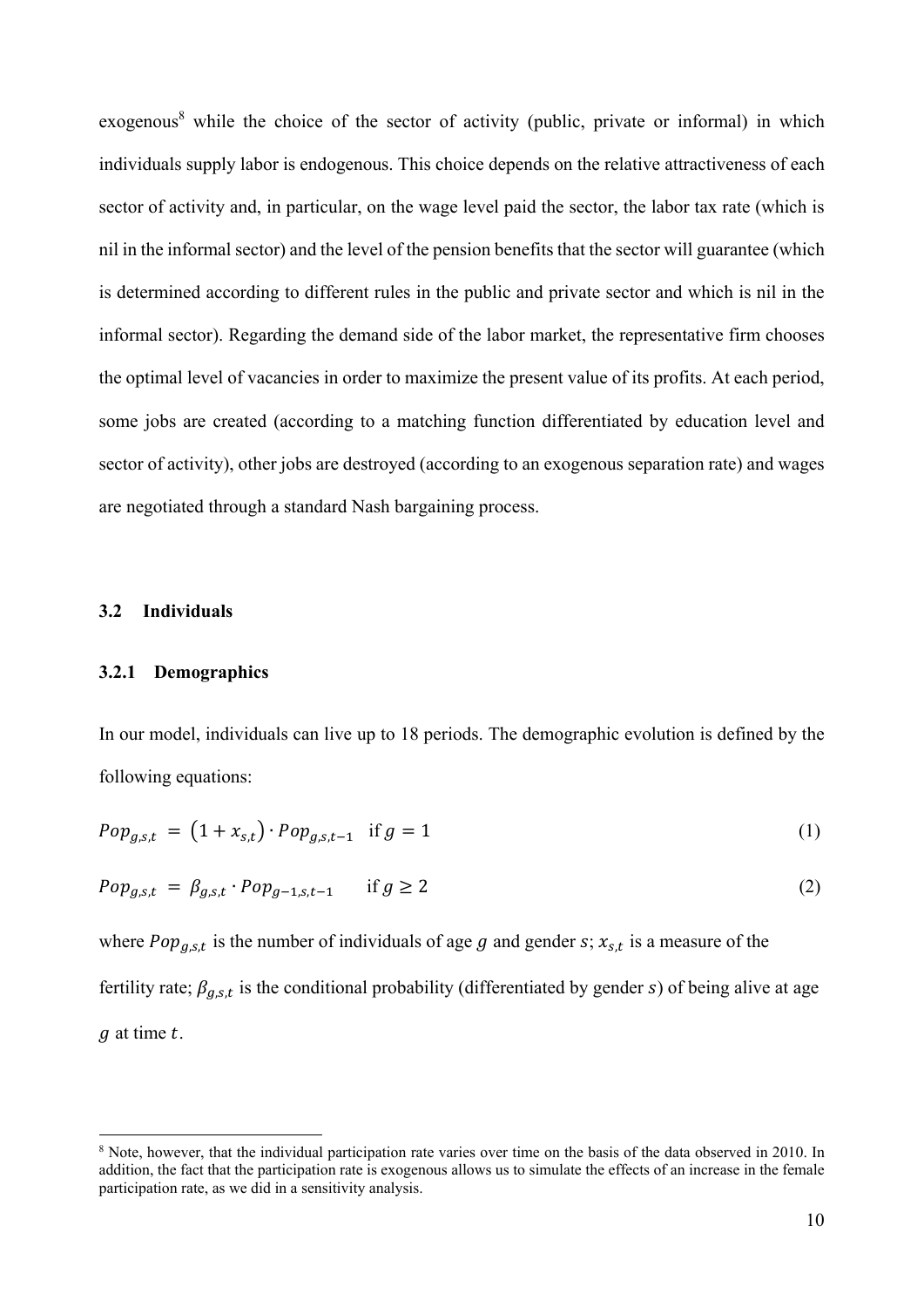#### **3.2.2 Labor participation and retirement**

Individuals defined in equations 1 and 2 are (exogenously) grouped by education level. The number of individuals of age g, gender s and education level e is noted  $N_{q,s,e,t}$  and given by:

$$
N_{g,s,e,t} = Pop_{g,s,t} \cdot \varphi_{g,s,e,t} \tag{3}
$$

where  $\varphi_{g,s,e,t}$  (with  $\sum_{e} \varphi_{g,s,e,t} = 1$  for all g and s) are exogenous parameters that allow to differentiate individuals by education level.

Individuals aged 15-64 (i.e.  $q \le 10$ ) can either be in the labor force or inactive. The labor participation rate is noted  $z_{q,s,e,t}$  and is assumed to be exogenous and differentiated by age, gender and education level. People in the labor force may work or search for a job (in the public sector, or in the private sector or in the informal sector). We note  $\vartheta_{q,s,e,c,t}$  (with  $\sum_{c} \vartheta_{q,s,e,c,t} = 1$  for all g, s and e) the (endogenous) share of the labor force who want to work in sector c,  $u_{q,s,e,c,t}$  the (endogenous) unemployment rate (differentiated by age, gender, education level and sector of activity) that depends on the frictions in the labor market, and  $n_{g,s,e,c,t}$  the (endogenous) employment rate, i.e. the share of people working in sector  $c$ . Thus:

$$
n_{g,s,e,c,t} = z_{g,s,e,t} \cdot \vartheta_{g,s,e,c,t} \cdot (1 - u_{g,s,e,c,t}) \text{ if } g \le 10
$$
 (4)

Given that individuals are either inactive, workers or unemployed, we have that  $(1 - z_{q,s,e,t})$  +  $\sum_{c} n_{q,s,e,c,t} + \sum_{c} z_{q,s,e,t} \cdot \vartheta_{q,s,e,c,t} \cdot u_{q,s,e,c,t} = 1$  for all g, s and e.

The number of individuals (by age, gender, education level, sector of activity) earning a pension is:

$$
N_{g,s,e,t} \cdot \vartheta_{g,s,e,c,t}^{pens} \quad \text{if } c \le c_2 \tag{5}
$$

where  $\vartheta_{g,s,e,c,t}^{pens}$  is the (endogenous) share of individuals earning pension benefits.<sup>9</sup>

<u>.</u>

<sup>&</sup>lt;sup>9</sup> Clearly, individuals aged 65 and over ( $g \ge 11$ ) earn pension benefits only if they previously worked in the public sector ( $c = c_1$ ) or in private sector  $(c = c_2)$ . Thus, people who were inactive and people who worked in the informal sector are not covered by the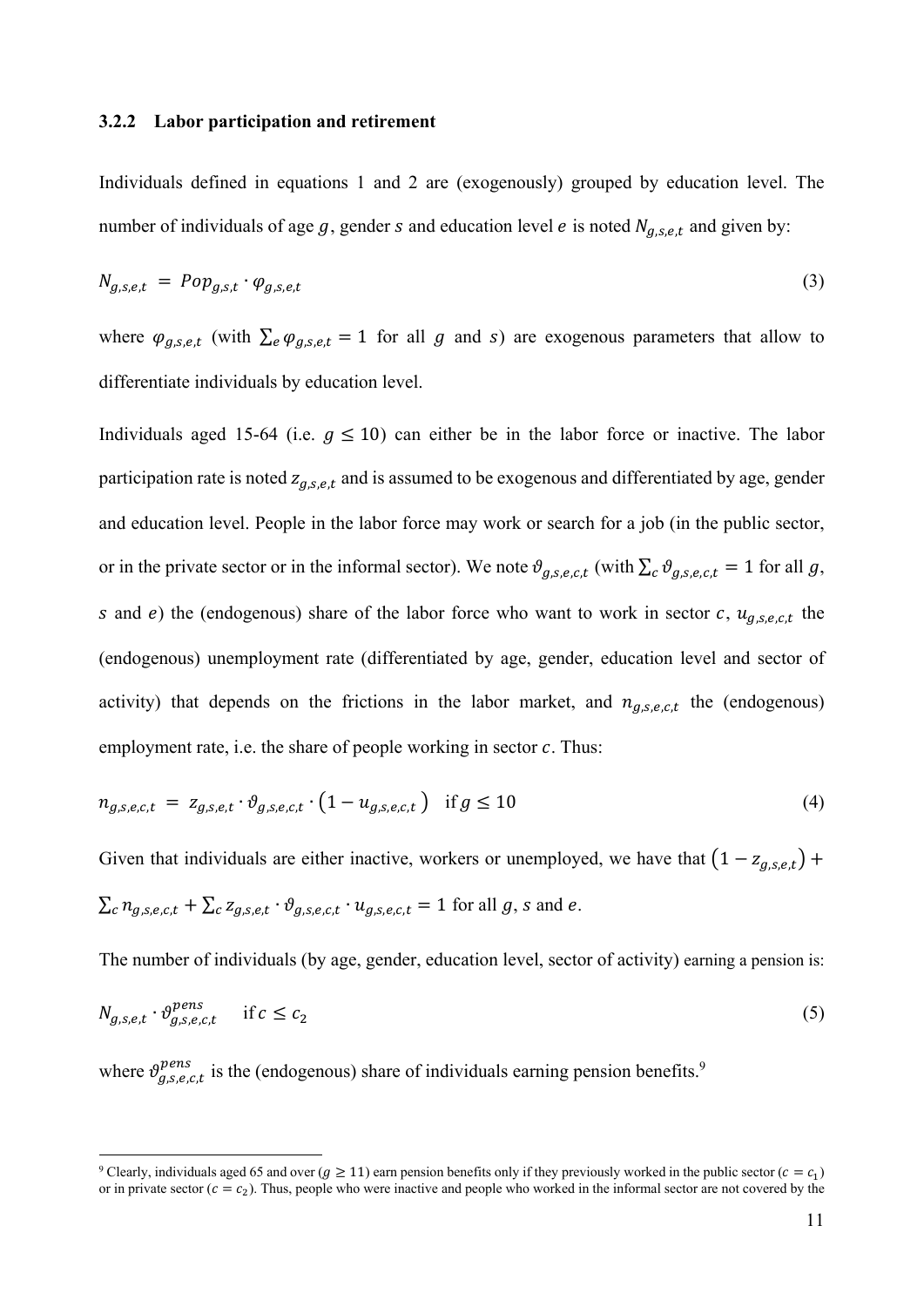### **3.2.3 The individual preferences, budget constraint and choices**

Individuals have perfect foresight and choose, at each period, the optimal level of consumption in order to maximize their intertemporal utility given their intertemporal budget constraint. We assume the absence of liquidity constraints. The intertemporal utility function of an individual belonging to the first age group in  $t$ , of gender  $s$  and education level  $e$  is given by:

$$
U_{s,e,t} = \sum_{g=1}^{18} \left(\frac{1}{1+\rho}\right)^{g-1} \cdot \ln c_{g,s,e,t+g-1} \cdot \prod_{g'=1}^{g} \beta_{g',s,t+g'-1}
$$
(6)

where  $c_{g,s,e,t}$  is the level of consumption,  $\rho$  is the rate of time preference and  $\beta_{g,s,t}$  is the conditional probability (differentiated by gender  $s$ ) of being alive at age  $g$  at time  $t$ .

The instantaneous budget constraint for all individuals except those belonging to the last age group, i.e.  $q < 18$ , states that the change in individuals' wealth is given by the difference between incomes (labor and capital incomes, pensions and transfers) and expenditures (consumption and search costs):

$$
k_{g+1,s,e,t+1} = \left(1 + r_t \cdot (1 - \tau_t)\right) \cdot k_{g,s,e,t} + \sum_c \left(1 - \beta_c^{\tau} \cdot \tau_t - \tau_{c,t}^w\right) \cdot w_{e,c,t} \cdot A_{g,s,e,c,t} \cdot n_{g,s,e,c,t}
$$

$$
+ \sum_c \text{ pens}_{g,s,e,c,t} \cdot \vartheta_{g,s,e,c,t}^{pens} + \text{transf}_{g,s,e,t} - c_{g,s,e,t} - \sum_c \text{search}_{g,s,e,c,t}^h \cdot \frac{\vartheta_{g,s,e,t}}{N_{g,s,e,t}} \tag{7}
$$

The instantaneous budget constraint for individuals belonging to the last age group ( $g = 18$ ), is:

$$
c_{g,s,e,t} = (1 + r_t \cdot (1 - \tau_t)) \cdot k_{g,s,e,t} + \sum_c \text{ pens}_{g,s,e,c,t} \cdot \vartheta_{g,s,e,c,t}^{\text{pens}} \tag{8}
$$

In equations 7 and 8,  $k_{g,s,e,t}$  is the wealth owned at the beginning of t by individuals aged g, with gender s and education level e;  $r_t$  is the interest rate (defined in equation 35);  $\tau_t$  is the tax rate (on formal labor incomes and capital incomes);  $\beta_c^{\tau}$  is a dummy variable equal to 1 for  $c \leq c2$  and equal to 0 for  $c = c3$ , implying that only formal labor incomes are taxed;  $\tau_{c,t}^w$  is the employees'

pension system. People aged less than 65 ( $g \le 10$ ) can earn pensions in the public sector (in the case of survivor's pensions for women and in the case of early retirement for men) and in the private sector (in the case of early retirement or change of job).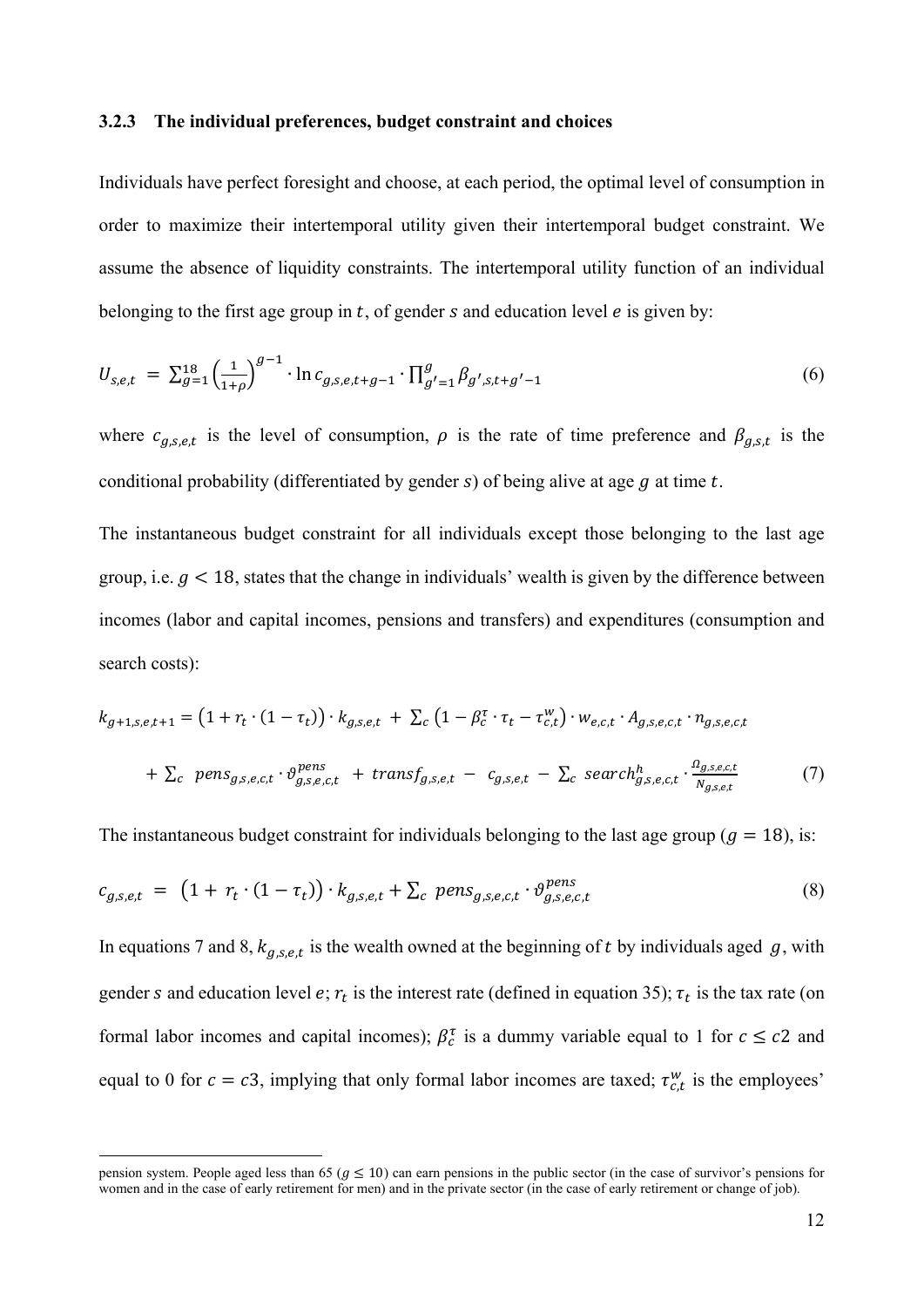contribution rate in sector  $c \leq c2$ ;  $n_{g,s,e,c,t}$  is the (endogenous) employment rate;  $w_{e,c,t} \cdot A_{g,s,e,c,t}$ is the gross wage (differentiated by age, gender, education level and sector of activity) equal to the product of the negotiated wage per unit of effective labor  $w_{e,c,t}$  (see section 3.5) and the exogenous productivity level  $A_{g,s,e,c,t}$  (differentiated by age, gender, education level and sector of activity) which is supposed to grow over time according to an exogenous rate reflecting the technological progress; pens<sub>g,s,e,c,t</sub> is the pension benefit in the public sector ( $c = c1$ ) or the end-of-service indemnity in the private sector ( $c = c2$ ); transf<sub>g,s,e,t</sub> represents the involuntary bequests paid to the children (supposed having 20 years less than their parents);  $c_{a,s,e,t}$  is the consumption of goods and services; search $h_{g,s,e,c,t}$  is the (exogenous) cost of searching for a job in the sector of activity  $c;^{10} \Omega_{g,s,e,c,t}$  (determined in section 3.3.2) is the number of individuals (aged g, with gender s and education level  $e$ ) who are looking for a job in sector  $c$ .

The optimal consumption path is described by the standard Euler equation:

$$
\frac{c_{g+1,s,e,t+1}}{c_{g,s,e,t}} = \frac{1 + r_{t+1} \cdot (1 - r_{t+1})}{1 + \rho} \cdot \beta_{g+1,s,t+1} \tag{9}
$$

Accordingly, the intertemporal path of consumption depends on the (net of tax) interest rate, the rate of time preference and the conditional probability of being alive in  $t + 1$  for an individual aged  $q$  in  $t$  with gender  $s$ .

## **3.2.4 The computation of the pension benefits**

1

The public sector pension scheme ( $c = c1$ ) is a standard PAYG system where the maximum replacement rate (85%) is obtained by people who stop working at age 64 and earn pension benefits

 $10$  As explained in section 3.3.4, the cost of searching for a job in sector, affects the choice of sector of activity in which individuals choose to work.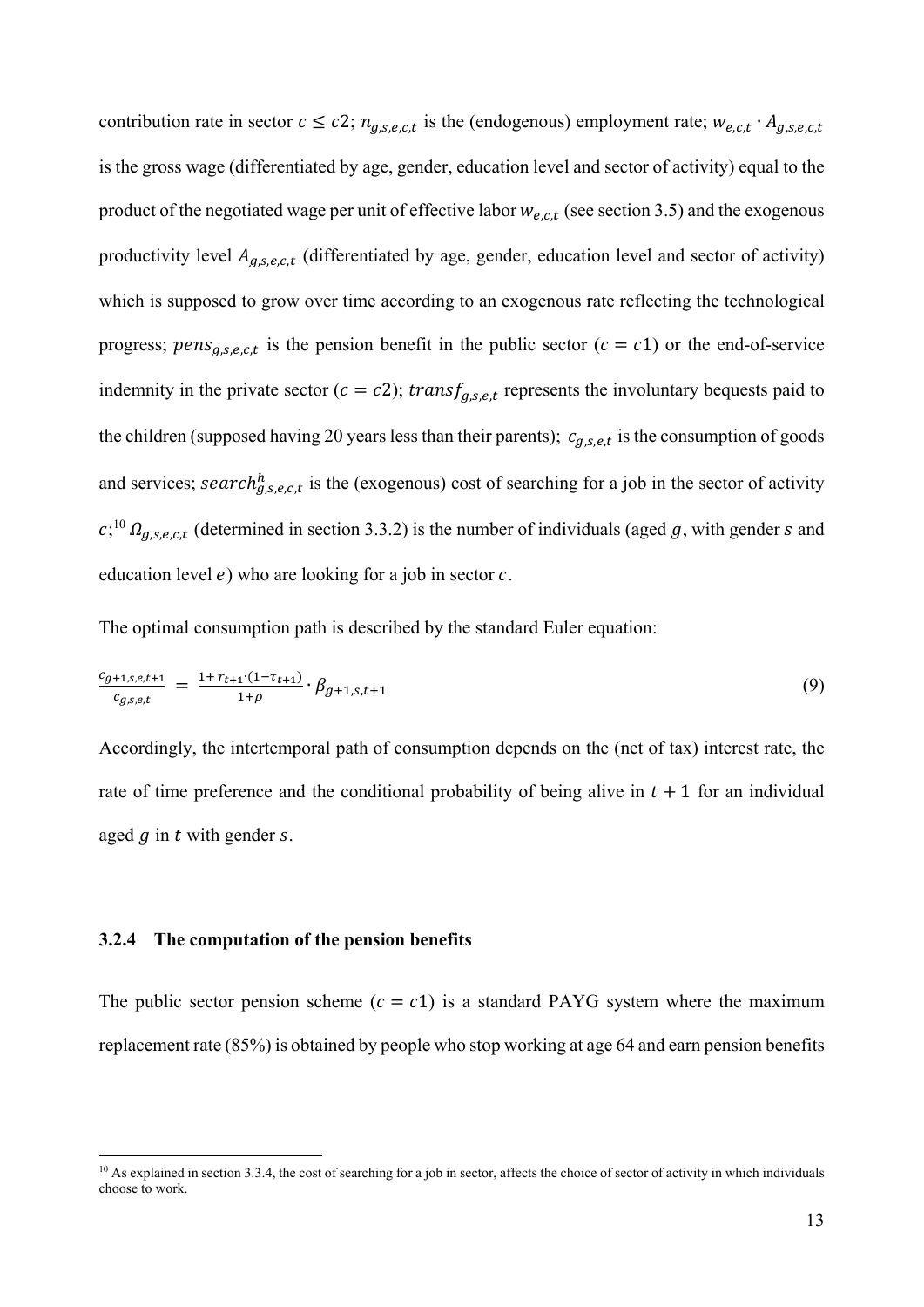starting from age 65 ( $g = 11$ ). Pensions earned before age 65 represent either early retirement pensions for men, or survivor's pensions for women.

Men can earn pension benefits starting from age 45 ( $g = 7$ ) and the amount of the pension is computed as follows:

$$
\tilde{P}_{g,s,e,c1,t} = 0.85 \cdot \frac{5 \cdot (g-3)}{40} \cdot w_{e,c,t-1} \cdot A_{g-1,s,e,c1,t-1} \quad \text{if } s = 1 \text{ and } g = 7, \dots, 11 \tag{10}
$$

Consequently, the replacement ratio varies from 42.5% for men who earn their first pension in  $g = 7$  to 85% for individuals who earn their first pension when aged  $g = 11$ .

In contrast, for women, we assume that all pensions earned before age 65 are survivor's pensions. Given the lack of information about the deceased relatives, we assume that the amount of the survivor's pension is equal to the average pension earned by men. Concerning working women, we assume that they all stop working at age 64 and earn their first pension at age  $g = 11$  on the basis of the maximum replacement rate equal to 85%.

The variable  $pens_{q,s,e,c1,t}$  considered in the individual budget constraint (see equations 7 and 8) represents the pension earned at age  $q$  and depends on when individuals stop working. In particular, for men aged  $g = 7$ ,  $pens_{7,s,e,c1,t}$  coincides with  $\tilde{P}_{7,s,e,c1,t}$  since they cannot retire before age  $g = 7$ . In contrast, for men aged  $g = 8$ ,  $pens_{8,s,e,c1,t}$  is computed as the weighted average between  $\tilde{P}_{7,s,e,c1,t-1}$  and  $\tilde{P}_{8,s,e,c1,t}$ , where the weights are given by the share of individuals who retire at age  $g = 7$  in  $t - 1$  and at age  $g = 8$  in t. For men aged  $g = 9$ ,  $pens_{9, s, e, c1, t}$  is computed as the weighted average between  $\tilde{P}_{7,s,e,c1,t-2}$ ,  $\tilde{P}_{8,s,e,c1,t-1}$  and  $\tilde{P}_{9,s,e,c1,t}$ , where the weights are given by the share of individuals who retire at age  $g = 7$  in  $t - 2$ , at age  $g = 8$  in  $t -$ 1 and at age  $g = 9$  in t. And so on.

For  $g \ge 12$ , we assume that pensions are indexed on prices and, thus, remain constant over time:  $pens_{a.s.e.c1,t} = pens_{a-1.s.e.c1,t-1}$  if  $g \ge 12$  (11)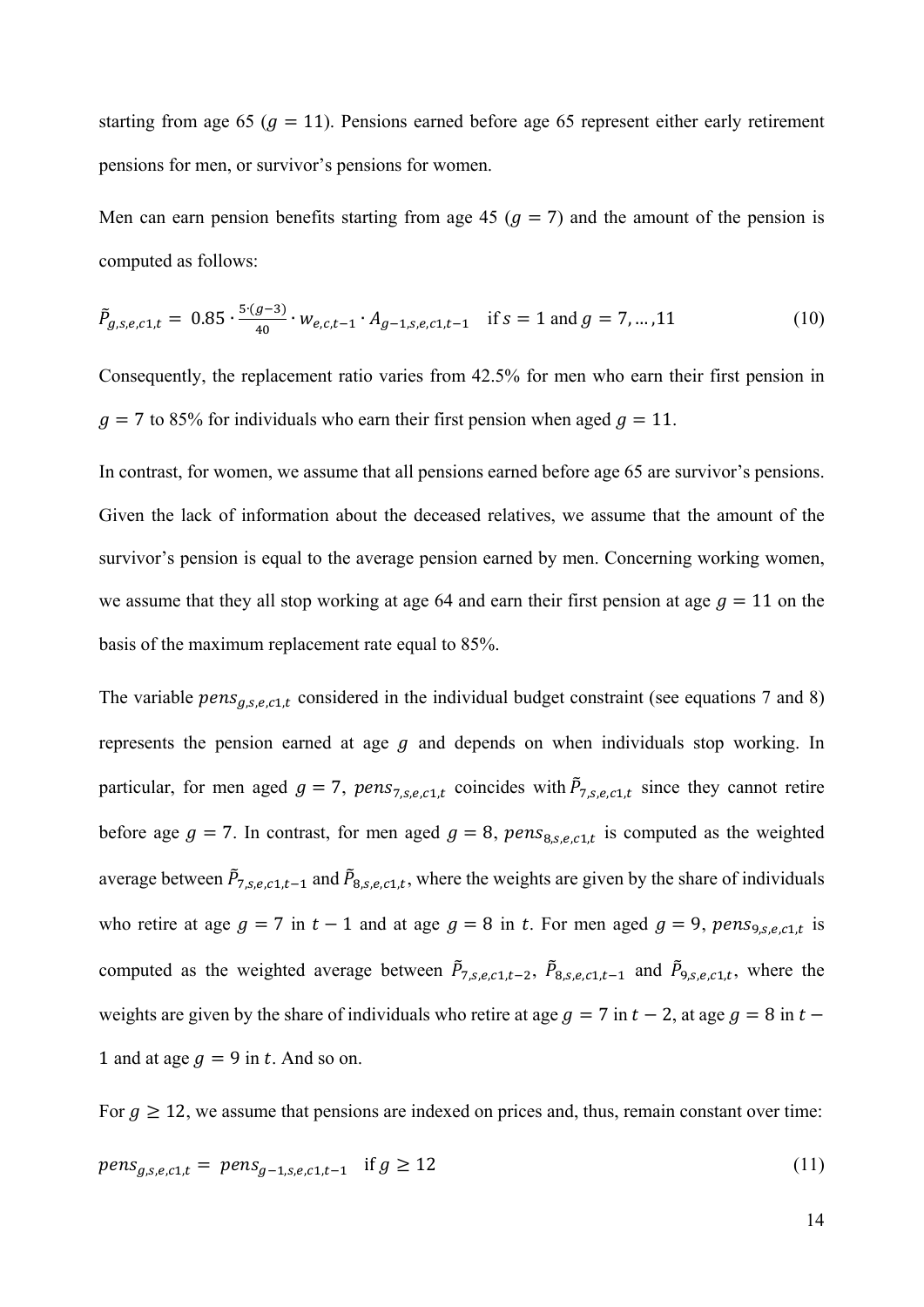The private sector pension scheme ( $c = c2$ ) is a fully-funded system that pays an end-of-service indemnity, even in the case of early retirement or change of job. The end-of-service indemnity, for  $g = 2, ..., 11$ , is computed by capitalizing past contributions paid by the employers at the rate  $\tau_{c2,t}^f$ :

$$
pens_{g,s,e,c2,t} = \sum_{g=1}^{g-1} \tau_{c2,t+g-g}^f \cdot w_{e,c,t+g-g} \cdot A_{g,s,e,c2,t+g-g} \cdot \prod_{g=g}^{g-1} (1 + \tilde{r}_{t+g-g}) \tag{12}
$$

where  $\tilde{r}_t$  is the rate of return on contributions (defined in equation 43). Clearly, for  $g \ge 12$ , the value of the benefit is nil.

#### **3.3 The labor market**

The labor market is modeled by taking into account the presence of search and matching frictions which imply that searching for a job for a potential worker and hiring a worker for a firm are costly activities. These frictions prevent the unemployed from immediately finding a job and firms from immediately filling a vacancy.

Regarding the potential workers looking for a job, the labor participation rate is exogenous while the choice of the sector of activity in which they decide to work is endogenous (see section 3.3.4). Except in the public sector, the number of vacant positions is chosen by the representative firm in order to maximize its profit (see section 3.4). The number of jobs created is determined using a matching function (see section 3.3.1) and depends on the number of vacancies and the number of potential workers looking for a job. The matching function is defined separately for each education level and sector of activity. This allows us to differentiate the probability to find a job according to the education level and the economic activity and, consequently, to reproduce the empirical fact that highly educated people have greater difficulties to find a job and that it is easier to find a job in the informal sector. Except for the civil servants who cannot be dismissed, we assume that an exogenous and constant fraction of workers lose their job at the beginning of each period. Except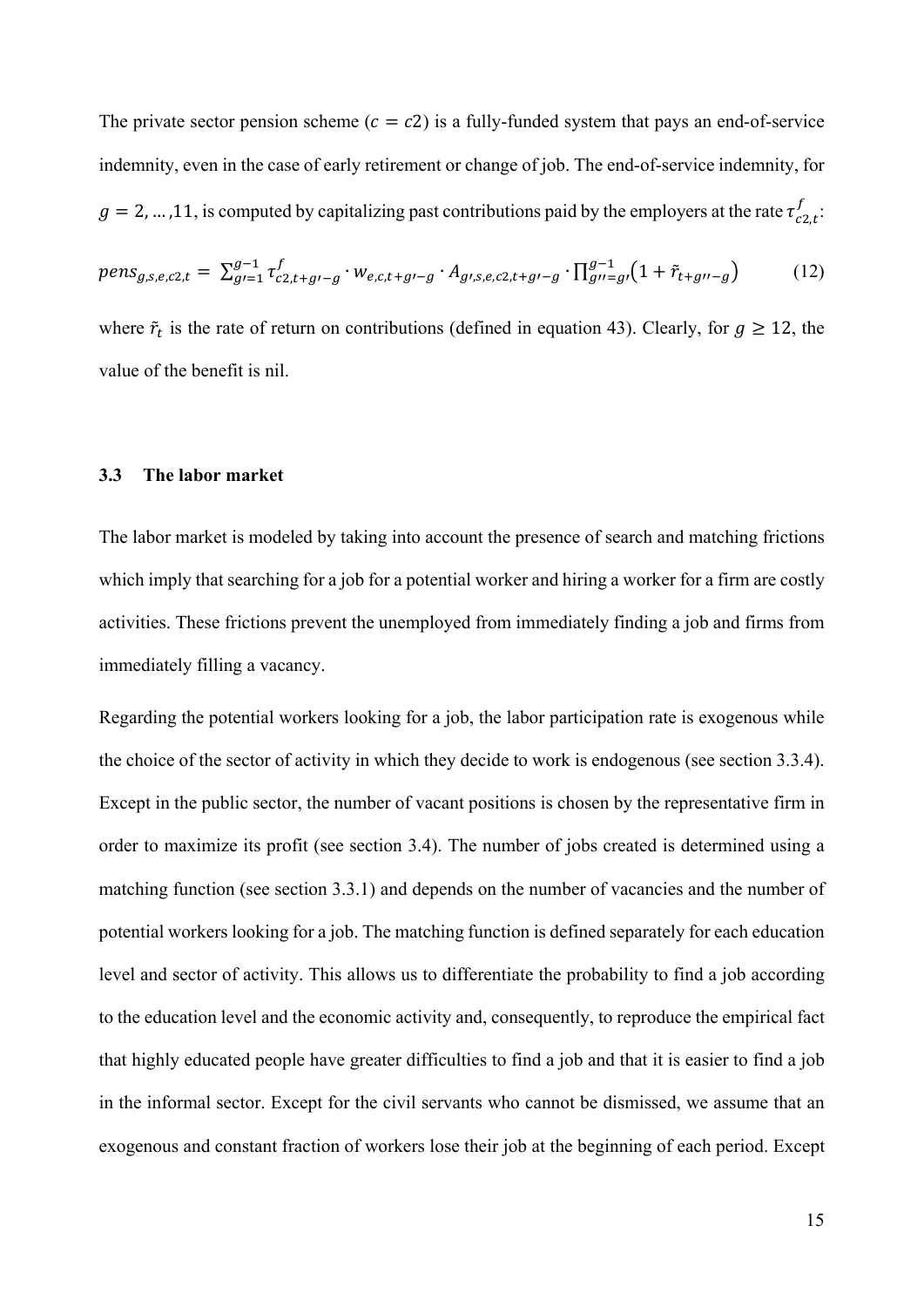in the public sector, wages are negotiated at each period according to a standard Nash bargaining procedure (see section 3.5) which allows to share the total surplus between firms and workers according to their respective bargaining power.

#### **3.3.1 The matching functions**

The number of jobs created at the beginning of each period, for each education level  $e$  and sector c, noted  $M_{e,c,t}$ , is given by the following matching functions:

$$
M_{e,c,t} = c\_match_{e,c} \cdot (V_{e,c,t})^{\beta\_match} \cdot (\Omega_{e,c,t})^{1-\beta\_match}
$$
 (13)

where, for each education level and sector of activity,  $V_{e.c.t}$  is the number of vacancies posted by the representative firm and  $\Omega_{e,c,t}$  is the number of individuals searching for a job. The parameters  $c$  match<sub>e,c</sub> measure the matching efficiency. The matching functions have the standard properties, i.e. they are continuous, linearly homogeneous, increasing and concave in both of their arguments and satisfy the Inada conditions. The matching functions, as defined in equation 13, imply that potential workers can apply only on the markets for which they have the required skills.

The probability to find a job in sector  $c$  for an individual with education  $e$  is:

$$
p_{e,c,t} = \frac{M_{e,c,t}}{\Omega_{e,c,t}}\tag{14}
$$

Thus, this probability is assumed to be the same regardless of the individual's age and gender.

The probability that a vacancy is filled is:

$$
q_{e,c,t} = \frac{M_{e,c,t}}{V_{e,c,t}}\tag{15}
$$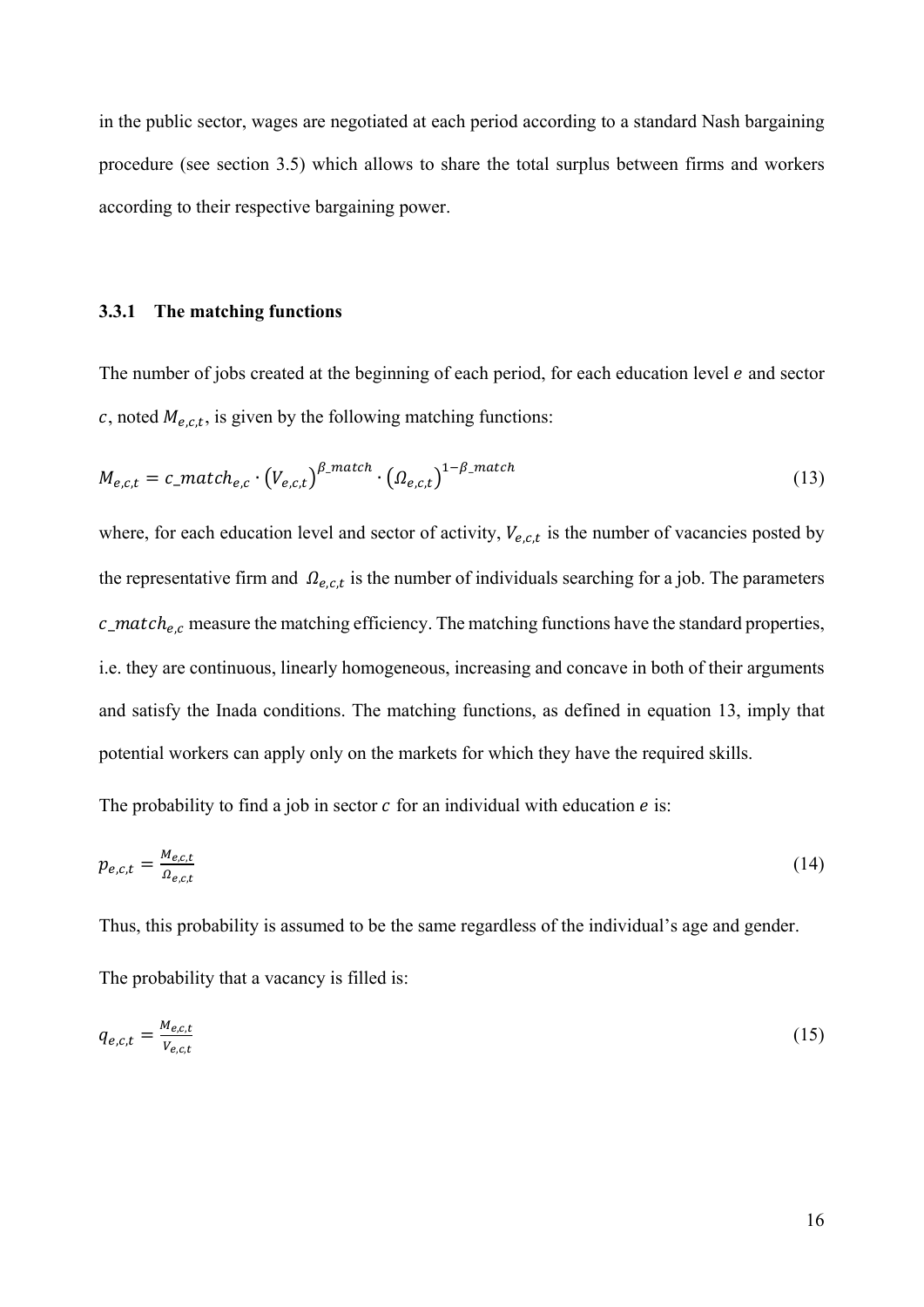#### **3.3.2 Number of individuals searching for a job**

Concerning people belonging to the first age group  $(g = 1)$ , i.e. individuals who enter the labor market for the first time, the number of those searching for a job in sector  $c$  in sector  $c$  (by gender and education level) is given by:

$$
\Omega_{g,s,e,c,t} = z_{g,s,e,t} \cdot \vartheta_{g,s,e,c,t} \cdot N_{g,s,e,t} \quad \text{if } g = 1 \tag{16}
$$

Concerning the other age groups  $(g > 1)$ , we have to analyze the three following cases.

i)  $z_{g,s,e,t} \cdot \vartheta_{g,s,e,c,t} = z_{g-1,s,e,t-1} \cdot \vartheta_{g-1,s,e,c,t-1}$ , i.e. the participation rate in sector c remains constant. In this case, the number of individuals looking for a job in sector  $c$  depends on the number of individuals who were unemployed in the previous period (and are still alive and search for a job in sector  $c$ ) and on the number of individuals who worked in sector  $c$  in the previous period and lose their job at the beginning of the current period. We note  $\chi_{e,c}$  the separation rate, which is assumed to be exogenous, constant and independent of the individual's age and gender. However, it is differentiated by education level and sector of activity. In fact, in the public sector, civil servants cannot be dismissed and the separation rate is thus fixed to zero. Then, the number of individuals searching for a job in sector  $c$  (by age, gender and education level) is:

$$
\Omega_{g,s,e,c,t} = z_{g-1,s,e,t-1} \cdot \vartheta_{g-1,s,e,c,t-1} \cdot u_{g-1,s,e,c,t-1} \cdot N_{g,s,e,t}
$$
\n
$$
+ n_{g-1,s,e,c,t-1} \cdot \chi_{e,c} \cdot N_{g,s,e,t}
$$
\n
$$
(17)
$$

ii)  $z_{g,s,e,t} \cdot \vartheta_{g,s,e,c,t} > z_{g-1,s,e,t-1} \cdot \vartheta_{g-1,s,e,c,t-1}$ . In this case, some additional individuals search for a job in sector  $c$  in  $t$  (either because they enter the labor market in  $t$  or because they change their sector of activity). Thus, the number of individuals searching for a job in sector  $c$  (by age, gender and education level) is:

$$
\Omega_{g,s,e,c,t} = z_{g-1,s,e,t-1} \cdot \vartheta_{g-1,s,e,c,t-1} \cdot u_{g-1,s,e,c,t-1} \cdot N_{g,s,e,t} \tag{18}
$$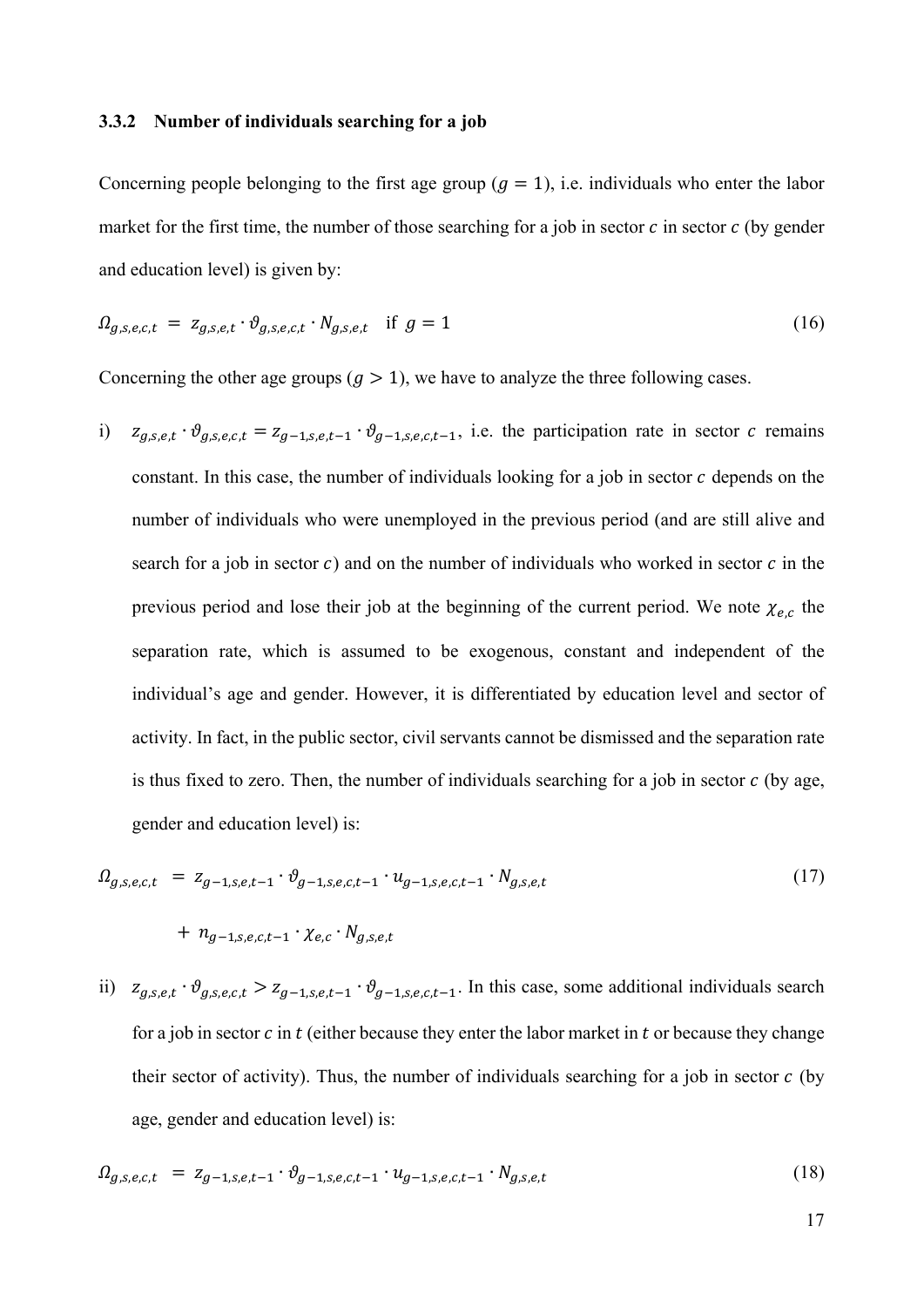$$
+ n_{g-1,s,e,c,t-1} \cdot \chi_{e,c} \cdot N_{g,s,e,t}
$$

$$
+ (z_{g,s,e,t} \cdot \vartheta_{g,s,e,c,t} - z_{g-1,s,e,t-1} \cdot \vartheta_{g-1,s,e,c,t-1}) \cdot N_{g,s,e,t}
$$

where the first two components in the RHS of equation 18 are as in the first case; the last one represents the number of individuals who enter the labor market and search for a job in sector  $c$ .

iii)  $z_{g,s,e,t} \cdot \vartheta_{g,s,e,c,t} < z_{g-1,s,e,t-1} \cdot \vartheta_{g-1,s,e,c,t-1}$ . In this case, some individuals stop searching for a job in sector  $c$  in  $t$  (either because they exit the labor market or because they change their sector of activity). Thus, the number of individuals searching for a job in sector  $c$  is:

$$
\Omega_{g,s,e,c,t} = z_{g-1,s,e,t-1} \cdot \vartheta_{g-1,s,e,c,t-1} \cdot u_{g-1,s,e,c,t-1} \cdot N_{g,s,e,t}
$$
\n
$$
+ n_{g-1,s,e,c,t-1} \cdot \chi_{e,c} \cdot N_{g,s,e,t}
$$
\n
$$
- (z_{g-1,s,e,t-1} \cdot \vartheta_{g-1,s,e,c,t-1} - z_{g,s,e,t} \cdot \vartheta_{g,s,e,c,t}) \cdot (1 - u_{g-1,s,e,c,t-1}) \cdot \chi_{e,c} \cdot N_{g,s,e,t}
$$
\n
$$
- (z_{g-1,s,e,t-1} \cdot \vartheta_{g-1,s,e,c,t-1} - z_{g,s,e,t} \cdot \vartheta_{g,s,e,c,t}) \cdot u_{g-1,s,e,c,t-1} \cdot N_{g,s,e,t}
$$
\n
$$
(19)
$$

The first two components in the RHS of equation 19 are as in the first case. The third component represents the number of individuals who worked in  $t - 1$  in sector c, lose their job at the beginning of the current period and do not look for a job in sector  $c$  since they become inactive or change their sector of activity. The fourth component represents the number of individuals who were unemployed in  $t - 1$  and do not look for a job in sector c since they become inactive or search for a job in a different sector of activity.

In a more compact way, for individuals aged  $q > 1$ , the number of individuals searching for a job can be written as: $11$ 

$$
\Omega_{g,s,e,c,t} = [z_{g,s,e,t} \cdot \vartheta_{g,s,e,c,t} - (1 - \chi_{e,c}) \cdot n_{g-1,s,e,c,t-1} \cdot \mu_{g,s,e,c,t}] \cdot N_{g,s,e,t} \text{ if } g > 1 \tag{20}
$$

with:

<sup>&</sup>lt;sup>11</sup> The mathematical details are shown in Online Appendix 2a.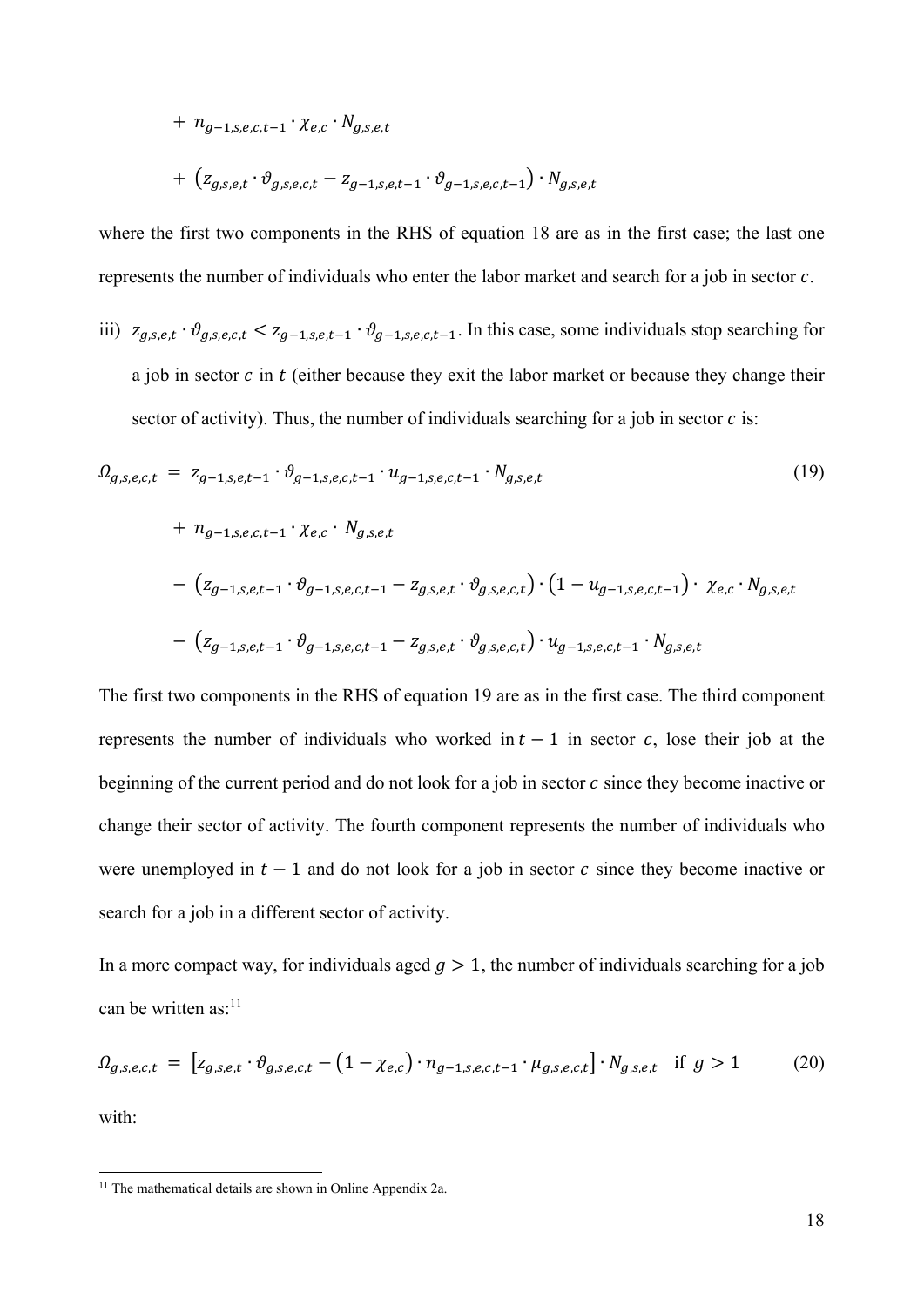$$
\mu_{g,s,e,c,t} = \begin{cases}\n1 & \text{if } z_{g,s,e,t} \cdot \vartheta_{g,s,e,c,t} \ge z_{g-1,s,e,t-1} \cdot \vartheta_{g-1,s,e,c,t-1} \\
\frac{z_{g,e,s,t} \cdot \vartheta_{g,s,e,c,t}}{z_{g-1,s,e,t-1} \cdot \vartheta_{g-1,s,e,t-1}} & \text{if } z_{g,s,e,t} \cdot \vartheta_{g,s,e,c,t} < z_{g-1,s,e,t-1} \cdot \vartheta_{g-1,s,e,c,t-1}\n\end{cases} (21)
$$

The total number of individuals searching for a job (by education level and sector of activity) is:

$$
\Omega_{e,c,t} = \sum_{g,s} \Omega_{g,s,e,c,t} \tag{22}
$$

This variable is used in the matching functions defined in equation 13.

#### **3.3.3 Number of workers**

The number of workers who belong to the first age group is given by the number of individuals who look for a job and find a job with probability  $p_{e,c,t}$ :

$$
L_{g,s,e,c,t} = p_{e,c,t} \cdot z_{g,s,e,t} \cdot \vartheta_{g,s,e,c,t} \cdot N_{g,s,e,t} \quad \text{if } g = 1 \tag{23}
$$

Concerning the individuals belonging to the other age groups, the number of workers (by age, gender, education level and sector of activity) is equal to the number of individuals who find a job (among those who look for a job) plus the number of individuals who worked in the previous period and still work in the same sector (since they are still active, don't lose their job and don't change their sector of activity). Then, we subtract the number of individuals who previously worked in sector  $c$  and become inactive or change their sector of activity. In a compact form, with  $g > 1$ :<sup>12</sup>

$$
L_{g,s,e,c,t} = [p_{e,c,t} \cdot z_{g,s,e,t} \cdot \vartheta_{g,s,e,c,t} + (1 - p_{e,c,t}) \cdot (1 - \chi_{e,c}) \cdot n_{g-1,s,e,c,t-1} \cdot \mu_{g,s,e,c,t}] \cdot N_{g,s,e,t} \tag{24}
$$

The employment rate, which represents the share of people working in sector  $c$  (i.e.  $n_{g,s,e,c,t}$  $L_{g,s,e,c,t}/N_{g,s,e,t}$ , can be obtained as follows:

<sup>&</sup>lt;sup>12</sup> The mathematical details are shown in Online Appendix 2b.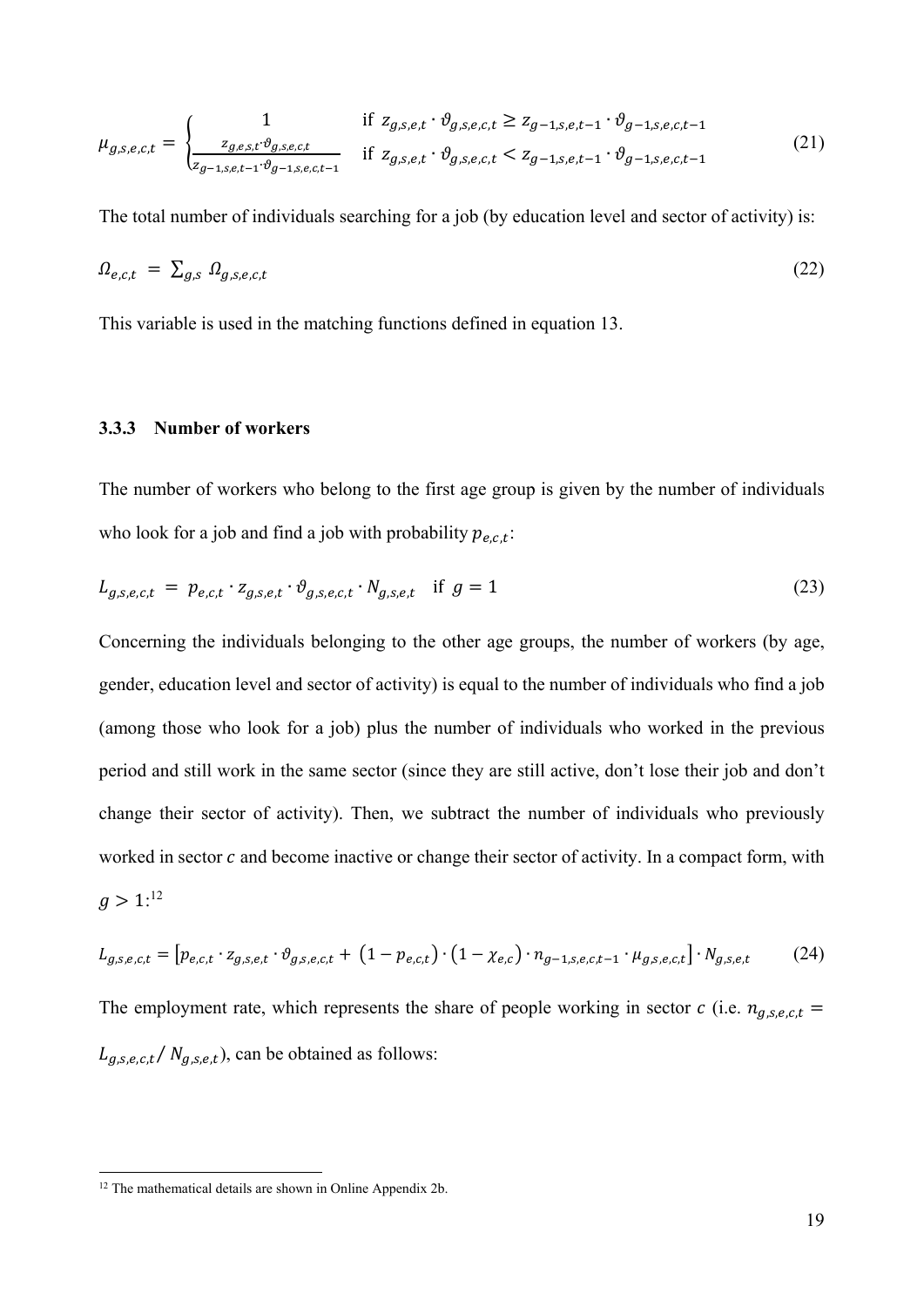$$
n_{g,s,e,c,t} = \begin{cases} p_{e,c,t} \cdot z_{g,s,e,t} \cdot \vartheta_{g,s,e,c,t} & \text{if } g = 1\\ p_{e,c,t} \cdot z_{g,s,e,t} \cdot \vartheta_{g,s,e,c,t} + (1 - p_{e,c,t}) \cdot (1 - \chi_{e,c}) \cdot n_{g-1,s,e,c,t-1} \cdot \mu_{g,s,e,c,t} & \text{if } g > 1 \end{cases}
$$
(25)

## **3.3.4 Choice of the sector of activity**

As previously mentioned, the participation rate  $z_{q,s,e,t}$  is exogenous, while the choice of the sector of activity in which individuals decide to work is endogenous. In particular, we assume that individuals choose in each period the sector of activity by performing a cost-benefit analysis. This choice also concerns individuals who already have a job, who can therefore decide to change their sector of activity.

In the literature (see for example Christensen et al., 2005), the choice of the sector is analyzed by assuming that individuals (who are heterogeneous in terms of productivity) decide to look for another job if the present value of the monetary earnings related to this new job is greater than that obtained with the current job. The hypothesis of individual heterogeneity makes it possible to find a threshold level of productivity that allows to separate individuals who look for a new job from those who keep the same job. In a model with three sectors of activity (public, private and informal), Yassine and Langot (2018) analyze the choice of individuals working in the private sector and in the informal sector of looking for a better job in the public sector. The authors show that this choice depends on the individual's level of productivity and that there is a threshold level of productivity that allows to determine which individuals look for a new job.

Compared to the articles cited above, the same approach cannot be adopted in our model because all the individuals belonging to a given category (by age, gender and education) have the same level of productivity. In order to determine the choice of the sector of activity, we assume that the representative individual (by age, gender and level of education) chooses the optimal share of labor supplied in the sector of activity  $c$  according to its relative attractiveness compared to each other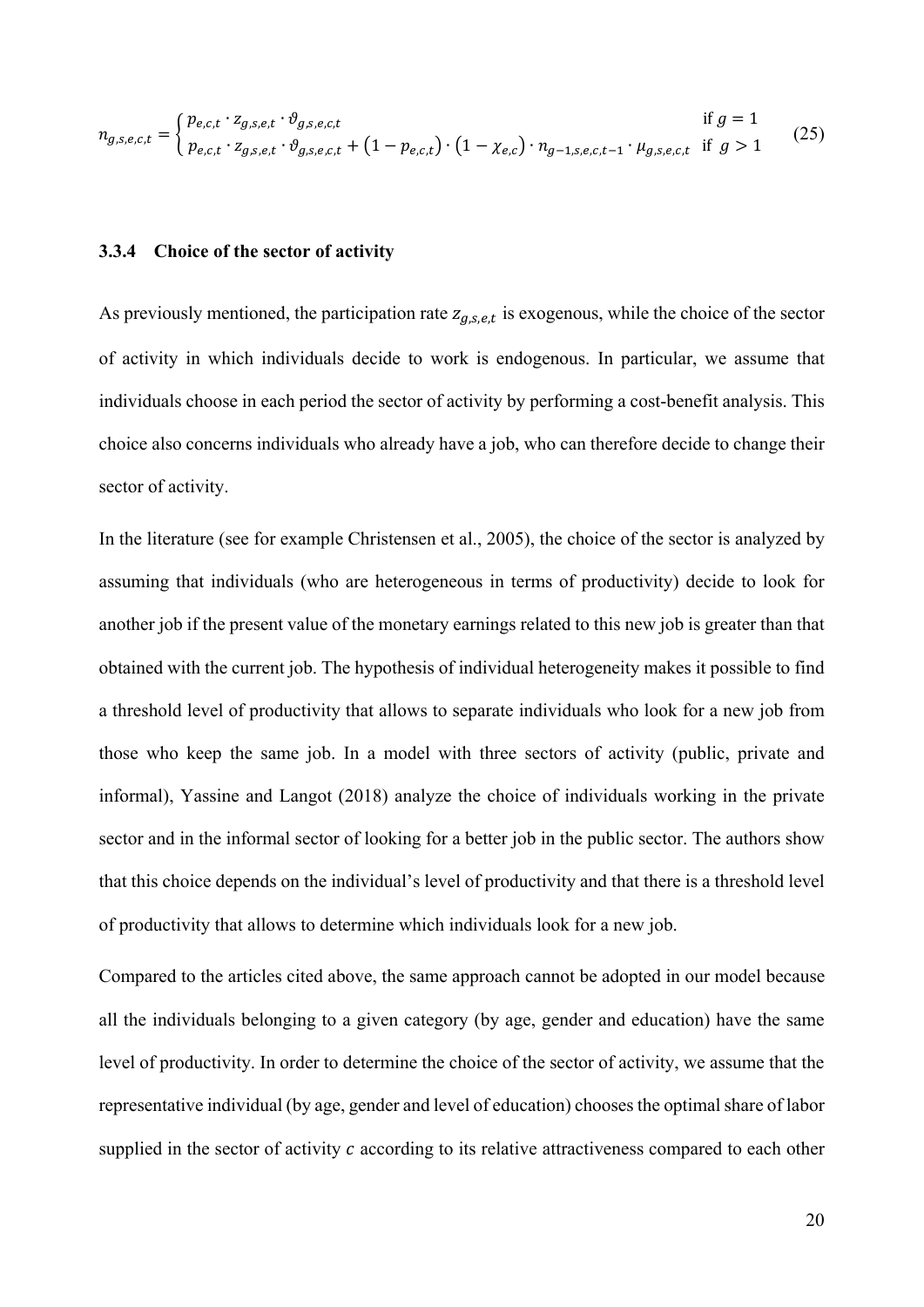sector c' and, more precisely, by comparing the present discounted value, noted  $V_{g,s,e,c,t}^h$ , of all the monetary gains obtained throughout the life cycle with an additional job in each sector of activity:

$$
\frac{\vartheta_{g,s,e,c,t}}{\vartheta_{g,s,e,c',t}} = \frac{v_{g,s,e,c,t}^h}{v_{g,s,e,c',t}^h} \tag{26}
$$

where  $V_{g,s,e,c,t}^{h}$  is computed as follows:

For individuals aged up to 59 ( $g < 10$ ):

$$
V_{g,s,e,c,t}^{h} = \left(1 - \beta_c^{\tau} \cdot \tau_t - \tau_{c,t}^{w}\right) \cdot w_{e,c,t} \cdot A_{g,s,e,c,t} - search_{g,s,e,c,t}^{h}
$$
  
+ 
$$
\frac{1}{1 + r_{t+1} \cdot (1 - \tau_{t+1})} \cdot V_{g+1,s,e,c,t+1}^{h} \cdot \frac{\partial n_{g+1,s,e,c,t+1}}{\partial n_{g,s,e,c,t}}
$$
(27)

where  $(1 - \beta_c^{\tau} \cdot \tau_t - \tau_{c,t}^w) \cdot w_{e,c,t} \cdot A_{g,s,e,c,t}$  is the net wage in sector c, search $_{g,s,e,c,t}^h$  is the (exogenous) cost of searching for a job in sector c and  $\frac{\partial n_{g+1,s,e,c,t+1}}{\partial n_{g,s,e,c,t}} = (1 - p_{e,c,t+1})$ .  $(1 - \chi_{e,c}) \cdot \mu_{g+1,s,e,c,t+1}$  (from equation 25) is the effect of this additional job on the future employment rate.

For individuals aged 60-64 ( $g = 10$ ):

$$
V_{g,s,e,c,t}^{h} = \left(1 - \beta_c^{\tau} \cdot \tau_t - \tau_{c,t}^{w}\right) \cdot w_{e,c,t} \cdot A_{g,s,e,c,t} - search_{g,s,e,c,t}^{h}
$$
  
+ 
$$
\frac{1}{1 + r_{t+1} \cdot (1 - \tau_{t+1})} \cdot V_{g+1,s,e,c,t+1}^{h}
$$
 (28)

For individuals aged 65 and over  $(g > 10)$ :

$$
V_{g,s,e,c,t}^h = \text{pens}_{g,s,e,c,t} + \frac{1}{1 + r_{t+1} \cdot (1 - \tau_{t+1})} \cdot V_{g+1,s,e,c,t+1}^h \tag{29}
$$

The previous equations imply that the choice of the sector of activity depends on the gross wage (which is different in the three sectors of activity), on the tax rate on labor income (which is nil in the informal sector), on the employee contribution rate (which is nil in the private sector and in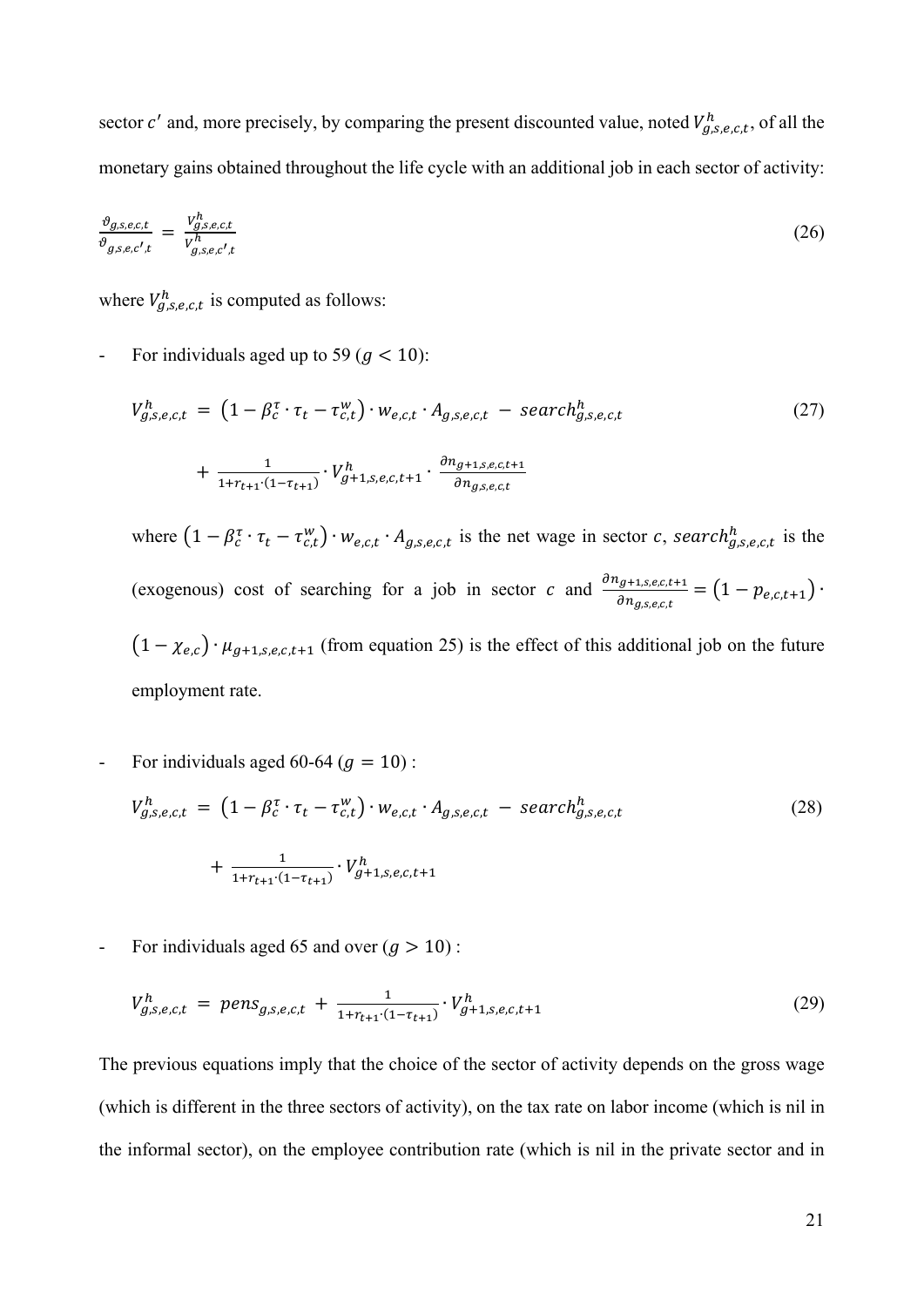the informal sector), and on the level of the pension benefits (which is calculated with different rules in the public and private sector and is nil in the informal sector).

# **3.4 The representative firm and the choice of the number of vacancies**

The technology of the representative firm is described by the following production function:

$$
Y_t = K_t^{\alpha} \cdot \left( \sum_c (\alpha_c)^{1/\sigma} \cdot (Z_{c,t})^{\frac{\sigma - 1}{\sigma}} \right)^{1-\alpha} \tag{30}
$$

where  $K_t$  is the capital employed and  $Z_{c,t}$  is the number of units of effective labor employed in each sector of activity c. Equation 30 implies first that the capital stock  $K_t$  and the aggregate labor are substitutable with unit elasticity, as in a standard Cobb-Douglas function (where  $\alpha$  is the income share of capital). Then, equation 30 implies that the units of effective labor employed in each sector of activity are imperfectly substitutable (where  $\sigma$  represents the elasticity of substitution between these inputs), which implies that they do not contribute to GDP in the same way. 13 The number of units of effective labor employed in each sector of activity is defined as follows:

$$
Z_{c,t} = \sum_{g,s,e} A_{g,s,e,c,t} \cdot N_{g,s,e,t} \cdot n_{g,s,e,c,t} \tag{31}
$$

At each period, the representative firm chooses the demand of capital and the number of vacancies (by education level and sector of activity). In the private sector and the informal sector, the number of vacancies is chosen in order to maximize the value of the firm, given the technological constraint

 $13$  A sensitivity analysis is carried out to prove that this hypothesis is not fundamental. In this analysis, we assume that the units of effective labor employed in each sector of activity are perfectly substitutable, i.e.  $Y_t = K_t^{\alpha} \cdot Z_t^{1-\alpha}$ , where the total number of units of effective labor is  $Z_t = \sum_{g,s,e,c} A_{g,s,e,c,t} \cdot N_{g,s,e,t} \cdot n_{g,s,e,c,t}$ . We find that the hypothesis used in our model does not alter the simulation results. The results are available from the authors upon request.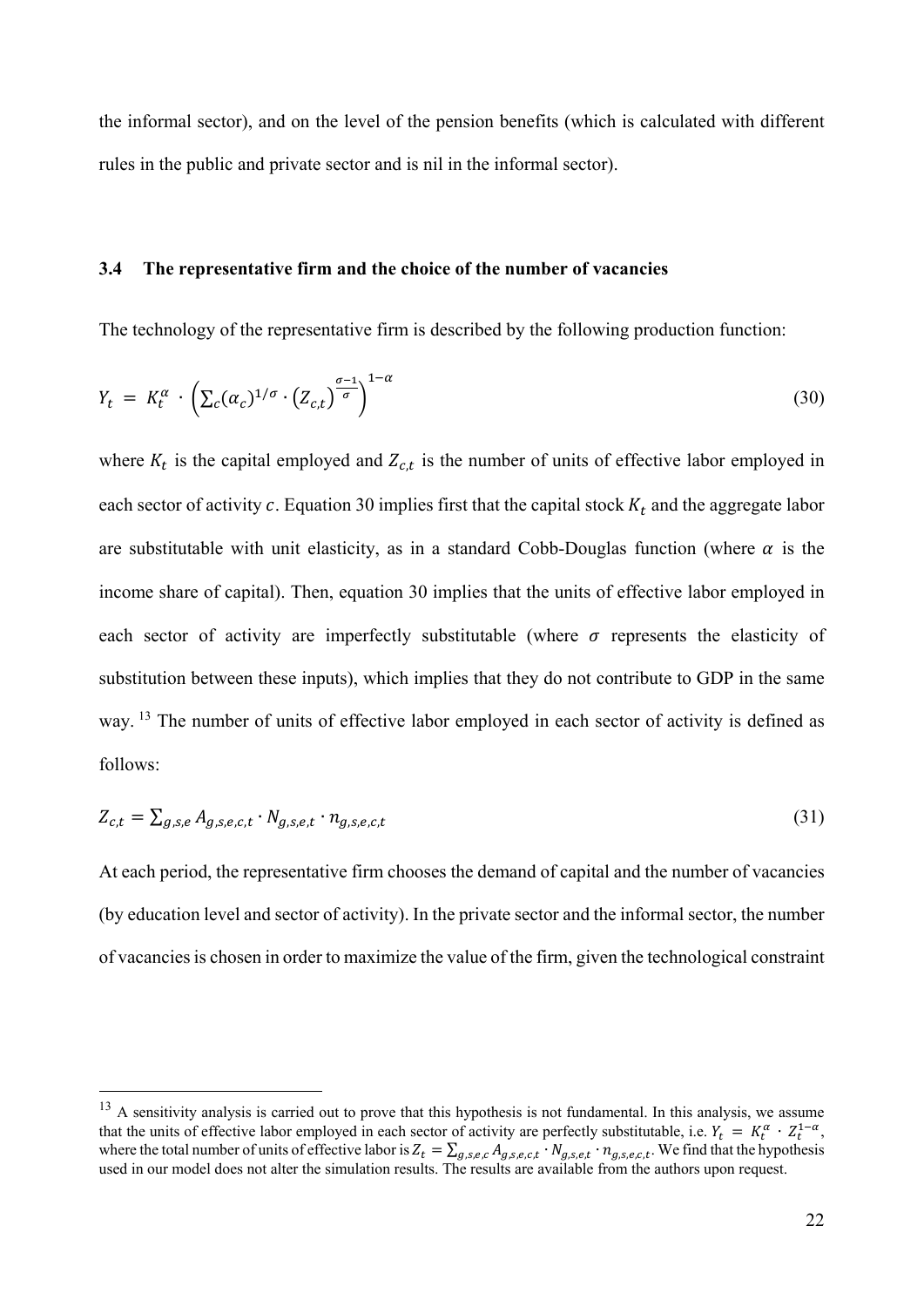(equation 30) and the probability that a vacancy is filled (equation 15). In contrast, in the public sector, the number of vacancies is assumed to be determined without optimization principles.

The value of the firm, noted  $W_t$ , is defined as the present discounted value of all current and future profits:

$$
W_t = \sum_{t'=t}^{\infty} \frac{\pi_{t'}}{\prod_{t'=t+1}^{t'} (1 + r_{t''})}
$$
(32)

where profits, noted  $\pi_t$ , are given by the difference between the sales revenues and the production costs:

$$
\pi_t = Y_t - r r_t \cdot K_t - \sum_{g,s,e,c} w_{e,c,t} \cdot A_{g,s,e,c,t} \cdot (1 + \tau_{c,t}^f) \cdot N_{g,s,e,c,t} \cdot n_{g,s,e,c,t}
$$
\n
$$
- \sum_{e,c} search_{e,c,t}^f \cdot V_{e,c,t}
$$
\n(33)

where  $rr_t$  is the rental price of capital,  $\tau_{c,t}^F$  is the employers' contribution rate (which is nil in the informal sector and in the public sector pension scheme), and search $_{e,c,t}^f$  is the (exogenous) vacancy cost assumed to grow over time at a rate equal to the productivity growth rate.

The first-order condition for profit maximization concerning the optimal demand of capital states that the rental price of capital must be equal to its marginal productivity:

$$
rr_t = \frac{\partial Y_t}{\partial K_t} \tag{34}
$$

The interest rate is defined as the marginal gain from an additional unit of capital and is given by the sum between the rental price of capital net of depreciation (where  $\delta$  is the depreciation rate) and the profit rate computed as the ratio between dividends  $\pi_t$  and the capital stock  $K_t$ :

$$
r_t = rr_t - \delta + \frac{\pi_t}{K_t} \tag{35}
$$

For the representative firm, the value  $V_{g,s,e,c,t}^f$  of an additional job (differentiated by age, gender, education level and sector of activity) represents the increase in the value of the firm induced by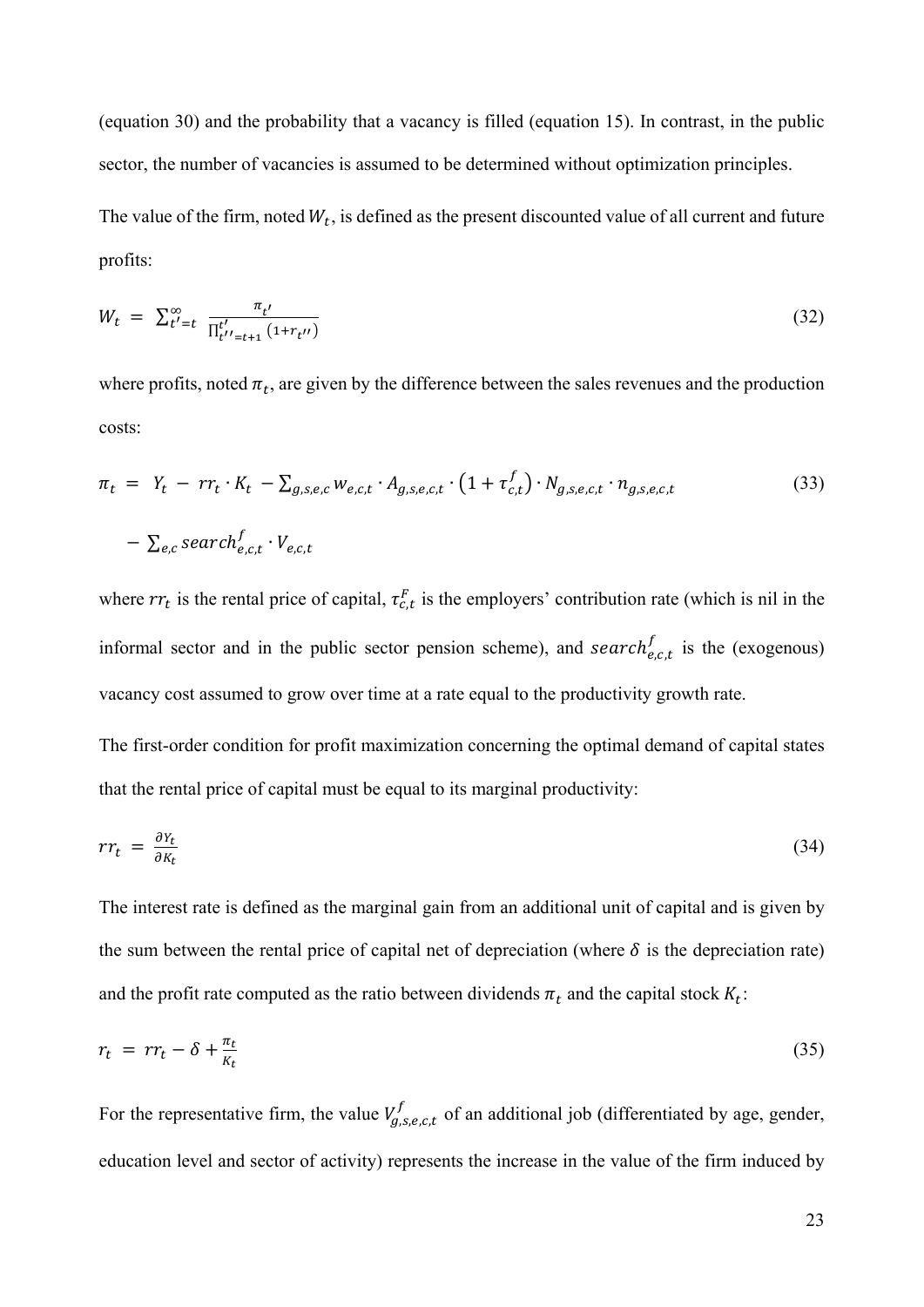the additional job and is computed as the present discounted value (until the retirement age) of all the differences between the marginal productivity of labor and the labor cost, and considering the probability that this additional job can be destroyed in the future:

$$
V_{g,s,e,c,t}^{f} = \frac{\partial Y_t}{\partial Z_{c,t}} \cdot A_{g,s,e,c,t} - w_{e,c,t} \cdot A_{g,s,e,c,t} \cdot (1 + \tau_{c,t}^f) + \frac{1}{1 + r_{t+1}} \cdot V_{g+1,s,e,c,t+1}^f \cdot (1 - \chi_{e,c})
$$
(36)

The first-order condition for profit maximization concerning the optimal number of vacancies by education level and sector of activity (except in the public sector) states that the marginal revenue for an additional vacancy must be equal to its marginal cost:

$$
search_{e,c,t}^{f} = q_{e,c,t} \cdot \sum_{g,s} \frac{\Omega_{g,s,e,c,t}}{\Omega_{e,c,t}} \cdot V_{g,s,e,c,t}^{f}
$$
\n
$$
(37)
$$

where the marginal revenue is given by the average increase in the value of the firm induced by an additional job and weighted by the probability that the vacancy is filled, while the marginal cost is given by the search cost.

In contrast, in the public sector, we assume that the number of vacancies evolves over time on the basis of the size of the population:

$$
V_{e,c1,t} = V_{e,c1,t-1} \cdot \frac{\sum_{g,s} Pop_{g,s,t}}{\sum_{g,s} Pop_{g,s,t-1}}
$$
(38)

which implies that a larger population requires additional public services and a larger number of civil servants.

# **3.5 Wage bargaining**

The wage per unit of effective labor is assumed to be negotiated at each period, for each level of education and sector of activity (except the public sector), through a standard Nash-bargaining process. In particular, it is determined in order to maximize the total surplus defined as: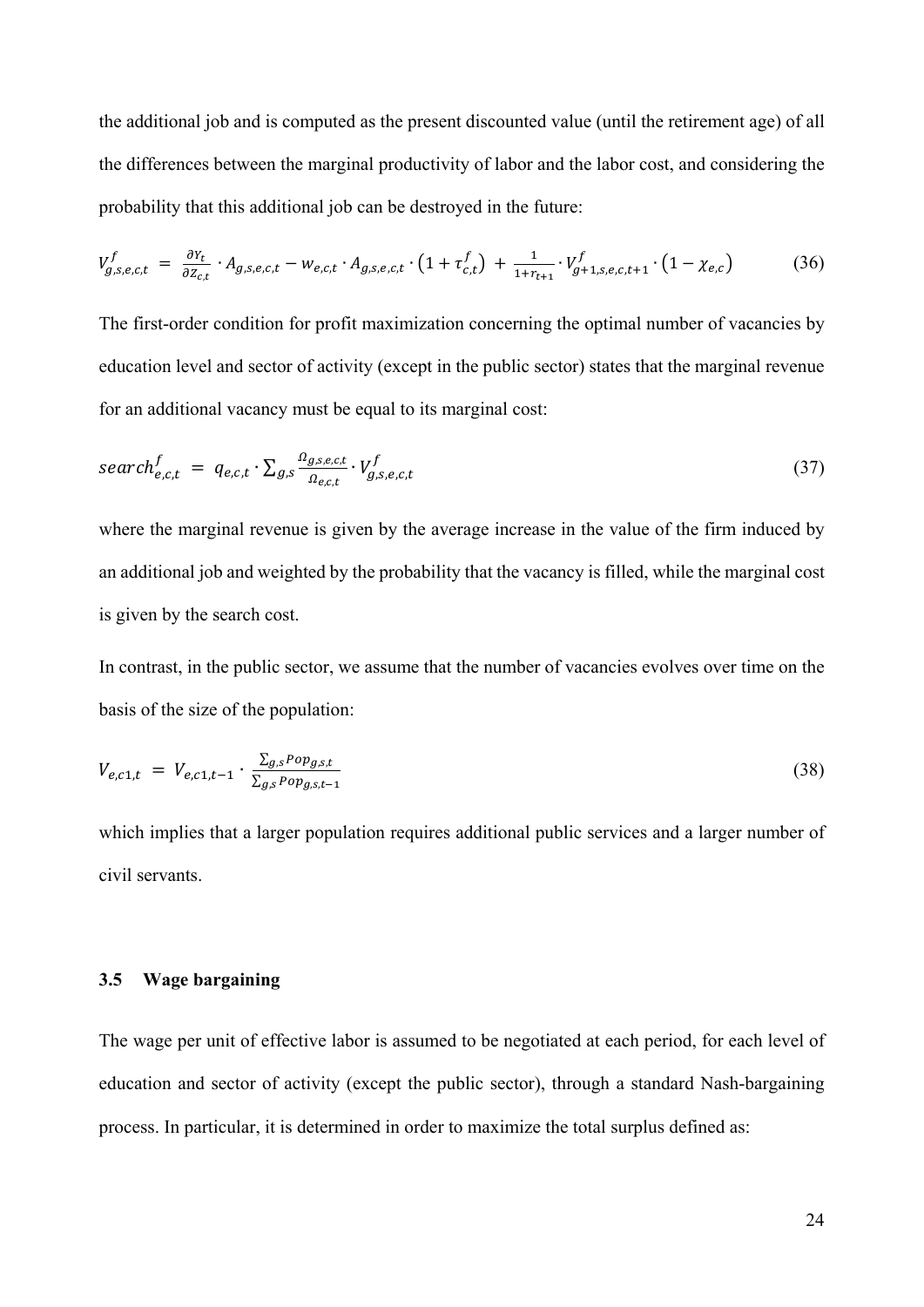$$
\left[\sum_{g,s}\frac{\Omega_{g,s,e,c,t}}{\Omega_{e,c,t}}\cdot V_{g,s,e,c,t}^f\right]^{1-\eta} \cdot \left[\sum_{g,s}\frac{\Omega_{g,s,e,c,t}}{\Omega_{e,c,t}}\cdot V_{g,s,e,c,t}^h\right]^{\eta} \tag{39}
$$

The solution of the maximization problem is the following:

$$
\eta \cdot \sum_{g,s} \frac{\Omega_{g,s,e,c,t}}{\Omega_{e,c,t}} \cdot V_{g,s,e,c,t}^f = (1 - \eta) \cdot \sum_{g,s} \frac{\Omega_{g,s,e,c,t}}{\Omega_{e,c,t}} \cdot V_{g,s,e,c,t}^h \tag{40}
$$

Thus, the wage per unit of effective labor, for each education level and sector of activity (except the public sector), is determined by sharing the total surplus created by an additional job between the representative firm and the workers, according to their respective bargaining weights. In the public sector, instead, we assume the absence of negotiations and that the wage per unit of effective labor is constant.

## **3.6 The pension system**

For the public sector pension scheme ( $c = c1$ ) and the private sector pension scheme ( $c = c2$ ), the budget surplus is defined as the difference between the contributions earned and the pensions paid:

$$
S_{c,t}^{pens} = (\tau_{c,t}^w + \tau_{c,t}^f) \cdot \sum_{g,s,e,c} w_{e,c,t} \cdot A_{g,s,e,c,t} \cdot n_{g,s,e,c,t} \cdot N_{g,s,e,t}
$$
  
- 
$$
\sum_{g,s,e,c} pens_{g,s,e,c,t} \cdot N_{g,s,e,t} \cdot \vartheta_{g,s,e,c,t}^{pens}
$$
 (41)

In the fully-funded private sector pension scheme, the evolution of pension reserves, noted  $Res_{c2,t}$ , is given by:

$$
Res_{c2,t+1} = Res_{c2,t} \cdot (1 + \tilde{r}_t) + S_{c2,t}^{pens}
$$
\n(42)

where  $\tilde{r}_t$  is the rate of return on government bonds. In the model, we assume that physical capital and government bonds are not perfectly substitutable, which implies that their returns are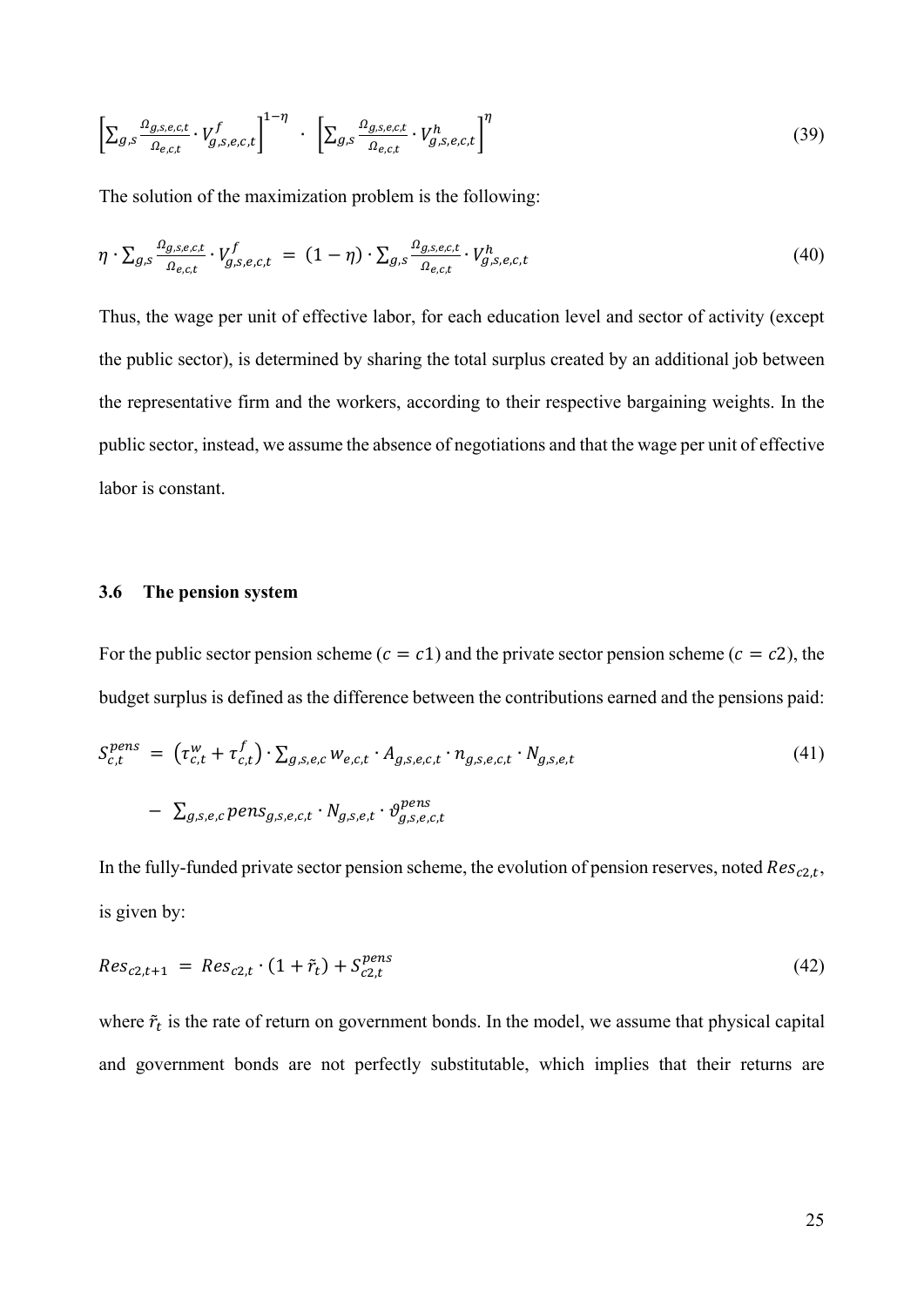different.<sup>14</sup> In particular, the interest rate on government bonds  $\tilde{r}_t$  is computed as the difference between the interest rate (defined in equation 35) and a spread, noted  $\pi^r$ :

$$
\tilde{r}_t = r_t - \pi^r \tag{43}
$$

where the spread is assumed to be exogenous and is calibrated in order to reproduce the rate of return on government bonds observed in 2010.

## **3.7 The government**

1

We assume that the ratio between public purchases, noted  $G_t$ , and GDP is exogenous and constant:

$$
\frac{G_t}{GDP_t} = \alpha_g \tag{44}
$$

where GDP is defined as the value of output net of search costs paid by the representative firm and by the individuals searching for a job:

$$
GDP_t = Y_t - \sum_{c,e} search_{e,c,t}^f \cdot V_{e,c,t} - \sum_{g,s,e,c} search_{g,s,e,c,t}^h \cdot \Omega_{g,s,e,c,t}
$$
(45)

The public sector pension scheme is assumed to be consolidated into the government account. The public surplus, noted  $S_t^G$ , depends on the surplus of the public sector pension scheme, tax revenues (taxes on formal labor incomes and capital incomes) and public purchases:

$$
S_t^G = \tau_t \cdot \sum_{g,s,e,c} (\beta_c^{\tau} \cdot w_{e,c,t} \cdot A_{g,s,e,c,t} \cdot n_{g,s,e,c,t} \cdot N_{g,s,e,t} + r_t \cdot k_{g,s,e,t} \cdot N_{g,s,e,t}) + S_{c1,t}^{pens} - G_t
$$
\n(46)

The evolution of the public debt, noted  $B_t$ , is given by:

$$
B_{t+1} = B_t \cdot (1 + \tilde{r}_t) - S_t^G \tag{47}
$$

We assume that the pension reserves of the private scheme are used to finance the public debt:

<sup>&</sup>lt;sup>14</sup> More precisely, physical capital is assumed to be held only by households while public bonds are assumed to be held only by the private pension fund.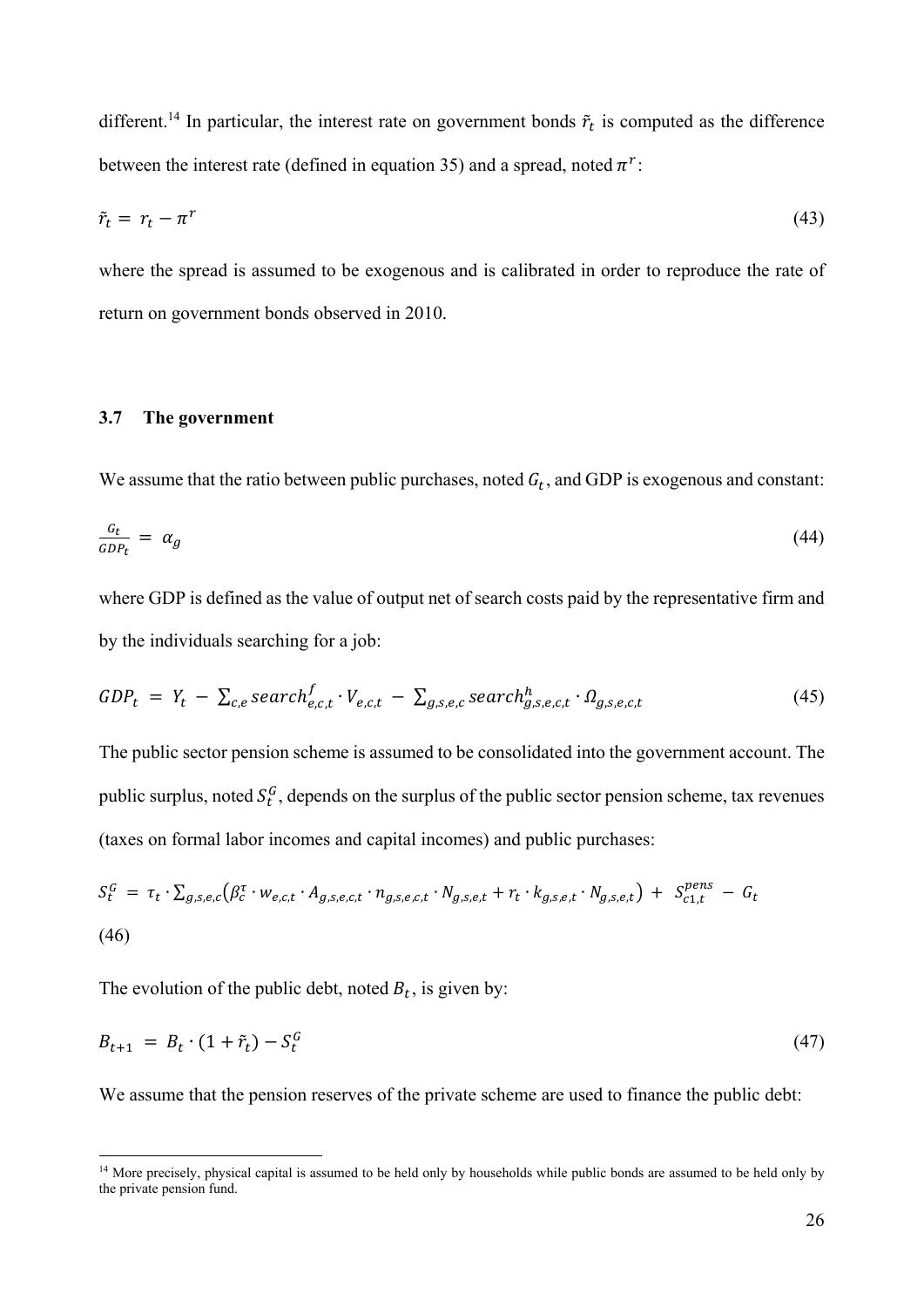The tax rate  $\tau_t$  is endogenously determined in order to satisfy equation 48.

## **3.8 The market equilibrium**

The market clearing condition in the capital and in the goods markets are:

$$
K_t = \sum_{g,s,e} k_{g,s,e,t} \cdot N_{g,s,e,t} \tag{49}
$$

$$
GDP_t = \sum_{g,s,e} c_{g,s,e,t} \cdot N_{g,s,e,t} + I_t + G_t \tag{50}
$$

#### **4. Model calibration**

The model is calibrated in two steps. In the first step, the model is calibrated in steady state implying that the economy, in the absence of economic and demographic shocks, is on its balanced growth path. Table 2 shows the main parameters used in the calibration. First of all, we determine the value of the parameters  $A_{q,s,e,c,t}$  for the year 2010. To this, we use the dataset FEMISE and we estimate the wage equation for the three sectors of activity (public, private and informal sectors).<sup>15</sup> The value of the parameters  $A_{g,s,e,c,t}$  for the other periods is computed by considering an annual productivity growth rate equal to 1.5%. The annual depreciation rate is 3%. The exponent  $\alpha$  in the production function is  $0.2^{16}$  while the elasticity of substitution between the units of effective labor employed in the sectors of activity is set to 3. The annual spread is fixed to 3.1%. This value has been computed in order to reproduce an annual rate of return on government bonds equal to 4% in 2010. Concerning the labor market, the separation rate in the private and the informal sectors is

<sup>&</sup>lt;sup>15</sup> The estimation results are reported in table A8 in Online Appendix 1.

<sup>&</sup>lt;sup>16</sup> Note, however, that given the presence in the model of profits and vacancy costs, the labor share of GDP is less than 80%. For instance, in 2010, the labor share of GDP is 68%.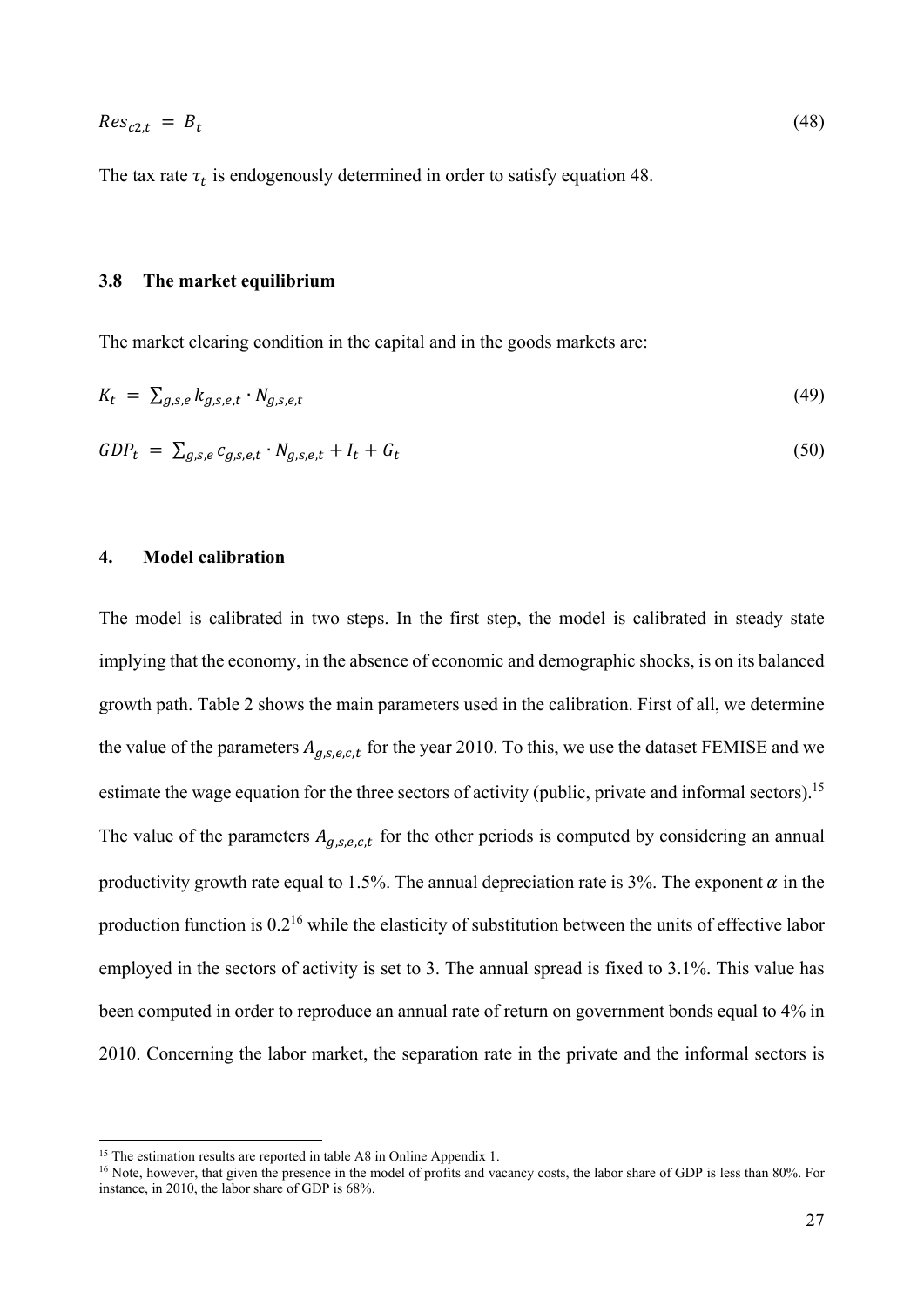assumed to be equal to 60% for low educated workers and to 40% for high educated workers. In the public sector, the separation rate is set to zero since civil servants cannot be dismissed. As in de la Croix et al. (2013), the exponent in the matching functions  $\beta$  match is set to 0.5 and the parameter that measures the bargaining power of workers  $\eta$  is set to 0.5.

Once the OLG model is calibrated in steady state, in the second step of our calibration we introduce the following shocks: (i) the demographic shock; (ii) the change in the composition of the population by education level; (iii) the change in the labor participation rates. In particular, the demographic shock (i.e. the change in fertility rates  $x_{s,t}$  and in survival probabilities  $\beta_{q,s,t}$ ) is based on the demographic data and projections provided by the United Nations (World Population Prospects: The 2019 Revision). Concerning the second shock, we use the micro dataset FEMISE to determine, for the year 2010, the value of the parameters  $\varphi_{g,s,e,t}$  (see equation 3). The value of these parameters for the other periods is computed by projecting (forward and backward) the data observed in 2010. As shown in figure 2, the composition of the population by education level will be strongly modified during the demographic transition. The share of low educated people (preschool level and primary school level) is expected to decrease significantly in the next decades, while the share of highly educated people with a secondary school level should strongly increase. Interestingly, the share of people with a university level is expected to slightly decrease over time. This situation is explained by the fact that highly educated young people are more likely to migrate. Concerning the third shock, the value of the parameters  $z_{q,s,e,t}$  is determined using the data provided by the Central Administration for Statistics (CAS) that report, for the year 2009, the labor participation rates differentiated by age, gender and education level. The value for the other periods is computed by projecting (forward and backward) the data observed.

These shocks are introduced as exogenous in the model and constitute our base scenario, the results of which are discussed in section 5.1. The second step of our calibration procedure consists in determining the value of some parameters and exogenous variables such that the results obtained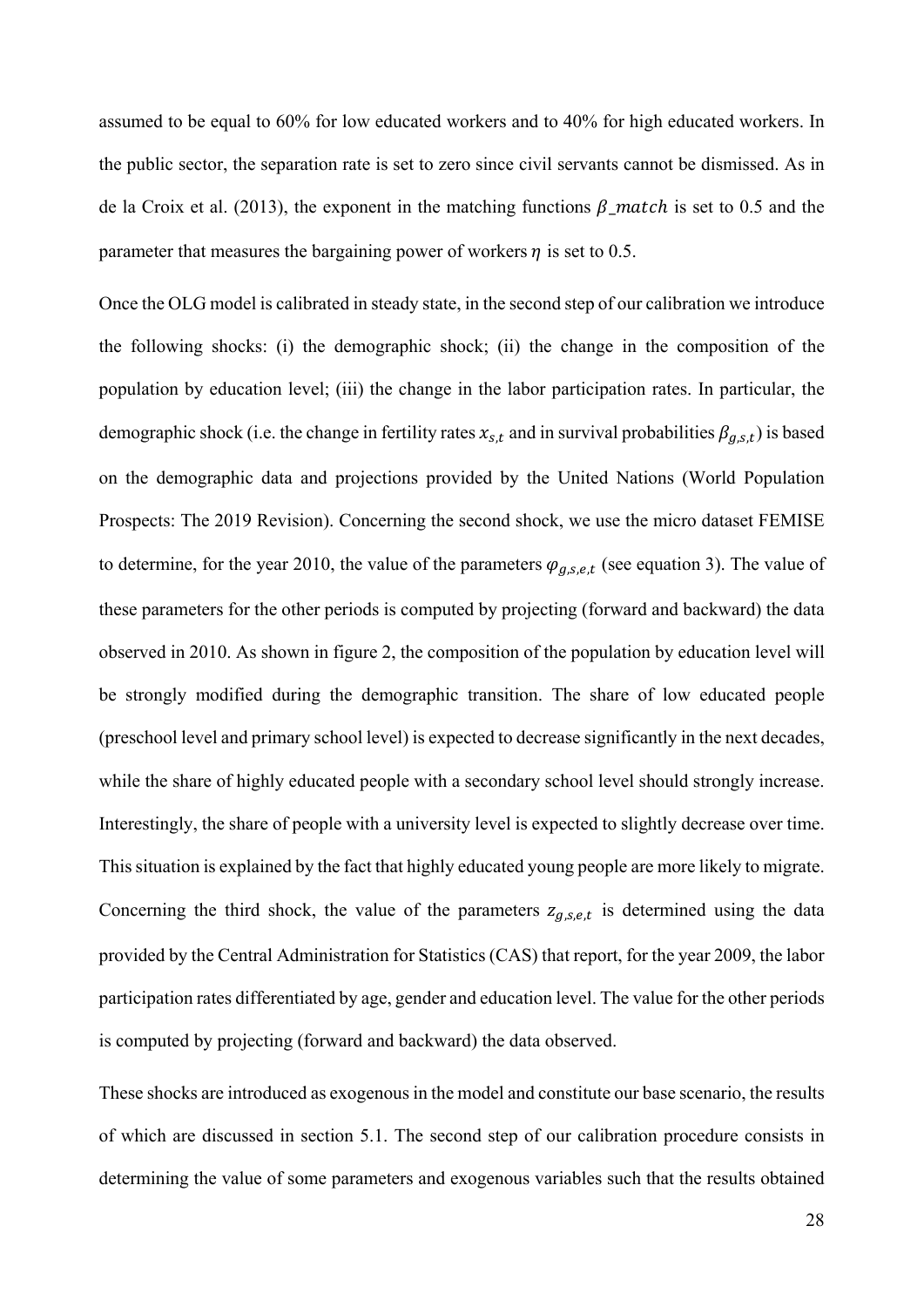in the base scenario reproduce, for the year 2010, (i) the main macroeconomic variables (GDP and its components), (ii) the key labor market variables (employment rates and unemployment rates at the aggregate level and differentiated by age, gender and education level) and (iii) the main variables concerning the two pension schemes (number of contributors, number of retirees, pension expenditures and contributions). In particular, the matching efficiency ( $c$ <sub>-</sub>match<sub>e,c</sub>) and the vacancy costs (search $t_{e,c,t}$ ) are calibrated in order to reproduce the observed unemployment rates in 2010 for each education level and to obtain reasonable results in terms of probabilities to find a job, i.e. to reproduce the fact that the probability to find a job is higher in the informal sector than in the formal sector (public or private) and that high educated people have a lower probability to find a job in the private and the informal sectors than low educated people. The parameters search<sup>h</sup><sub>g,s,e,c,t</sub>, which represent the search cost paid by individuals looking for a job in sector c, have been calibrated, for the year 2010, so as to reproduce the share of individuals (aged  $g$ , with gender s and education level  $e$ ) who work in each sector of activity observed in the FEMISE database. For the other periods, these parameters increase over time according to the productivity growth rate.

In tables 3a, 3b and 3c, we compare, for some relevant variables, the data observed in 2010 with those generated, for the same year, by the base scenario of our OLG model. We show that our calibration procedure is quite accurate in reproducing observed data at the macroeconomic level and for the two pension schemes. Finally, table A9 in Online Appendix 1 shows the model results, for the year 2010, for some labor market variables (labor participation, unemployment, informality, etc.) at the national level and by age, gender and education level.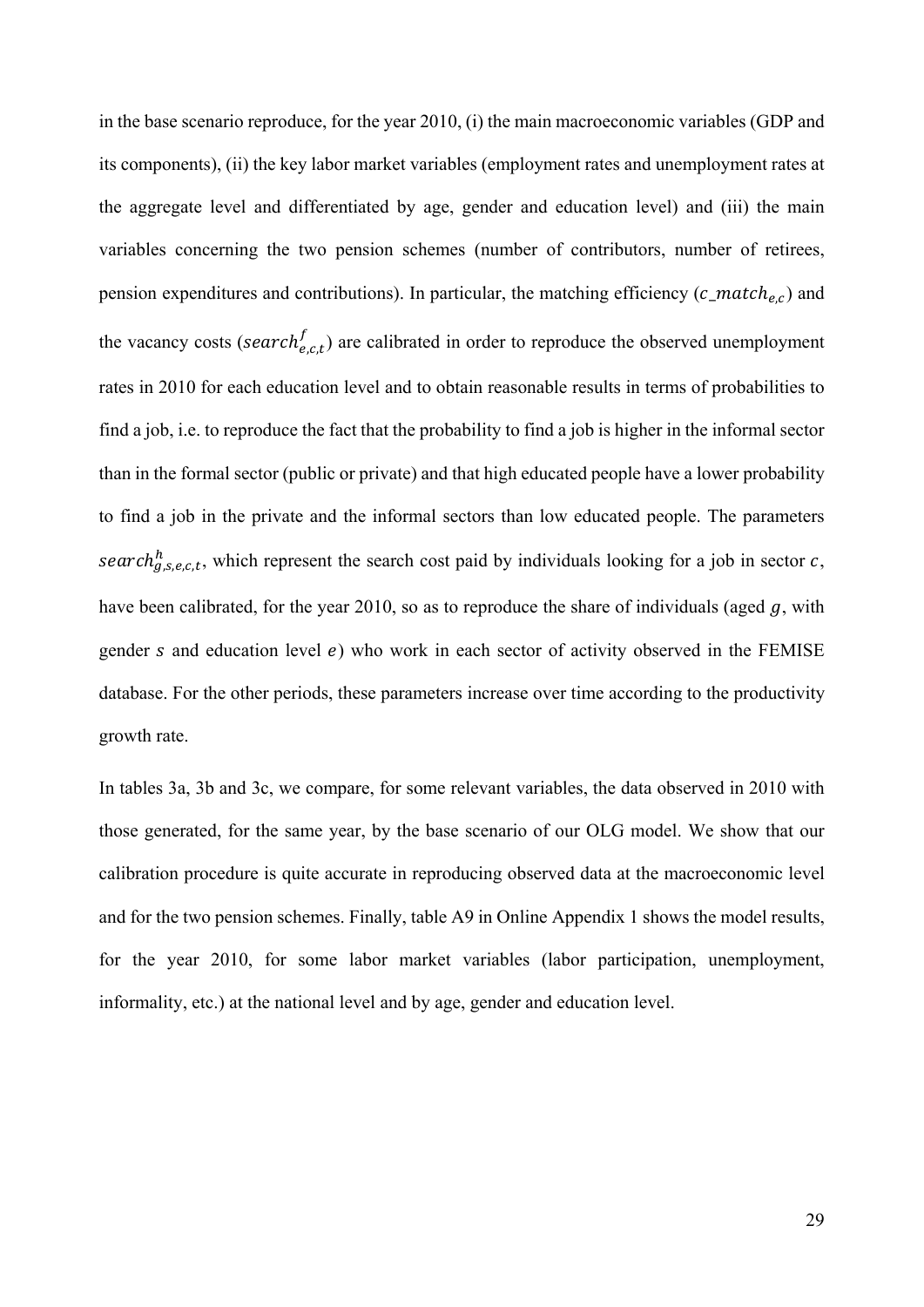# **5. Simulation results**

# **5.1 The base scenario**

In this section, we present the results of the base scenario that evaluates the effects of the demographic shocks, assuming that no policy reforms will be undertaken. The main macroeconomic results are summarized in table 4. As in standard OLG models, we find that population ageing raises the capital per unit of effective labor.<sup>17</sup> Indeed, the negative effect of the demographic shock on labor supply dominates the negative effect on capital accumulation (explained by the fall in the investment-to-GDP ratio), which implies an increase in the capital per unit of effective labor. The raise in the capital per unit of effective labor negatively affects the marginal productivity of capital, which explains the fall in the interest rate. The tax rate (on formal labor incomes and capital incomes) will increase sharply in order to meet the government's budget constraint given the high deficits generated by the public sector pension scheme. Although individuals are induced to save more because of the increase in life expectancy, aggregate savings decline. This implies a sharp drop in the investment-to-GDP ratio (from 20% observed in 2010 to less than 10% after 2050) that negatively affects the accumulation of capital. Clearly, the evolution of the supply of capital and of labor will have negative consequences on the economic growth. As shown in table 4, the growth rate of GDP and GDP per person will drop sharply over the coming decades.

Regarding the labor market, the demographic shock first affects the number of individuals searching for a job (which depends on the number of working-age individuals and on their participation in the labor market). As shown in table 5, labor participation increases over the time for both men and women and at the aggregate level. The choice of the sector of activity is mainly affected by the upward trend of the tax rate which makes formal jobs less attractive. Indeed, as

<u>.</u>

<sup>&</sup>lt;sup>17</sup> In the model, the capital per unit of effective labor is  $K_t / \sum_c (\alpha_c)^{1/\sigma} \cdot (Z_{c,t})^{\frac{\sigma-1}{\sigma}}$ .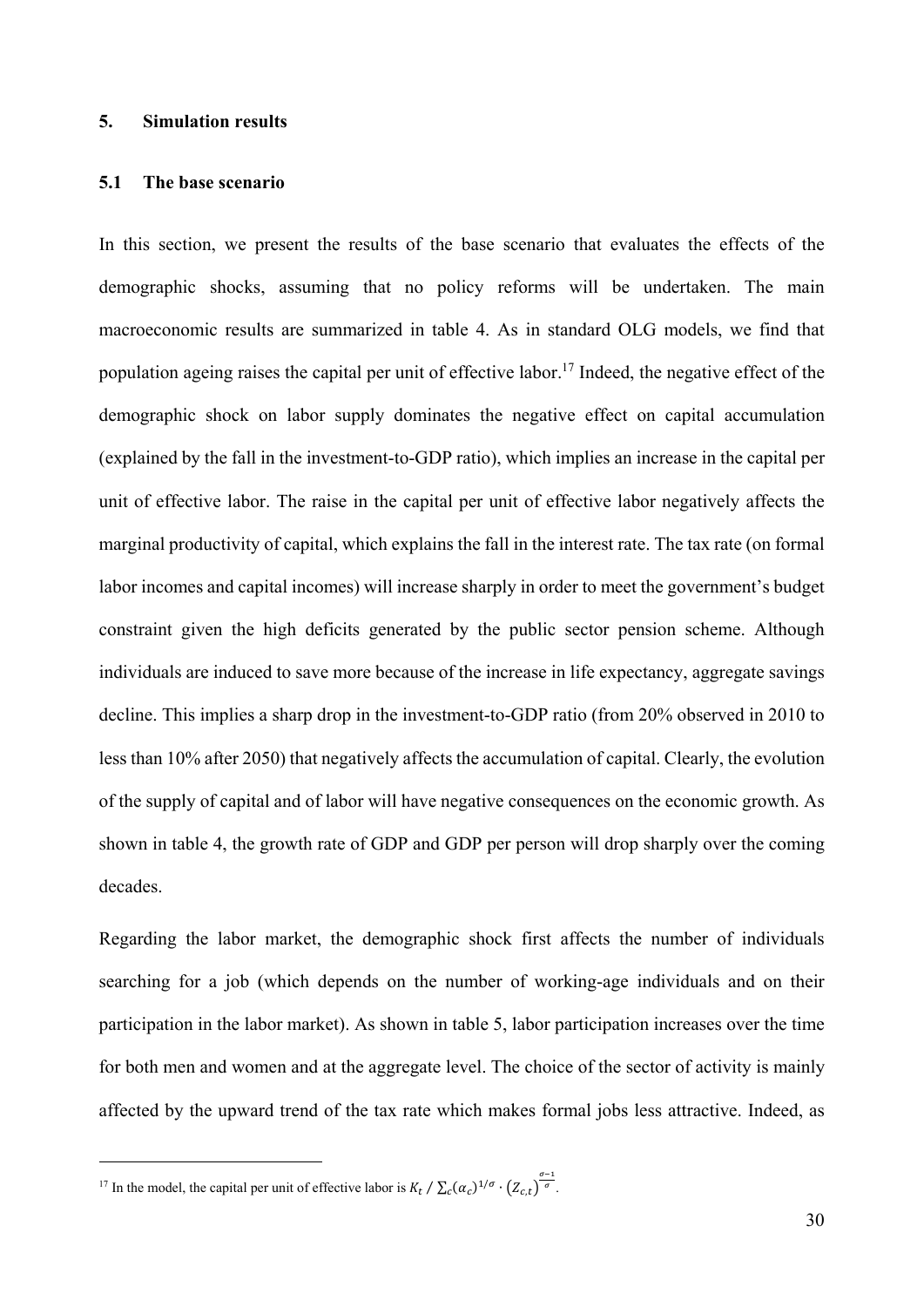shown in table 5, the share of individuals who choose the informal sector tends to increase over time for all levels of education. Another reason why the private sector becomes less attractive is the fall in the interest rates. In fact, the fall in the interest rates reduces the value of the end-ofservice indemnity paid by the private sector pension scheme, which explains the reduction in the share of people choosing the private sector. Second, the demographic shock affects the marginal productivity of labor and, consequently, the negotiated wages. As shown in table 6, the marginal productivity of labor increases in all the economic sectors. Starting from 2040, the positive effect is larger in the private sector, which is explained by the fall in the share of individuals who choose to work in the private sector. The increase in the marginal labor productivity induces an increase in the negotiated wage per unit of effective labor for each level of education and sector of activity, (except, of course, in the public sector). In fact, in the public sector, the wage per unit of effective labor is not negotiated and is kept constant. Third, as shown in table 7, the demographic shock has important consequences on employment and unemployment.<sup>18</sup> As in de la Croix et al. (2013), we find that population aging, by increasing the marginal productivity of labor in all the economic sectors (which increases the gain for the representative firm to post more vacancies) and by reducing the interest rate (which increases the present value of the gains related to the creation of vacancies), incite the representative firm to create more vacancies. This implies an increase in the number of new jobs created and, consequently, a decrease in the unemployment rate. As shown in table 7, the unemployment rate at the national level would drop over time (from 6.3% in 2010 to 0.8% in 2050), for both men and women (respectively by 6% in 2010 to 0.7% in 2050 and from 7.4% in 2010 to 1.1% in 2050) and for each level of education. The increase in participation in the labor market, combined with the fall in unemployment, explains the increase in the employment rate. Table 7 also shows the increase in the size of the informal sector, both in terms of number of workers (relative to the total number of workers) and in terms of wage bill (relative to GDP), which

<sup>&</sup>lt;sup>18</sup> The shock has also important effects on the probability for a potential worker to find a job and the probability for the representative firm to fill a vacancy. These effects are shown in table A10 in Online Appendix 1.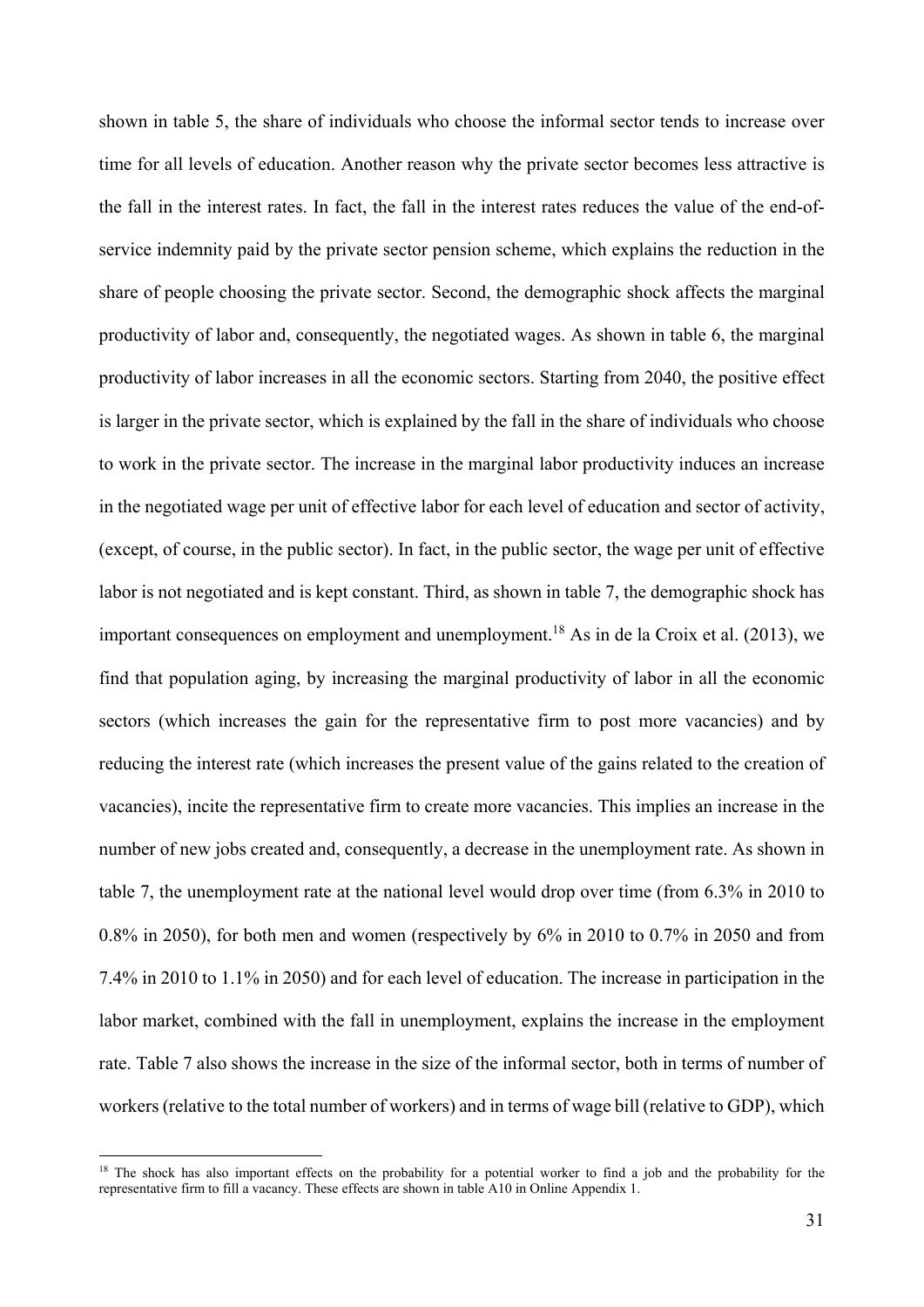is explained by the fact that the informal sector becomes relatively more attractive with respect to the two formal sectors.

The effects on the two pension schemes are shown in table 8. First, population aging will lead to a sharp increase in the number of retirees and in the ratio between the number of retirees and the number of contributors, for both pension regimes. Clearly, the evolution of the ratio between the number of retirees and the number of contributors reflects the evolution of the old-age dependency ratio. As shown in table 8, the ratio of pension contributions to GDP remains essentially stable for both the public and private sector schemes. On the other hand, the ratio between pension expenditure and GDP increases considerably for the public sector pension scheme (from 3.1% in 2010 to 5.7% in 2050), while it increases more slowly for the private sector pension scheme (from 0.5% in 2010 to 2.1% in 2050). Consequently, the public sector pension system generates extremely high deficits (which would represent 5.3% of GDP in 2050), implying that it is clearly unsustainable. In contrast, the private sector pension system can be considered sustainable. Indeed, the financial surplus (computed by including the interest on the pension fund) is positive throughout the period and pension reserves increase over time and remain positive. However, the private sector pension regime has a major drawback. Indeed, the standard of living of people aged 65 and over is significantly lower compared to that of working-age individuals. This is explained by the fact that the ratio between the average pension (computed as the ratio between the total amount of pensions and the number of individuals aged 65 and over) and the average salary (computed as the ratio between the wage bill and the population aged 15-64) is extremely low (24.5% in 2010). This is explained by the low level of the pension expenditure in the private sector scheme and by the presence of a large share of individuals aged 65 and over who do not receive pensions (due to the large size of the informal sector and the low level of the labor participation rate). In addition, the ratio between the average pension and the average salary is expected to fall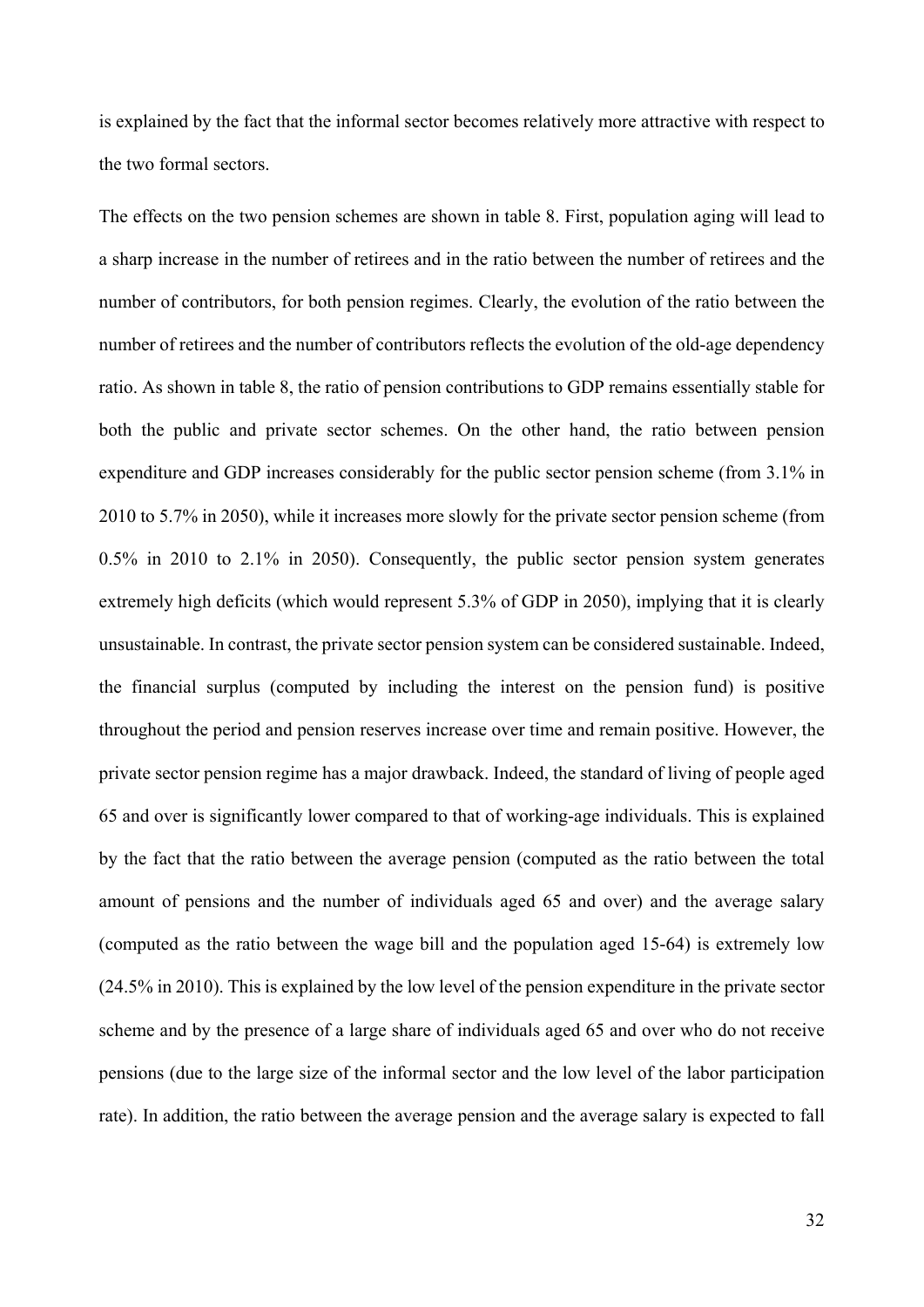over time (21.9% in 2050), which is mainly explained by the decline in the end-of-service indemnity paid by the private sector pension scheme (due to the fall in the interest rates).<sup>19</sup>

#### **5.2 Pension system reforms**

1

### **5.2.1 Reform of the public sector pension scheme**

In this section, we evaluate the effects of different policy reforms aimed at ensuring the sustainability of the public sector pension system. The simulation results presented in the previous section clearly show that, without appropriate reforms, the public sector pension system is unsustainable. In addition to the fact that the Lebanese population is ageing, this unsustainability is explained by several reasons. The first reason is that the public sector pension scheme is excessively generous: although the contribution rate is only 6%, the replacement rate obtained with 40 years of service is 85%, implying that the implicit rates of return on contributions are excessively high and therefore unsustainable. The second reason is related to the fact that survivor's pensions are exceptionally generous since unmarried, divorced and widowed daughters of retirees keep the full value of pension benefits for life. The third reason is that early retirement is very frequent. For these reasons, we consider a reform including the following changes: i) an increase in the contribution rate to 25% starting from 2025; ii) a reduction in the maximum replacement ratio from 85% to 70% in 2025 and, gradually, to 50% after 20 years; iii) a gradual elimination of early retirement starting from 2025 such that, after 20 years, workers cannot retire before age 60; iv) a gradual elimination starting from 2025 of survivor's pensions for women aged

 $19$  A sensitivity analysis has been carried out to analyze the impact of an increase in the labor participation of women. Starting from 2025, the participation rate of women has been gradually increased until reaching, after 20 years, the participation rate of men. We find that the increase in the participation rate of women would produce a significant positive effect on the economic growth and a negative effect on unemployment (since the increase in the participation of women makes the labor market more tight for the potential workers). The shock would reduce the deficits of the public sector pension system (4.5% of GDP in 2050 against 5.3% in the base scenario), but it would be not sufficient to make the system sustainable. The results of this sensitivity analysis are available from the authors upon request.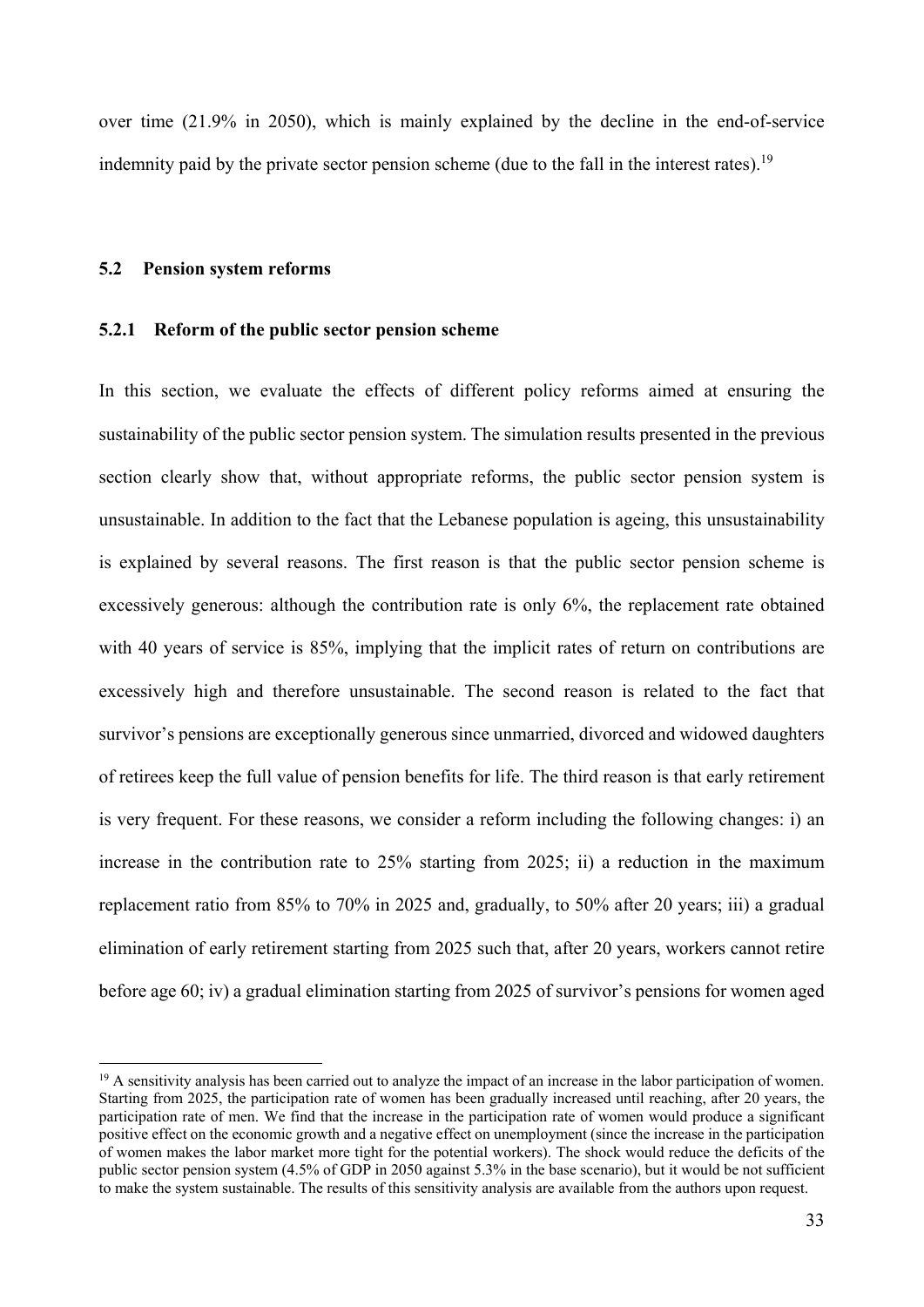less than 55. The proposed reform is thus implemented between 2025 and 2045. The shocks, introduced in 2025, are considered to be unanticipated.

As shown in table 9, the main macroeconomic effects are the increase in investments over the entire period and the significant fall in the tax rate. These two effects are explained by the reduction in the deficits of the public sector pension scheme obtained through the implementation of the proposed reform, as shown below. In addition, the raise of the capital stock implies an increase in the capital per unit of effective labor and, thus, a decrease in the interest rate.

Concerning the labor market, the increase in the contribution rate and the reduction in the level of pensions make the public sector less attractive, while the lower income tax rate makes the private sector more attractive compared to the informal sector. As shown in table 10, the decrease in the share of individuals who choose to work in the public sector is offset by the increase in the share of individuals who choose to work in the private sector, while the size of the informal sector, in terms of number of workers, remains essentially unchanged with respect to the base scenario. The shock also produces a significant reduction in the unemployment rate, which is mainly explained by the fall in the interest rate (which induces firms to create more vacancies) and by the fall in the wages negotiated by the private sector workers (since they experience a fall in the tax rate).

Concerning the public sector pension system, as shown in table 11, the proposed reform guarantees its sustainability since the pension system would generate very low deficits compared to the base scenario. Indeed, the proposed reform would make it possible to increase contributions (through the increase in the contribution rate) and to keep pension expenditures under control (by reducing the replacement rate, by reducing the number of survivor's pensions and by eliminating early retirement). The analysis of each policy separately shows that the most effective policy in reducing deficits is the increase in the contribution rate until 2035 and, thereafter, the reduction in the replacement rate.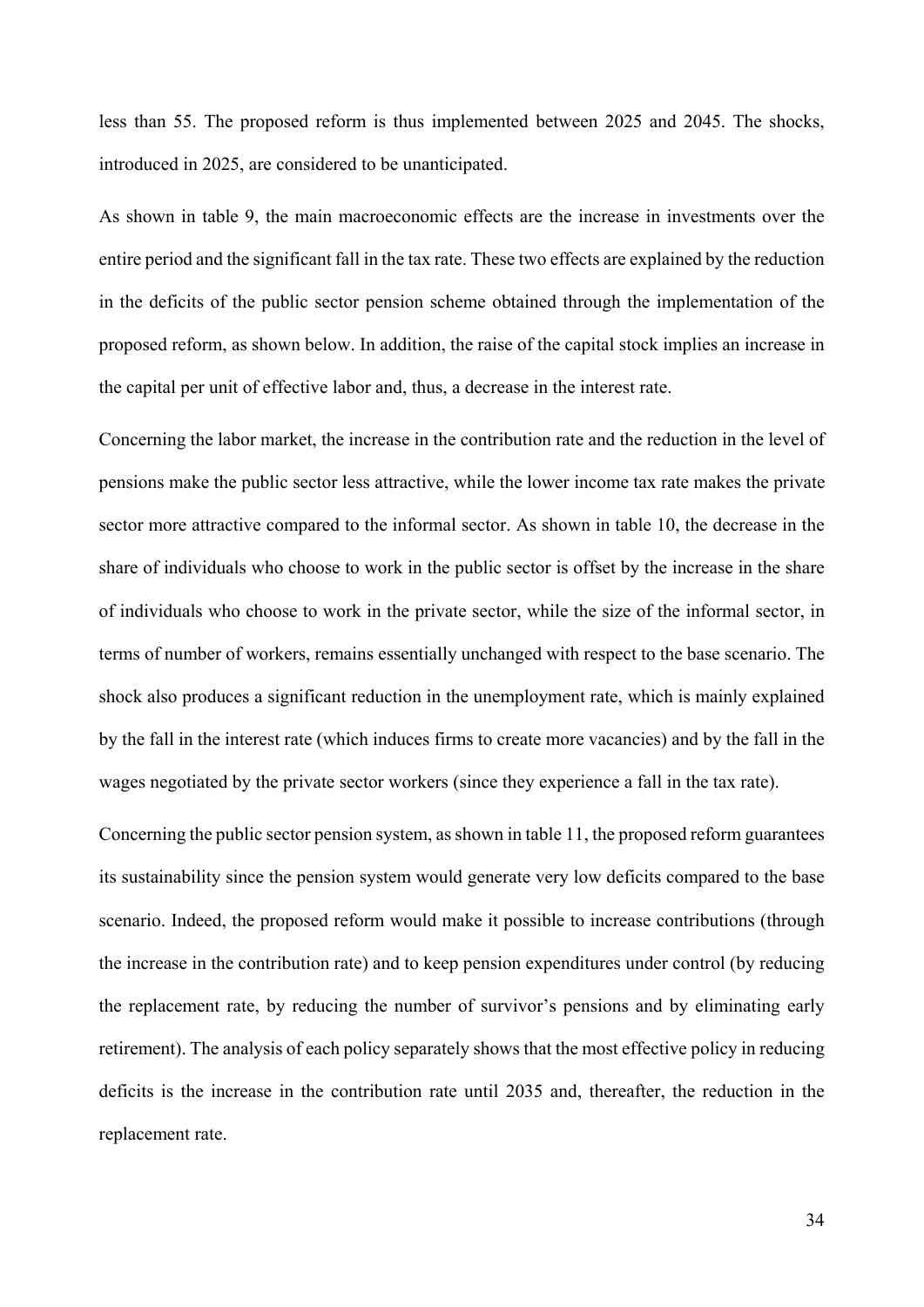## **5.2.2 Reform of the private sector pension scheme**

The simulation results of our base scenario show that the private sector pension scheme is sustainable. However, as mentioned before, the ratio between the average pension and the average salary is very low, which implies that the standards of living of people aged 65 and over is very low compared to that of working-age people. One solution that would improve the living conditions of the retirees is to increase the contribution rate in the private sector pension scheme. This is why, in the following simulations, we double the contribution rate (from 8.5% to 17%) starting from 2025. In the first scenario ( $c2A$ ), contributions are paid only by the employers as in the current system (i.e.  $\tau_{c2,t}^f = 17\%)$  while, in the second scenario (c2\_B), contributions are paid by the employers and by the employees in the same proportion (i.e.  $\tau_{c,t}^f = 8.5\%$  and  $\tau_{c,t}^w = 8.5\%$ ). Thus, the increase in the contribution rate is paid by the firms in the first case and by the employees in the second case.

The results of these two scenarios are shown in tables 12, 13 and 14. First, the two scenarios induce a rise the unemployment rate with respect to the base scenario. In particular, in scenario  $c2$  A, the increase in the contribution rate paid by the employers implies an increase in the labor cost that reduces the incentive for firms to post vacancies. In scenario  $c2_B$ , given that private employees pay contributions, they ask for a higher salary which, again, reduces the incentive for firms to create vacancies. Thus, in both cases, the effect is an increase in unemployment. Interestingly, the effect is greater in the second case, implying that the disincentive to post vacancies is greater in the case where employees ask for a higher wage. Concerning the choice of the sector of activity, the share of individuals who choose to work in the private sector slightly decreases. This is explained by the fact that the reduction in the net wage in the private sector (because firms negotiate a lower wage in scenario  $c2_A$  and because of the increase in the contribution rate in scenario  $c2_B$ ) more than compensates the future increase in the end-of-service indemnity.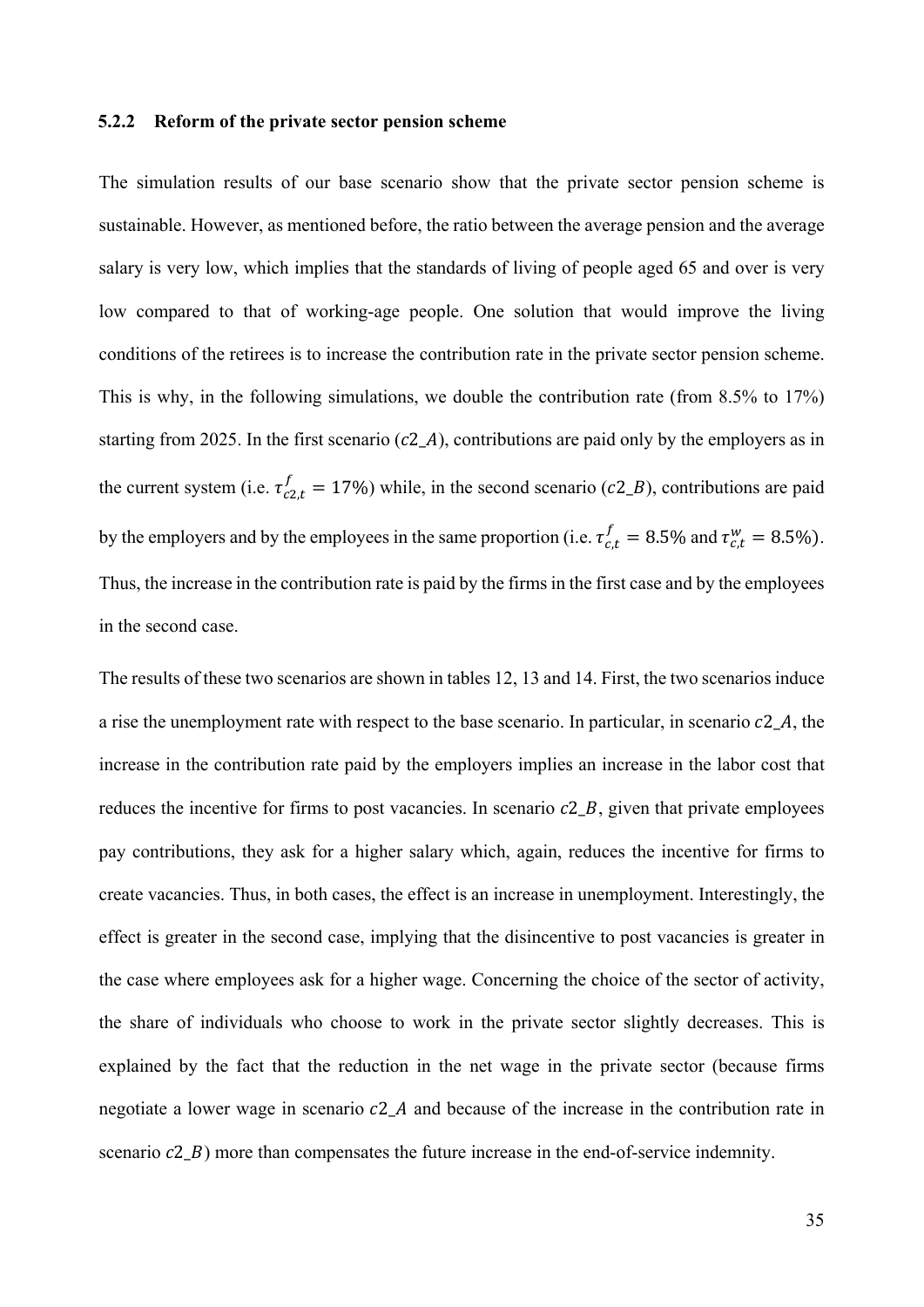The other macroeconomic effects are quite small. Both reforms slightly reduce employment (due to the rise in the unemployment rate) and slightly increase the capital stock (as the investment-to-GDP ratio increases), leaving the economic growth essentially unchanged.

Concerning the effects on the financial situation of the private sector pension scheme, the proposed reform would significantly increase the size of the private sector pension scheme compared to the base scenario. In particular, the two reforms significantly increase contributions (in scenario  $c2_A$ , 3.8% of GDP in 2050 and, in scenario  $c2_B$ , 4.1% of GDP in 2050, compared to 2.1% of GDP in 2050 in the base scenario) and pension expenditures (in scenario  $c2_A$ , 3.1% of GDP in 2050 and 4.1% in 2060 and, in scenario  $c2, B$ , 3.3% of GDP in 2050 and 4.4% in 2060, compared to 2.1% in 2050 and 2.5% in 2060 in the base scenario). Note that the magnitude of these two effects is higher in scenario  $c2$  B because this shock induces the private sector workers (who now have to pay contributions) to negotiate higher wages, which involves higher amounts of contributions and pensions at the aggregate level. In both simulations, the surplus of the private sector pension system (computed by including the interest on the pension fund) is greater than that obtained in the base scenario. However, it is worth noting that the positive effect on the pension surplus is expected to disappear in the long run. Indeed, for people who retire starting from 2065, the endof-service indemnity is computed exclusively on the basis of the higher contribution rate,  $20$  which implies that the positive effect (because of higher contributions) will be completely offset by the negative effect (because of higher pension benefits). Finally, the simulation results also show that, compared to the base scenario, the two proposed reforms would improve the economic situation of the elderly. Indeed, the ratio between the average pension and the average salary would be 24.9% in 2060 in the scenarios  $c2$  A and 25.2%  $c2$  B against 20.3% in the base scenario.

 $^{20}$  This is not the case for people who retire between 2030 and 2060 since the contributions paid during their working life are computed on the basis of the old contribution rate until 2020 and of the new one starting from 2025.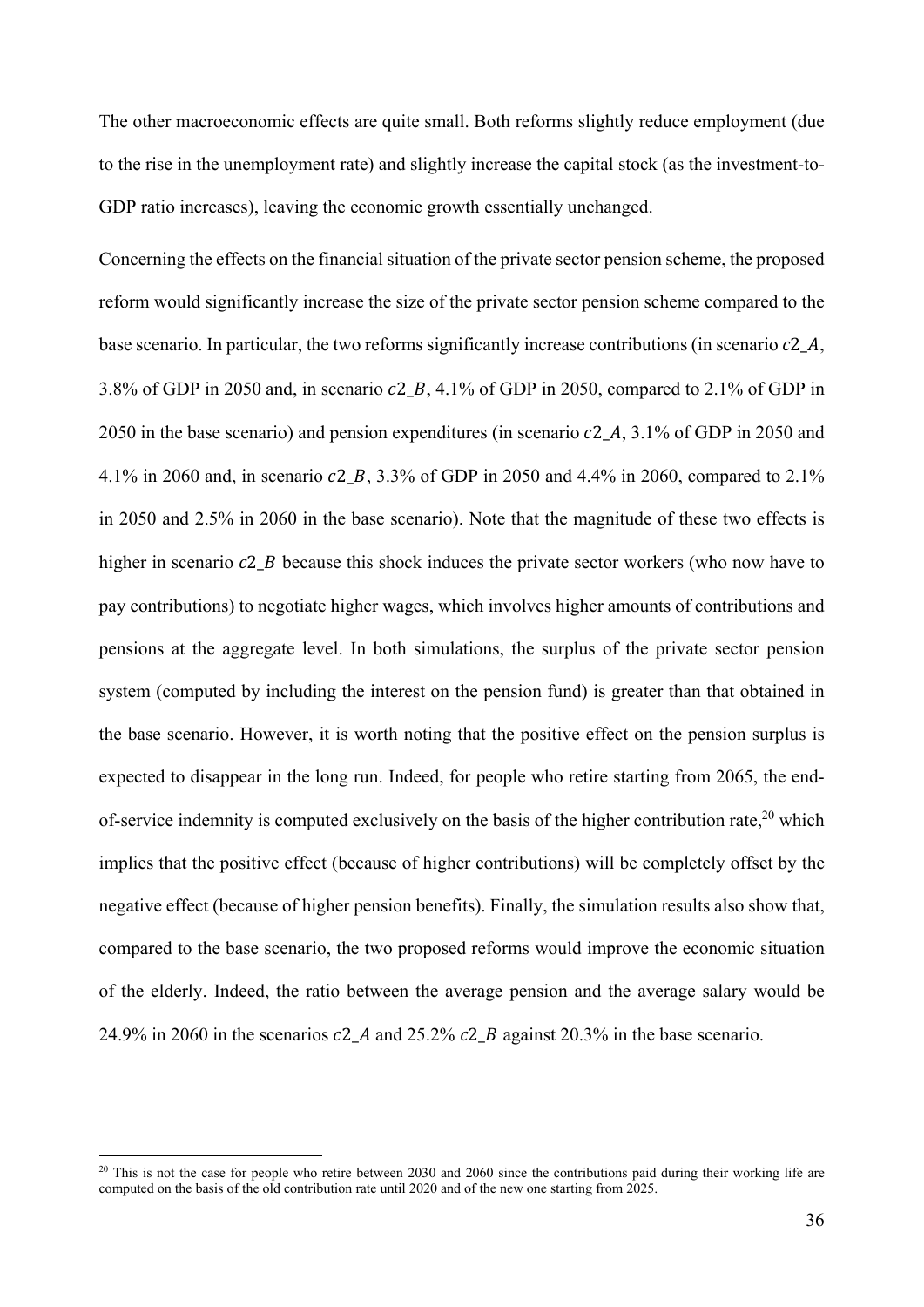In the last scenario, noted  $c2_c$ , we evaluate the effects of (i) the transformation of the end-ofservice indemnity into an annuity payment and (ii) the transition from the current funded system toward a PAYG system. In particular, we consider the introduction of a Notional Defined Contribution system (NDC, hereafter) which is a PAYG system where pensions are computed according to actuarial principles.<sup>21</sup> We also assume that early retirement is not allowed and that pensions are indexed on inflation (implying that, for the same individual, pensions remain constant over time). The pension for a private sector employee who retires at age 65 is computed according to actuarial principles, i.e. such that the discounted present value of all pensions (weighted by the survival probabilities) is equal to the capitalized value of all the contributions paid:

$$
pens_{11,s,e,c2,t} = \frac{\sum_{g=1}^{10} \tau_{c2,t+g-11}^f \cdot w_{e,c2,t+g-11} \cdot A_{g,s,e,c2,t+g-11} \cdot (1+r^{NDC})^{11-g}}{\sum_{g=11}^{18} \frac{\beta_{g,s,t+g-11}}{\beta_{11,s,t}} \cdot (1+r^{NDC})^{11-g}}
$$
(51)

where the contribution rate (assumed to be paid only by the employers, as in simulation  $c2_A$ ) is fixed at 17% and the notional interest rate, noted  $r^{NDC}$ , is fixed at 6% per year. Note that the notional interest rate, and consequently the implicit rate of return on contributions, is higher than the wage bill growth rate (since the annual productivity growth rate is assumed to be 1.5%) which implies the violation of the Aaron-Samuelson condition. Nonetheless, we find that the private sector system remains sustainable. In fact, while the transition from a PAYG system to a fullyfunded system is very costly for the economy (since current workers have to pay contributions twice, once for themselves and once for the current retirees), the transition from a fully-funded system to a PAYG system produces the opposite effect. In this latter case, additional resources become available since current pensions can be financed by current contributions and also by past contributions, i.e. the available pension reserves. Thus, it would be possible to use pension reserves

 $21$  See Valdès-Prieto (2000) for a review of NDC systems.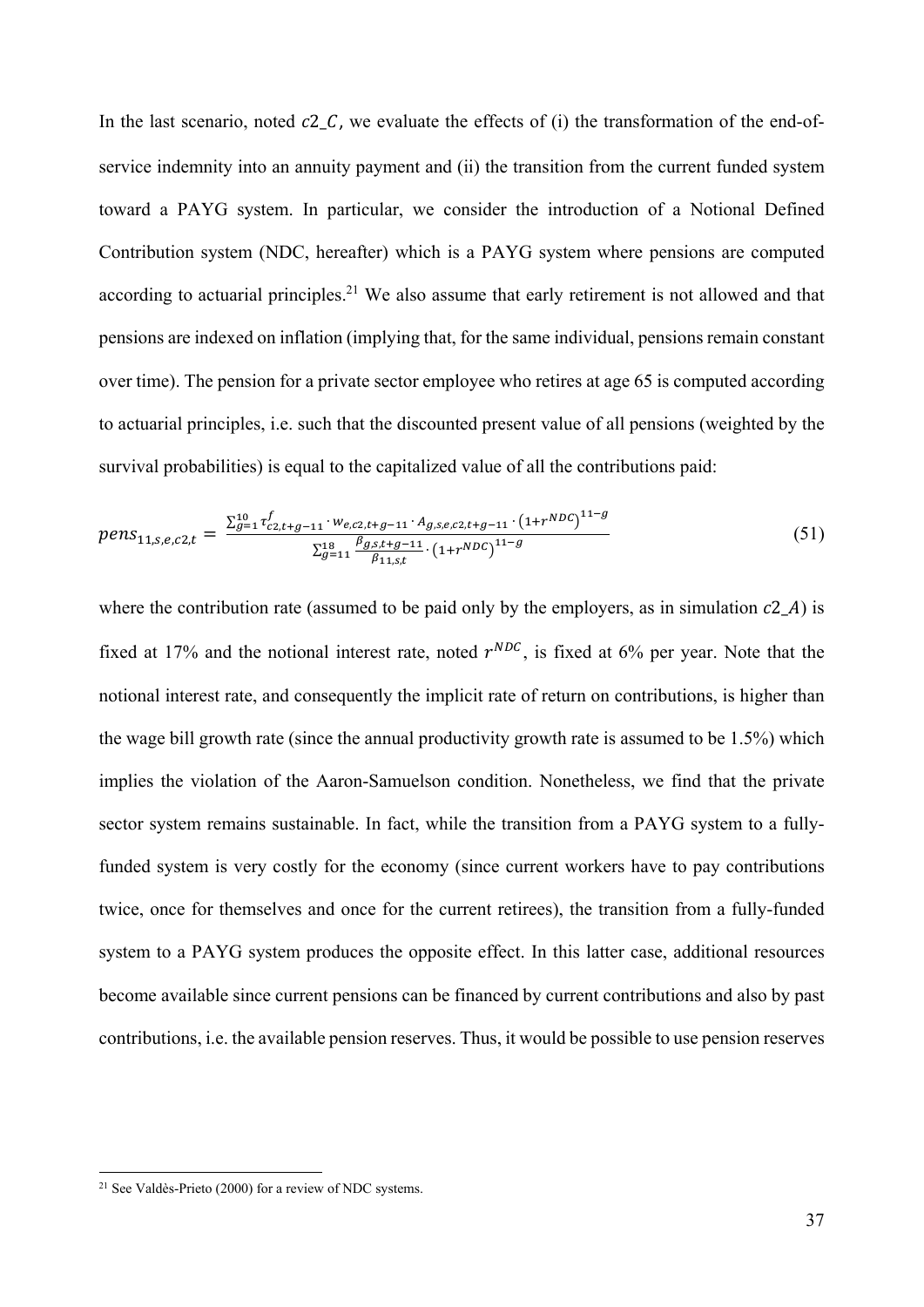to finance pensions without paying contributions for several years or, as we assume here, to compute pensions on the basis of a high implicit rate of return on contributions.

Concerning the effects of this reform, given that pensions are paid according to the new method starting from 2025 (which means that people aged 65 receive an annualized pension instead of the end-of-service indemnity), pension expenditures would be significantly lower than in 2025 (0.4% of GDP against 1.1% in the base scenario) and the private sector regime consequently would produce a higher surplus. In addition, starting from 2025, the size of pension reserves, and consequently the level of public debt, would be higher than in the base scenario, which implies that the tax rate would be significantly lower compared to that of the base scenario and scenario  $c2_A$ . In addition, compared to the base scenario and scenario  $c2_A$ , there is an increase in the share of individuals who choose to work in the private sector. Indeed, although firms negotiate a lower wage to compensate for the increase in contributions (as in scenario  $c2$  A), scenario  $c2$  C implies a significant gain in terms of pensions<sup>22</sup> that makes the private sector more attractive.

The macroeconomic effects of the shock are quite small. As in the case of scenario  $c2_A$ , we observe an increase in investments and a decrease in the tax rate until 2040. Concerning the financial situation of the private sector pension scheme, it is important to note that in scenario  $c2_c$ the transition from the funded system to the PAYG system by notional accounts will be completed in 2065, i.e. 40 years after the introduction of the reform where all individuals aged 65 and over will obtain an annualized pension. In 2060, i.e. when the transition is not entirely completed, pension expenditures would represent 4.8% of GDP, which is higher compared to the base scenario and also to scenarios  $c2_A$  and  $c2_B$  since the notional interest rate used in scenario  $c2_C$  is higher than the rate of return used to compute the end-of-service indemnity in scenarios  $c2$  A and  $c2$  B.

<sup>&</sup>lt;sup>22</sup> This is explained by the fact that, in scenario  $c2_A$ , the end-of-service indemnity is computed by capitalizing past contributions on the basis of the rate of return  $\tilde{r}_t$  (which, in the numerical simulations, is between 3% and 4%), whereas, in scenario  $c2_c$ , the annual pension is computed by capitalizing past contributions on the basis of the notional interest rate of 6%.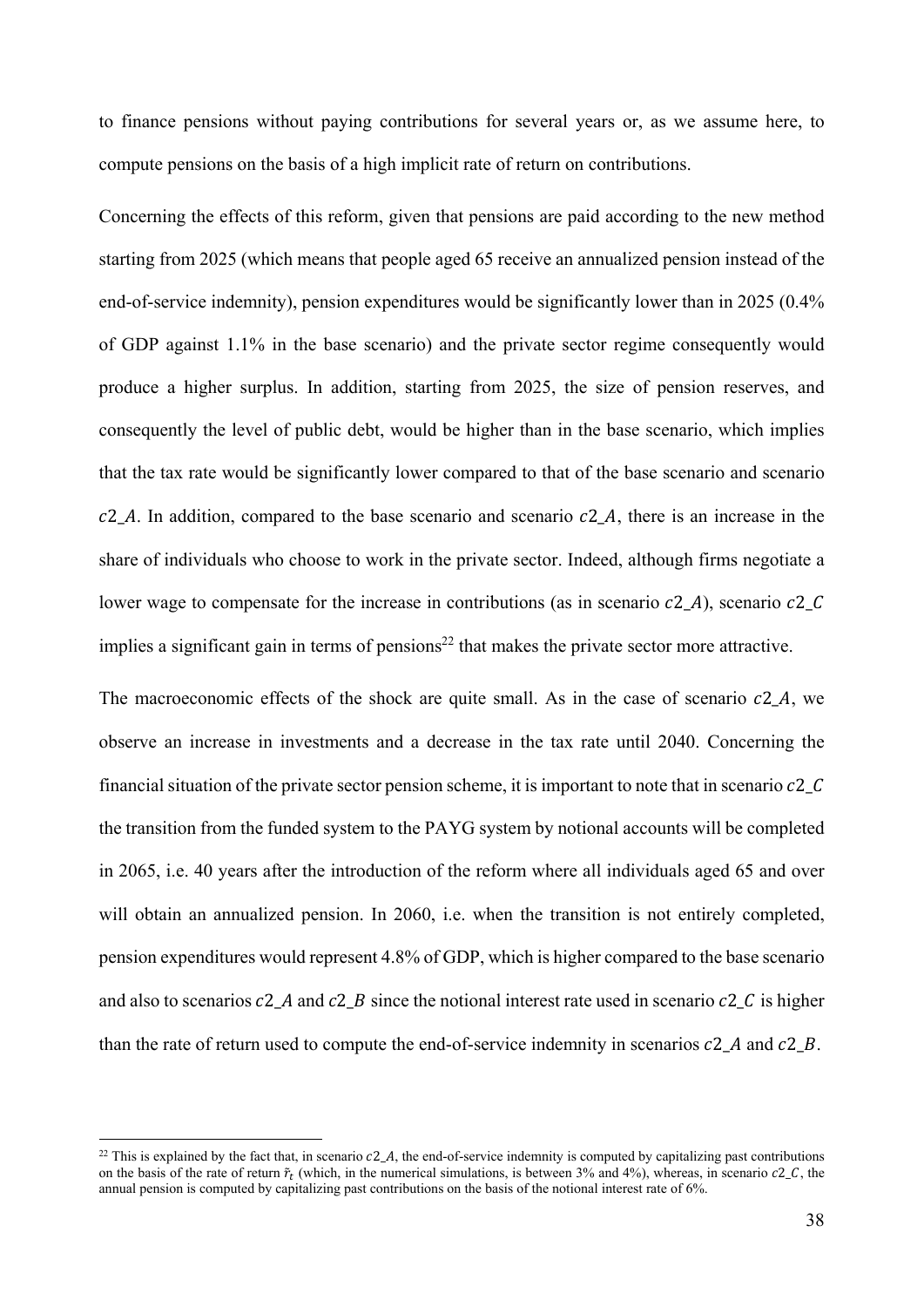Finally, the proposed reform, by raising the size of the private sector pension scheme, would make it possible to increase the ratio between the average pension and the average salary (30.5% in 2060 against 20.3% in the base scenario), which would imply a significant improvement in the standard of living of the elderly compared to working-age individuals. However, it should also be noted that the ratio between the average pension and the average salary remains quite low. This problem is clearly explained by the fact that a large part of the population is not covered by any social security system. This implies the need to implement appropriate public policies aimed at reducing the size of the informal sector and at increasing the labor participation, especially for women.

# **6. Conclusion**

This article evaluates the effects of population ageing in Lebanon which, as most developing countries, is characterized by a low participation of women in the labor market, a large size of the informal sector and a high unemployment rate, in particular for young highly educated people. The analysis of the economic consequences at the macro level and on the sustainability of the pension system is carried out using an OLG model with search and matching frictions by extending the model proposed by de la Croix et al. (2013).

Our simulations show that the public sector pension scheme is highly unsustainable. This is mainly due to the low level of the contribution rate considering the high replacement rate, the extremely generous survivor's pensions, and the very common early retirement. In contrast, the private sector pension scheme, which is a funded system that pays a unique lump-sum transfer when people retire, is sustainable. However, the size of the private sector pension scheme is very small. Besides the low labor participation and the large informal sector, the small size of the private sector pension scheme explains the high level of extreme poverty among people aged 65 and over.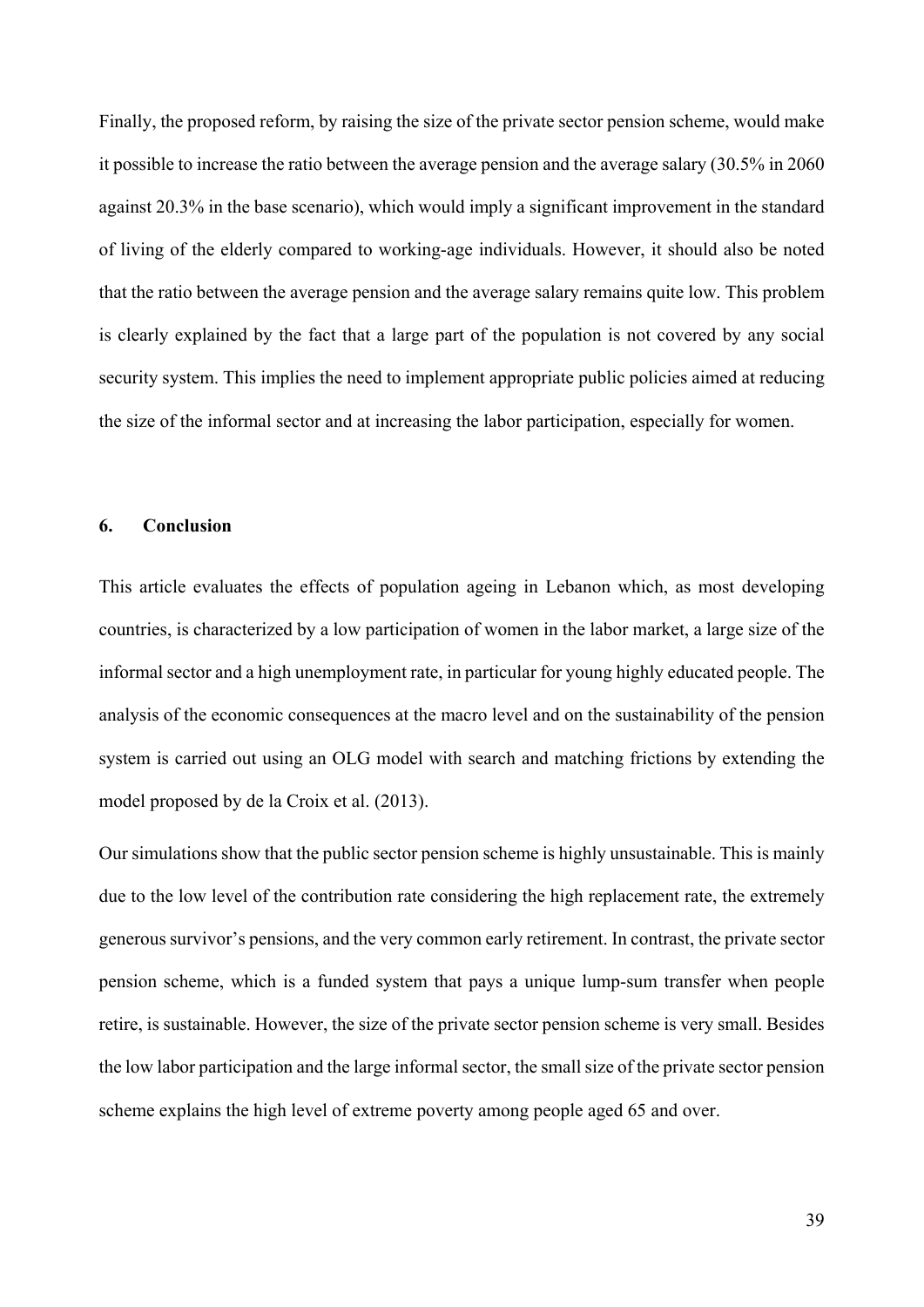It is important to note that, contrary to developed countries where the pension sustainability can only be achieved by implementing standard policies (such as increasing the retirement age, increasing the contribution rate, or reducing the pension benefits), developing countries have additional available tools. In fact, they can face the pension sustainability problem and improve the conditions of the elderly by introducing incentives for women to participate in the labor market and for informal workers to become formal.

Finally, concerning the problem of the structural mismatch between labor demand and labor supply that characterizes the labor market in Lebanon and in other developing countries as well, the government should promote policies aiming at (i) improving the adequacy of the education system's outcomes and the labor market needs, and (ii) subsidizing firms which are able to create high skilled jobs in order to absorb the exceeding high educated labor force.

#### **Acknowledgments**

The authors would like to thank Joël Oudinet for providing the dataset FEMISE and Eliane El Badaoui for useful comments.

#### **References**

Abdessalem, T. and Chekki, H. (2016) Tunisian Pension System Sustainability: Towards a Multidimensional Reform, *Région et Développement*, 44, p. 165-182.

Abou Jaoude, H. (2015) Labour market and employment policy in Lebanon, ETF Working Paper.

Auerbach, A. and Kotlikoff, L. (1987) *Dynamic Fiscal Policy*, Cambridge University Press.

Börsch-Supan, A., Härtl, K. and Ludwig, A. (2014) Aging in Europe: Reforms, International Diversification, and Behavioral Reactions, *American Economic Review*, 104, issue 5, p. 224-29.

Central Administration for Statistics (2004) Living Conditions of Households: The National Survey of Household Living Conditions, Beirut, Lebanon.

Central Administration for Statistics (2007) Living Conditions of Households: The National Survey of Household Living Conditions, Beirut, Lebanon.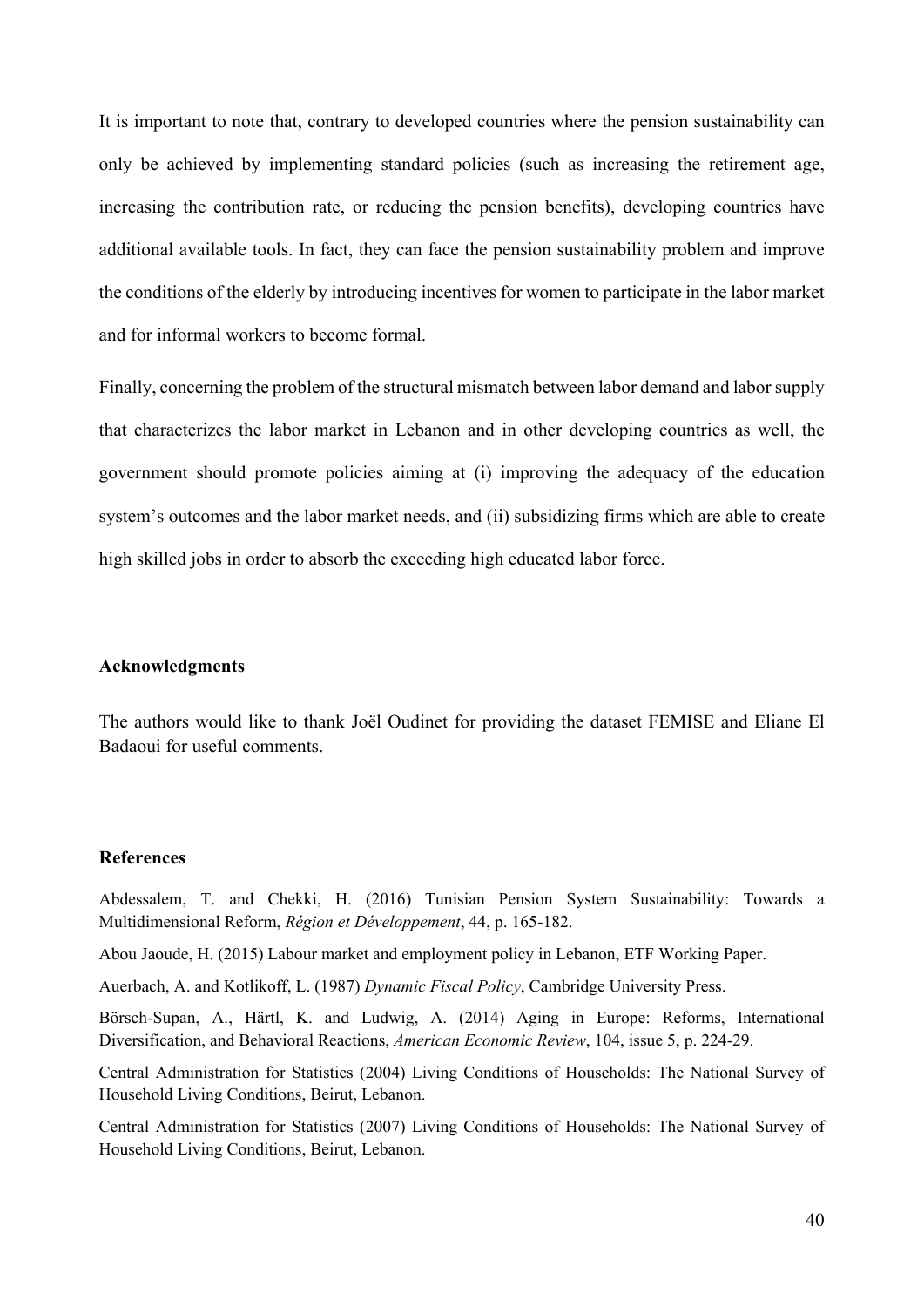Central Administration for Statistics (2009) Living Conditions of Households: The National Survey of Household Living Conditions, 2009, Beirut, Lebanon.

Charlot, O. and Decreuse, B. (2005) Self-selection in education with matching frictions, *Labour Economics*, 12, issue 2, p. 251-267.

Charlot, O., Malherbet, F. and Terra, C. (2015) Informality in developing economies: Regulation and fiscal policies, *Journal of Economic Dynamics and Control*, 51, issue C, p. 1-27.

Cooley, T. and Henriksen, E. (2018) The demographic deficit, *Journal of Monetary Economic*s, 93, issue C, p. 45-62.

de la Croix, D., Pierrard, O. and Sneessens, H. (2013) Aging and pensions in general equilibrium: Labor market imperfections matter, *Journal of Economic Dynamics and Control*, 37, issue 1, p. 104-124.

Eggertsson, G., Mehrotra, N.R. and Robbins, J. (2019) A Model of Secular Stagnation: Theory and Quantitative Evaluation, *American Economic Journal: Macroeconomics*, 11, issue 1, p. 1-48.

European Commission (2010) Labour markets performance and migration flows in Arab Mediterranean Countries: Determinants and effects, European Commission Occasional Papers, n. 60, vol. 1, Brussels: European Commission.

Georges, P. and Seckin, A. (2016) From pro-natalist rhetoric to population policies in Turkey? An OLG general equilibrium analysis, *Economic Modelling*, 56, issue C, p. 79-93.

Gohlke-Rouhayem, J., Melki, N. and Weinmann, C.D. (2016) Employment and Labour Market Analysis, GIZ.

International Labor Organization (2007) Ministry of Social Affairs, Central Administration for Statistics, United Nations Development Program. Households Living Conditions, Beirut, Lebanon.

International Monetary Fund (2014) Lebanon: 2014 Article IV consultation – staff report. Washington: IMF Country Report No 14/237.

Jarmuzek, M. and Nakhle, N. (2018) Sustainability and Equity Challenges to Pension Systems: The Case of Lebanon, *Journal of Banking and Financial Economics*, 2(10), 52-66.

Loumrhari, G. (2014) Ageing, Longevity and Savings: The Case of Morocco, *International Journal of Economics and Financial Issues*, 4, issue 2, p. 344-352.

Ludwig, A., Schelkle, T. and Vogel, E. (2012) Demographic Change, Human Capital and Welfare, *Review of Economic Dynamics*, 15, issue 1, p. 94-107.

Marwan, M. (2016) Lebanon's Pension System, Blominvest Bank.

Ministry of Finance (2012) Retirement department, Unpublished data, Beirut, Lebanon.

Mouhoud, E.M., Kasparian, C., Miotti, E.L. and Oudinet, J. (2013) L'impact des transferts des émigrés sur le niveau de vie des ménages, FEMISE, Research n° FEM3d-03, juin.

National Social Security Fund (2012) Directorate of Statistics, Beirut, Lebanon.

Pissarides, C. (2000) *Equilibrium Unemployment Theory*, Second edition, Cambridge MA: MIT Press.

Rached, M. (2012) Social Security and Pensions in Lebanon: A Non-Contributory Proposal, Lebanese Economic Association. Beirut, Lebanon.

Robalino, D. (2005) Pensions in the Middle East and North Africa: Time for Change, World Bank Washington, DC.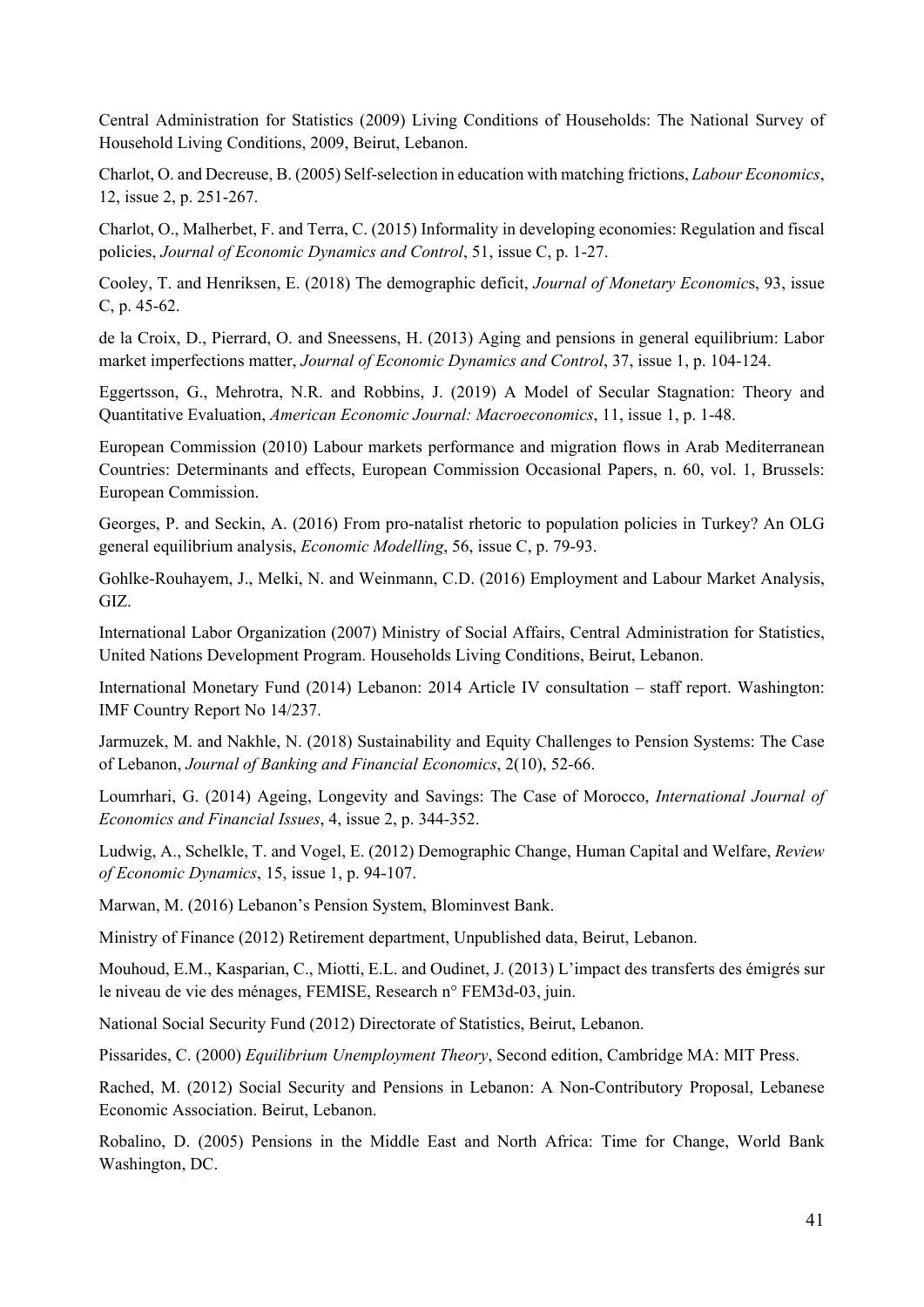United Nations (2019) Department of Economic and Social Affairs, Population Division, World Population Prospects: The 2019 Revision, DVD Edition.

Valdès-Prieto, S. (2000) The Financial Stability of Notional Account Pensions, *Scandinavian Journal of Economics*, 102, issue 3, pp. 395-417.

World Bank (2012) Lebanon: Good Jobs Needed: The Role of Macro, Investment, Education, Labor, and Social Protection Policies (MILES), Report 76008- LB, World Bank, Washington, DC.

Zenou, Y (2008) Job search and mobility in developing countries. Theory and policy implications, *Journal of Development Economics*, 86, issue 2, p. 336-355.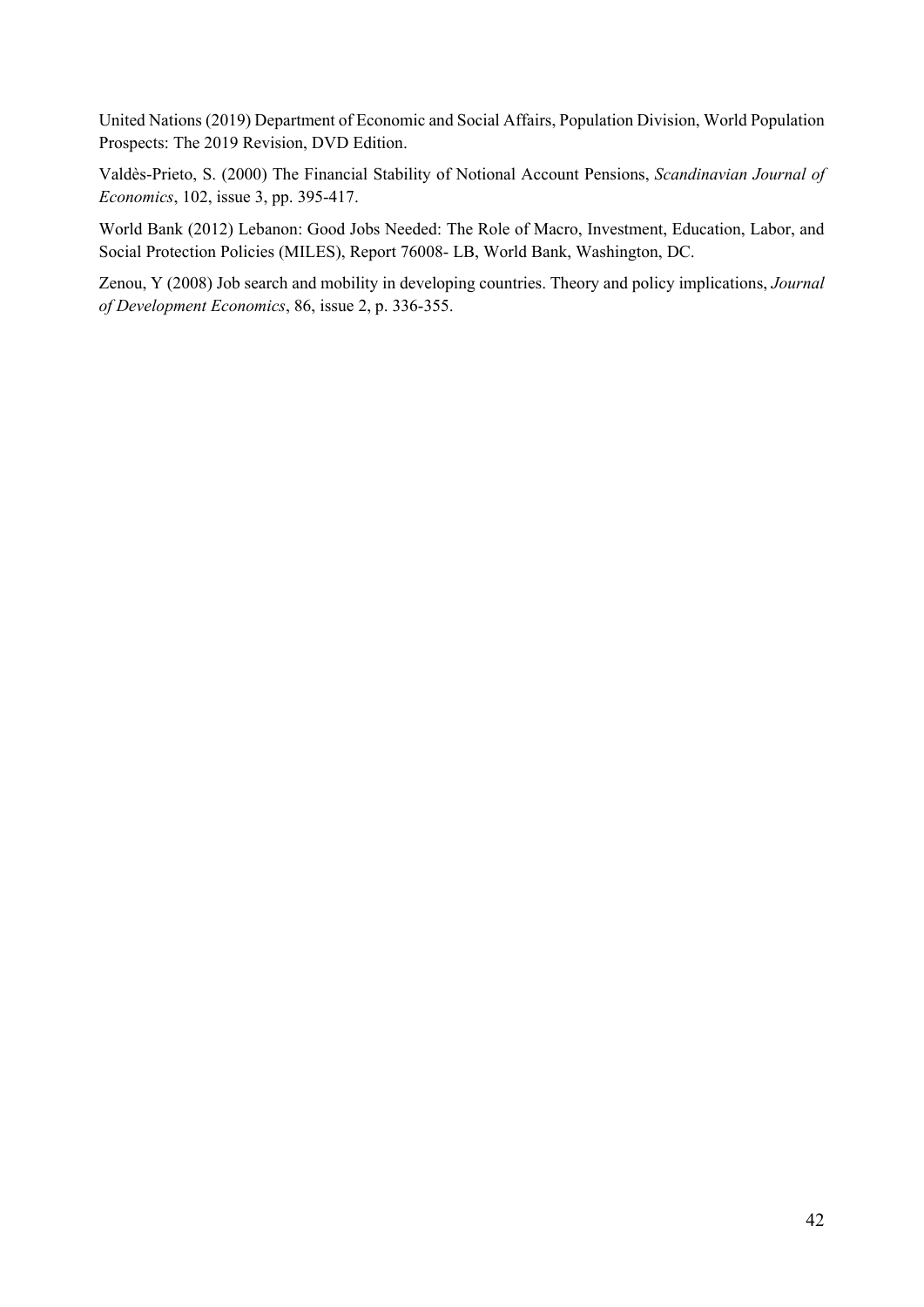|      | Total<br>population | Children<br>per woman | Life expectancy at birth<br>Women | Men  | $0-14/$<br>Total pop. | $15-64/$<br>Total pop. | $65+/-$<br>Total pop. |
|------|---------------------|-----------------------|-----------------------------------|------|-----------------------|------------------------|-----------------------|
| 1950 | 1 3 3 5             | 5.74                  | 62.2                              | 58.9 | 34.2%                 | 58.5%                  | $7.3\%$               |
| 1975 | 2.576               | 4.23                  | 69.4                              | 65.9 | 39.8%                 | 55.3%                  | $4.9\%$               |
| 2000 | 3 8 4 3             | 2.20                  | 77.4                              | 73.9 | $31.1\%$              | 63.2%                  | $5.7\%$               |
| 2005 | 4 6 9 9             | 1.90                  | 79.7                              | 76.0 | 30.3%                 | 63.7%                  | $5.9\%$               |
| 2010 | 4953                | 2.08                  | 80.6                              | 76.9 | 25.8%                 | 67.8%                  | $6.4\%$               |
| 2015 | 6 5 3 3             | 2.09                  | 80.8                              | 77.0 | 27.3%                 | 66.3%                  | $6.3\%$               |
| 2020 | 6825                | 2.02                  | 81.2                              | 77.5 | $25.1\%$              | 67.4%                  | $7.5\%$               |
| 2025 | 6 3 9 7             | 1.96                  | 81.8                              | 78.4 | 22.8%                 | 67.8%                  | $9.4\%$               |
| 2050 | 6.528               | 1.77                  | 85.2                              | 83.0 | $16.1\%$              | 63.0%                  | 20.9%                 |
| 2075 | 6 3 5 8             | 1.74                  | 88.0                              | 85.9 | 14.3%                 | 57.0%                  | 28.7%                 |
| 2100 | 5 707               | 1.74                  | 90.3                              | 88.0 | 13.7%                 | 53.3%                  | 33.1%                 |

Table 1: Lebanese demographic evolution

*Source: World Population Prospects: 2019 Revision.* 



Figure 1: Old-age dependency ratio (65+ / 15-64)

*Source: World Population Prospects: 2019 Revision.* 



Figure 2: Composition of the population by education level

*Source: Authors calculations using data from CAS and ILO.*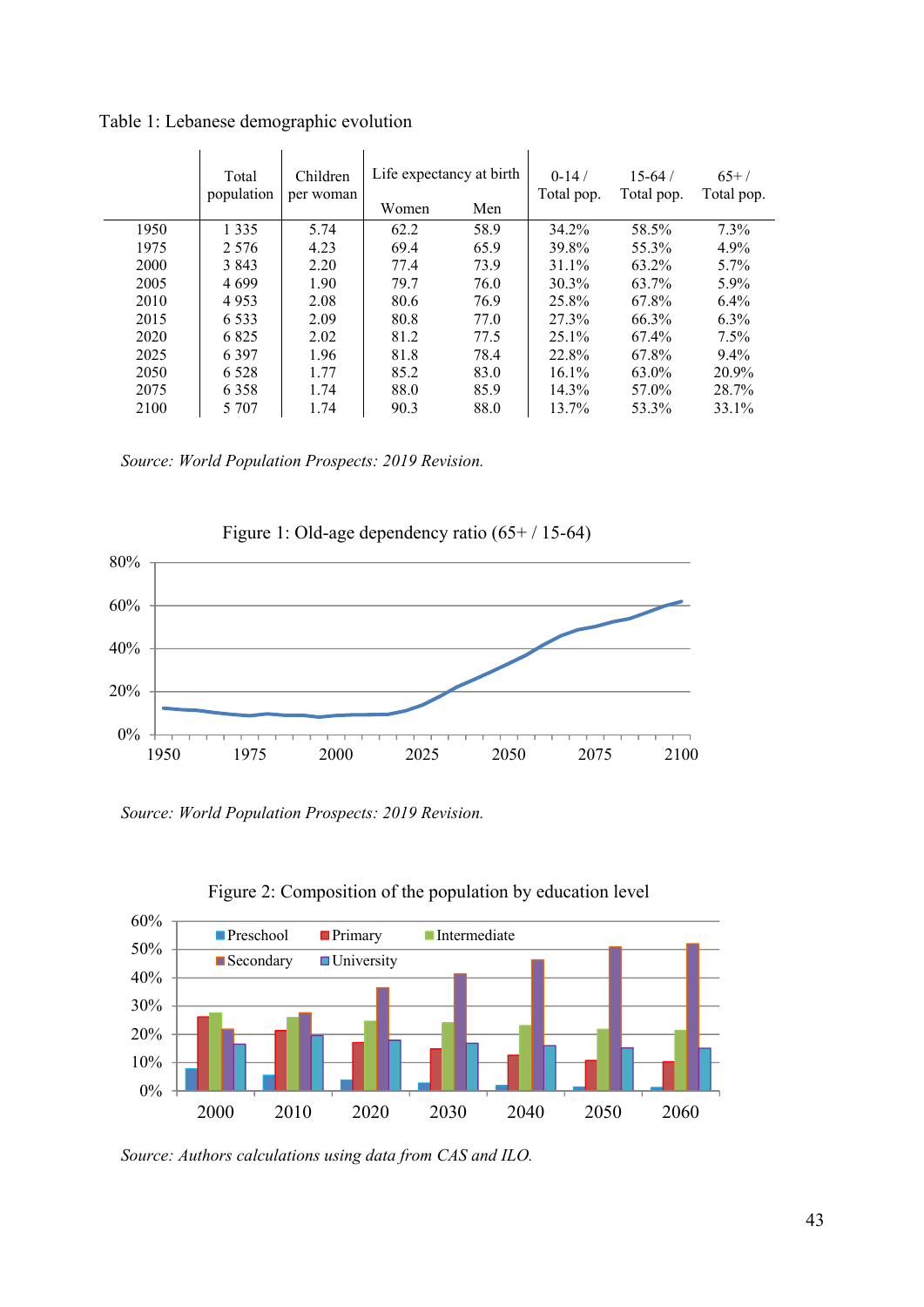| $\alpha$            | Exponent in the CD production function                      | 0.20    |
|---------------------|-------------------------------------------------------------|---------|
| σ                   | Elasticity of substitution between units of effective labor |         |
| $\delta$            | Annual depreciation rate                                    | 3.0%    |
| g                   | Annual productivity growth rate                             | 1.5%    |
| $\mathcal{D}$       | Rate of time preference                                     | 0.18    |
| $\pi^{\mathcal{R}}$ | Annual spread                                               | $3.1\%$ |
|                     |                                                             |         |

| Table 2: Main parameters used in the calibration of the OLG model |  |
|-------------------------------------------------------------------|--|
|-------------------------------------------------------------------|--|

|                             |                                       |                 | Preschool | Primary         | Intermediat<br>e | Secondar<br>v | Universit |
|-----------------------------|---------------------------------------|-----------------|-----------|-----------------|------------------|---------------|-----------|
|                             |                                       | Public sector   |           |                 | $\qquad \qquad$  | $0\%$         | $0\%$     |
| $\chi$                      | Separation rate                       | Private sector  | 60%       | 60%             | 60%              | 40%           | 40%       |
|                             |                                       | Informal sector | 60%       | 60%             | 60%              | 40%           | 40%       |
| Constant in the<br>a search |                                       | Public sector   |           |                 |                  | 0.666         | 0.663     |
|                             | matching functions                    | Private sector  | 0.784     | 0.734           | 0.688            | 0.643         | 0.640     |
|                             |                                       | Informal sector | 0.853     | 0.802           | 0.751            | 0.710         | 0.707     |
|                             |                                       | Public sector   |           | $\qquad \qquad$ | $\qquad \qquad$  | 0.5           | 0.5       |
| $\beta$ search              | Exponent in the<br>matching functions | Private sector  | 0.5       | 0.5             | 0.5              | 0.5           | 0.5       |
|                             |                                       | Informal sector | 0.5       | 0.5             | 0.5              | 0.5           | 0.5       |
|                             |                                       | Public sector   |           |                 |                  | 0.5           | 0.5       |
| η                           | Negotiation power of<br>workers       | Private sector  | 0.5       | 0.5             | 0.5              | 0.5           | 0.5       |
|                             |                                       | Informal sector | 0.5       | 0.5             | 0.5              | 0.5           | 0.5       |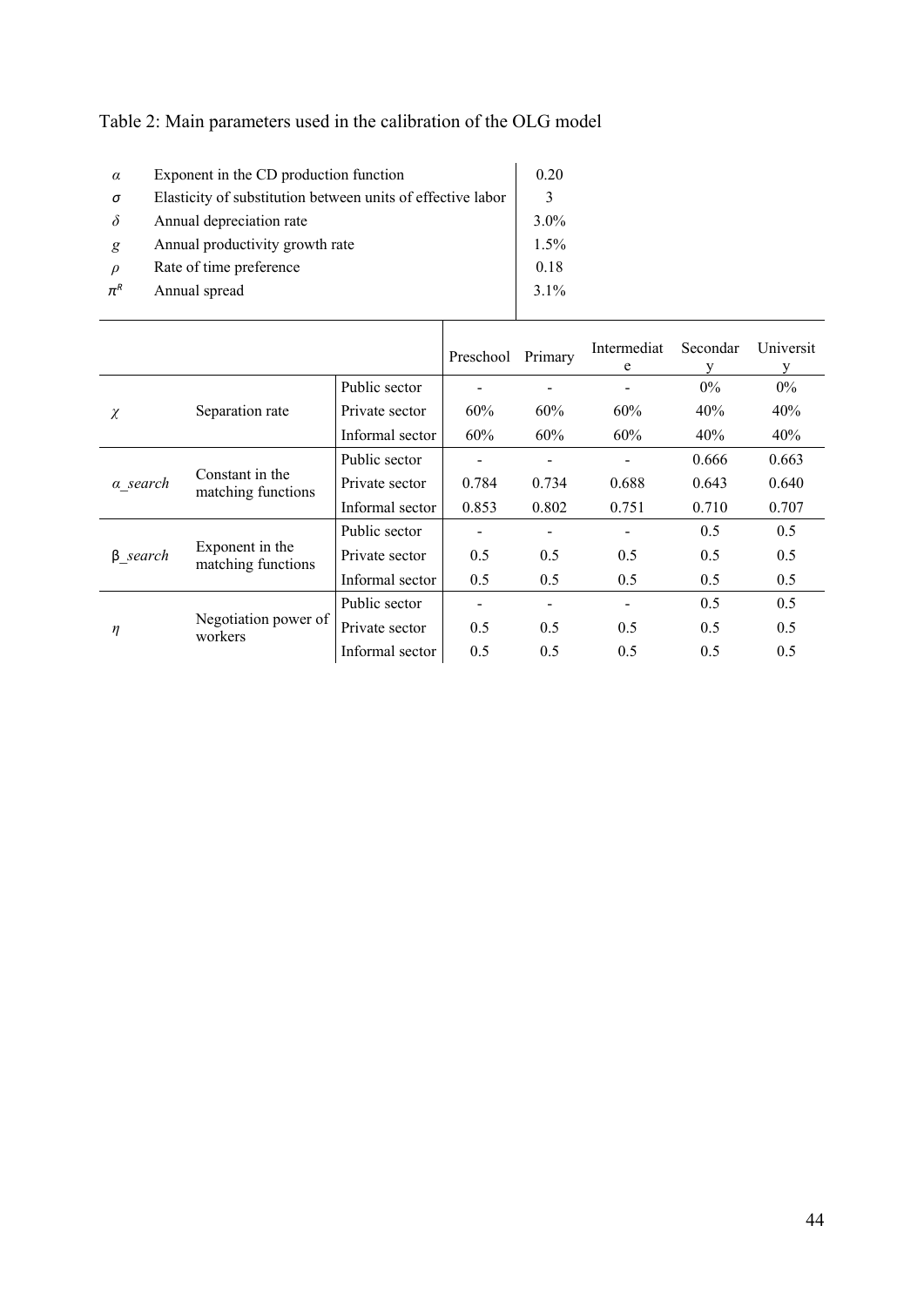|                                        |              | Model   | Data    |
|----------------------------------------|--------------|---------|---------|
| GDP (billions of Lebanese pounds)      |              | 57.954  | 57.954  |
| Investment / GDP                       | 20.0%        | 20.0%   |         |
|                                        | Total        | 49.1%   | 47.6%   |
| Labor participation rate               | Women        | 22.8%   | 22.8%   |
|                                        | Men          | 72.8%   | 72.8%   |
|                                        | Preschool    | 27.0%   | 22.1%   |
|                                        | Primary      | 59.0%   | 53.8%   |
|                                        | Intermediate | 56.4%   | 50.0%   |
|                                        | Secondary    | 45.8%   | 39.2%   |
|                                        | University   | 39.4%   | 58.0%   |
|                                        | Total        | $6.3\%$ | $6.4\%$ |
|                                        | Women        | $7.4\%$ | 10.4%   |
|                                        | Men          | $6.0\%$ | $5.0\%$ |
|                                        | Preschool    | 4.4%    | 4.4%    |
| Unemployment rate                      | Primary      | 4.6%    | $4.6\%$ |
|                                        | Intermediate | $5.2\%$ | 5.2%    |
|                                        | Secondary    | 7.7%    | 7.7%    |
|                                        | University   | 8.8%    | 8.8%    |
| Total wages in the public sector / GDP |              | 6.7%    | $6.7\%$ |

Table 3a: Comparison of data and model results for year 2010 – Macro data

Table 3b: Comparison of data and model results for year 2010 – Public sector pension scheme

|                             |               |              | Model   | Data    |
|-----------------------------|---------------|--------------|---------|---------|
| Pension expenditures / GDP  |               | $3.1\%$      | $3.1\%$ |         |
| Pension contributions / GDP |               |              | $0.4\%$ | $0.4\%$ |
| Number of                   | Men and women |              | 163.132 | 162.659 |
| contributors (in            | Women         |              | 33.697  | 33.492  |
| thousands)                  | Men           |              | 129.434 | 129.167 |
|                             |               | All          | 78.224  | 78.235  |
|                             | Men and women | Less than 65 | 47.048  | 47.059  |
| Number of                   |               | 65 and over  | 31.176  | 31.176  |
| retirees (in                |               | Less than 65 | 20.077  | 20.077  |
| thousands)                  | Women         | 65 and over  | 10.496  | 10.496  |
|                             |               | Less than 65 | 26.972  | 26.982  |
|                             | Men           | 65 and over  | 20.680  | 20.680  |

Table 3c: Comparison of data and model results for year 2010 – Private sector pension scheme

|                             |               |              | Model   | Data    |
|-----------------------------|---------------|--------------|---------|---------|
| Pension expenditures / GDP  |               | $0.5\%$      | $0.5\%$ |         |
| Pension contributions / GDP |               | $2.2\%$      | $2.2\%$ |         |
| Number of                   | Men and women |              | 549.774 | 546.952 |
| contributors (in            | Women         |              | 209.392 | 209.478 |
| thousands)                  | Men           |              | 340.382 | 337.474 |
| Number of                   |               | All          | 15.522  | 15.522  |
| retirees (in                | Men and women | Less than 65 | 12.500  | 12.500  |
| thousands)                  |               | 65 and over  | 3.022   | 3.022   |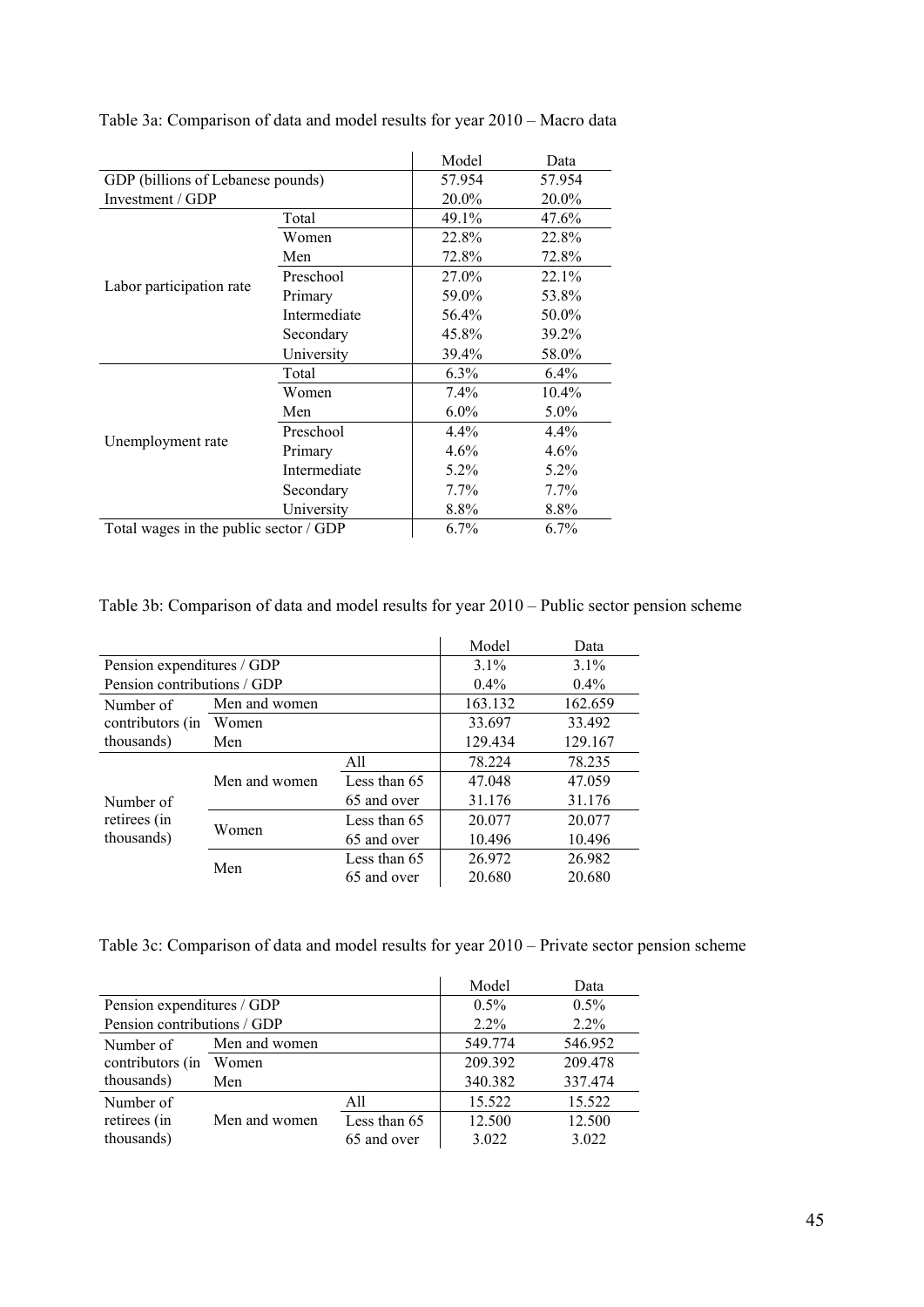|                                     | 2010     | 2020     | 2030     | 2040    | 2050     | 2060     |
|-------------------------------------|----------|----------|----------|---------|----------|----------|
| Capital per unit of effective labor | 0.326    | 0.376    | 0.478    | 0.543   | 0.589    | 0.654    |
| Annual interest rate                | $7.1\%$  | $6.0\%$  | $4.6\%$  | $4.1\%$ | $3.9\%$  | 3.3%     |
| Tax rate                            | 19.8%    | $20.1\%$ | $24.1\%$ | 26.4%   | 28.1%    | $30.3\%$ |
| Investments / GDP                   | $20.0\%$ | 18.7%    | $16.7\%$ | 13.3%   | $11.5\%$ | $9.4\%$  |
| Annual GDP growth rate              | $5.5\%$  | $4.2\%$  | $1.7\%$  | $2.3\%$ | $2.0\%$  | $1.3\%$  |
| Annual GDP per person growth rate   | $3.1\%$  | $2.6\%$  | $1.9\%$  | $1.4\%$ | $1.6\%$  | $1.2\%$  |

Table 4: Base scenario – Macroeconomic results

Table 5: Base scenario – Results on the labor market (labor participation)

|             |                          |                 | 2010  | 2020  | 2030  | 2040  | 2050  | 2060  |
|-------------|--------------------------|-----------------|-------|-------|-------|-------|-------|-------|
|             |                          | Women           | 22.8% | 24.4% | 24.4% | 23.9% | 24.0% | 24.1% |
|             | Labor participation rate | Men             | 72.8% | 76.3% | 77.6% | 77.7% | 77.6% | 78.3% |
|             |                          | Total           | 49.1% | 51.3% | 51.9% | 51.6% | 51.9% | 52.8% |
|             |                          |                 |       |       |       |       |       |       |
|             | Preschool                | Private sector  | 38.3% | 41.9% | 37.3% | 38.6% | 37.9% | 35.9% |
|             |                          | Informal sector | 61.7% | 58.1% | 62.7% | 61.4% | 62.1% | 64.1% |
|             |                          | Private sector  | 29.5% | 31.9% | 31.1% | 30.5% | 30.8% | 29.8% |
|             | Primary                  | Informal sector | 70.5% | 68.1% | 68.9% | 69.5% | 69.2% | 70.2% |
|             |                          | Private sector  | 37.0% | 36.2% | 35.4% | 35.8% | 35.0% | 34.4% |
|             | Intermediate             | Informal sector | 63.0% | 63.8% | 64.6% | 64.2% | 65.0% | 65.6% |
| Choice of   |                          | Public sector   | 32.8% | 33.3% | 31.0% | 32.0% | 29.9% | 29.3% |
| the sector  | Secondary                | Private sector  | 30.1% | 28.6% | 26.3% | 24.8% | 24.8% | 24.4% |
| of activity |                          | Informal sector | 37.1% | 38.1% | 42.7% | 43.2% | 45.3% | 46.3% |
|             |                          | Public sector   | 14.8% | 14.9% | 14.6% | 15.7% | 18.3% | 17.4% |
|             | University               | Private sector  | 56.1% | 57.2% | 51.8% | 47.6% | 43.9% | 43.1% |
|             |                          | Informal sector | 29.1% | 27.9% | 33.6% | 36.7% | 37.8% | 39.5% |
|             |                          | Public sector   | 11.3% | 9.9%  | 10.2% | 11.6% | 11.8% | 11.5% |
|             | Total                    | Private sector  | 36.6% | 36.5% | 35.0% | 34.1% | 33.7% | 32.9% |
|             |                          | Informal sector | 52.0% | 53.5% | 54.7% | 54.3% | 54.5% | 55.6% |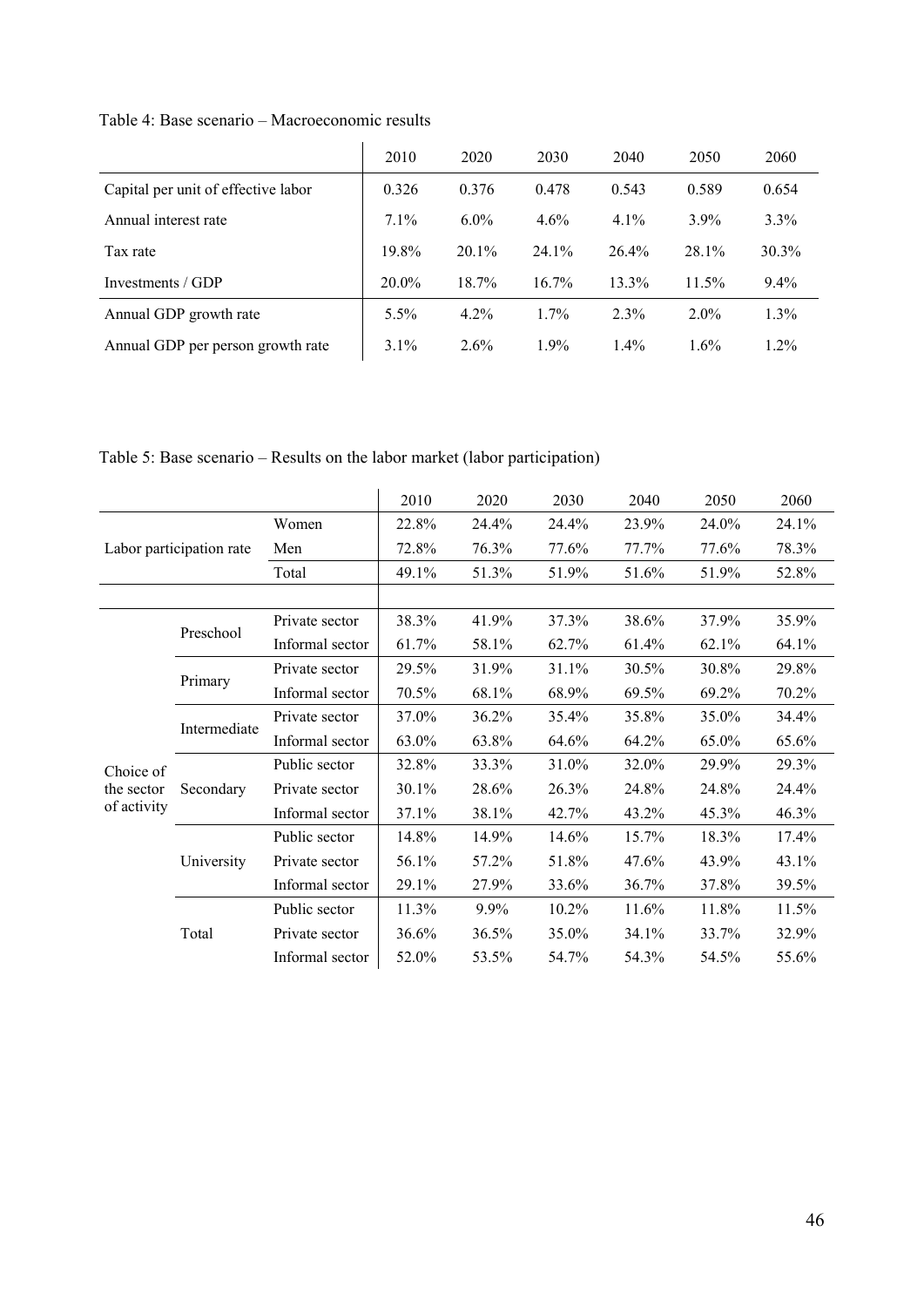|                           |                    |                 | 2010  | 2020  | 2030  | 2040  | 2050  | 2060  |
|---------------------------|--------------------|-----------------|-------|-------|-------|-------|-------|-------|
| Marginal productivity of  |                    | Public sector   | 1.000 | 1.057 | 1.094 | 1.069 | 1.075 | 1.103 |
| labor (normalized to 1 in |                    | Private sector  | 1.000 | 1.025 | 1.089 | 1.130 | 1.157 | 1.190 |
| 2010)                     |                    | Informal sector | 1.000 | 1.028 | 1.071 | 1.099 | 1.115 | 1.132 |
|                           | Public sector      | Secondary       | 1.000 | 1.000 | 1.000 | 1.000 | 1.000 | 1.000 |
|                           |                    | University      | 1.000 | 1.000 | 1.000 | 1.000 | 1.000 | 1.000 |
|                           | Private<br>sector  | Preschool       | 1.000 | 0.990 | 1.023 | 1.019 | 1.110 | 1.087 |
| Wage per                  |                    | Primary         | 1.000 | 1.016 | 1.032 | 1.061 | 1.084 | 1.132 |
| unit of                   |                    | Intermediate    | 1.000 | 1.015 | 1.030 | 1.037 | 1.075 | 1.080 |
| effective<br>labor        |                    | Secondary       | 1.000 | 1.014 | 1.033 | 1.069 | 1.105 | 1.129 |
| (normalized               |                    | University      | 1.000 | 1.008 | 1.042 | 1.077 | 1.135 | 1.149 |
| to $1$ in                 |                    | Preschool       | 1.000 | 1.008 | 1.039 | 1.058 | 1.088 | 1.101 |
| 2010)                     |                    | Primary         | 1.000 | 1.010 | 1.036 | 1.057 | 1.079 | 1.104 |
|                           | Informal<br>sector | Intermediate    | 1.000 | 1.010 | 1.034 | 1.052 | 1.075 | 1.092 |
|                           |                    | Secondary       | 1.000 | 1.011 | 1.039 | 1.072 | 1.090 | 1.104 |
|                           |                    | University      | 1.000 | 1.007 | 1.040 | 1.062 | 1.089 | 1.104 |

Table 6: Base scenario – Results on the labor market (productivity and wages)

Table 7: Base scenario – Results on the labor market (unemployment and informality)

|                   |                      |                                  | 2010     | 2020    | 2030    | 2040    | 2050    | 2060    |
|-------------------|----------------------|----------------------------------|----------|---------|---------|---------|---------|---------|
| Employment rate   |                      |                                  | $46.0\%$ | 48.7%   | 50.8%   | 51.0%   | 51.5%   | 52.5%   |
|                   |                      | Women                            | $7.4\%$  | $5.4\%$ | $2.4\%$ | $1.6\%$ | $1.1\%$ | 0.8%    |
|                   |                      | Men                              | $6.0\%$  | 4.9%    | $2.1\%$ | $1.3\%$ | $0.7\%$ | $0.5\%$ |
|                   |                      | Preschool                        | $4.4\%$  | $4.8\%$ | 2.8%    | 2.3%    | $1.0\%$ | 1.7%    |
|                   |                      | Primary                          | $4.6\%$  | $5.1\%$ | $1.7\%$ | $0.9\%$ | $0.5\%$ | $0.2\%$ |
| Unemployment rate |                      | Intermediate                     | $5.2\%$  | $2.6\%$ | $1.0\%$ | $0.0\%$ | $0.0\%$ | $0.0\%$ |
|                   |                      | Secondary                        | $7.7\%$  | $6.1\%$ | $2.2\%$ | $2.3\%$ | $1.6\%$ | $1.3\%$ |
|                   |                      | University                       | 8.8%     | $6.9\%$ | $4.3\%$ | $2.1\%$ | $1.0\%$ | $0.8\%$ |
|                   |                      | Total                            | $6.3\%$  | $5.0\%$ | $2.2\%$ | $1.3\%$ | $0.8\%$ | 0.6%    |
| Informality       |                      | Informal workers / Total workers | 52.6%    | 53.8%   | 54.9%   | 54.8%   | 55.0%   | 55.9%   |
|                   | Informal wages / GDP |                                  | 40.3%    | 40.8%   | 41.5%   | 41.3%   | 41.3%   | 41.9%   |

# Table 8: Base scenario – Results on the pension schemes

|                                  |                     | 2010     | 2020     | 2030     | 2040     | 2050     | 2060     |
|----------------------------------|---------------------|----------|----------|----------|----------|----------|----------|
|                                  | Retired / Workers   | 0.480    | 0.549    | 0.877    | 0.988    | 1.231    | 1.444    |
| Public sector                    | Pensions / GDP      | $3.1\%$  | $2.6\%$  | $3.9\%$  | $4.8\%$  | $5.7\%$  | $6.3\%$  |
|                                  | Contributions / GDP | $0.4\%$  | $0.4\%$  | $0.4\%$  | $0.4\%$  | $0.4\%$  | $0.4\%$  |
|                                  | Surplus / GDP       | $-2.7\%$ | $-2.2\%$ | $-3.5\%$ | $-4.4\%$ | $-5.3\%$ | $-5.9\%$ |
|                                  | Retired / Workers   | 0.028    | 0.040    | 0.080    | 0.127    | 0.165    | 0.203    |
|                                  | Pensions / GDP      | $0.5\%$  | $0.9\%$  | $1.5\%$  | $1.9\%$  | $2.1\%$  | 2.5%     |
| Private sector                   | Contributions / GDP | $2.2\%$  | $2.2\%$  | $2.2\%$  | $2.1\%$  | $2.1\%$  | $2.0\%$  |
|                                  | Surplus / GDP       | $2.7\%$  | $2.8\%$  | 2.8%     | $3.1\%$  | $3.4\%$  | $3.2\%$  |
|                                  | Reserves / GDP      | 26.8%    | 36.1%    | 56.1%    | 72.9%    | 90.1%    | 110.6%   |
| Average pension / Average salary |                     | 24.5%    | $20.0\%$ | 21.7%    | 22.2%    | 21.9%    | 20.3%    |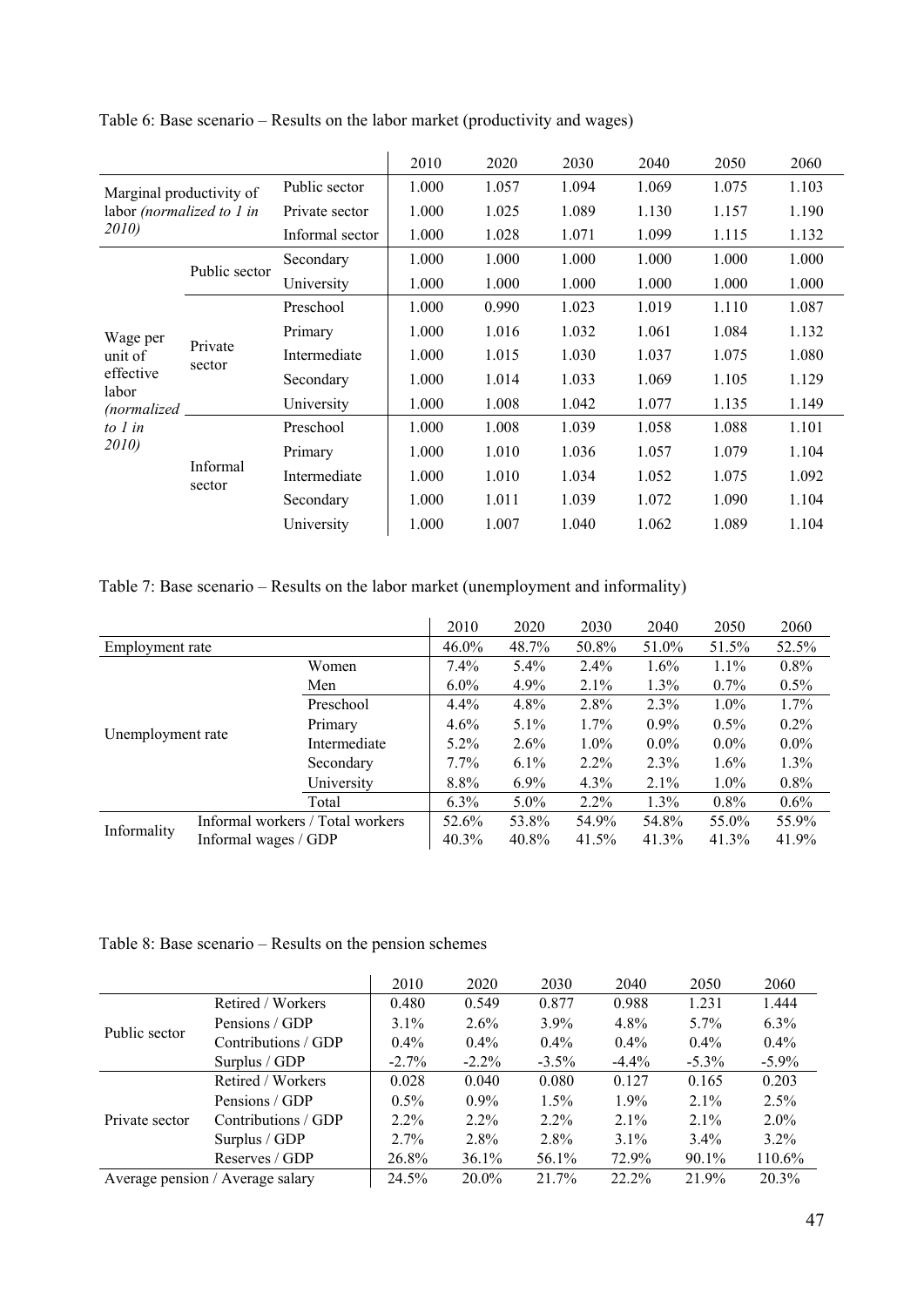|                       |               | 2025    | 2030    | 2035    | 2040    | 2050    | 2060    |
|-----------------------|---------------|---------|---------|---------|---------|---------|---------|
| Capital per unit of   | Base scenario | 0.423   | 0.478   | 0.514   | 0.543   | 0.589   | 0.654   |
| effective labor       | Reform        | 0.419   | 0.477   | 0.516   | 0.548   | 0.597   | 0.664   |
| Annual interest rate  | Base scenario | 5.3%    | 4.6%    | $4.4\%$ | 4.1%    | 3.9%    | $3.3\%$ |
|                       | Reform        | 5.3%    | $4.6\%$ | $4.4\%$ | $4.0\%$ | 3.8%    | $3.2\%$ |
| Tax rate              | Base scenario | 21.6%   | 24.1%   | 24.7%   | 26.4%   | 28.1%   | 30.3%   |
|                       | Reform        | 18.7%   | 19.7%   | 19.4%   | 20.4%   | 22.0%   | 24.5%   |
| Investment / GDP      | Base scenario | 18.5%   | 16.7%   | 14.9%   | 13.3%   | 11.5%   | $9.4\%$ |
|                       | Reform        | 19.2%   | 17.5%   | 15.6%   | 13.8%   | 11.8%   | $9.4\%$ |
| Annual growth rate of | Base scenario | $2.0\%$ | 1.7%    | $2.1\%$ | 2.3%    | $2.0\%$ | 1.3%    |
| <b>GDP</b>            | Reform        | 2.1%    | 1.8%    | $2.2\%$ | 2.3%    | $2.0\%$ | $1.3\%$ |
| Annual growth rate of | Base scenario | 2.7%    | 1.9%    | $1.7\%$ | $1.4\%$ | 1.6%    | $1.2\%$ |
| GDP per person        | Reform        | 2.8%    | $2.0\%$ | 1.8%    | $1.4\%$ | 1.6%    | $1.2\%$ |

Table 9: Reform of the public sector pension scheme – Macroeconomic effects

Table 10: Reform of the public sector pension scheme – Effects on the labor market

|                                     |                 |               | 2025    | 2030     | 2035    | 2040    | 2050    | 2060    |
|-------------------------------------|-----------------|---------------|---------|----------|---------|---------|---------|---------|
| Choice of the<br>sector of activity | Public sector   | Base scenario | $9.9\%$ | $10.2\%$ | 11.2%   | 11.6%   | 11.8%   | 11.5%   |
|                                     |                 | Reform        | 8.2%    | $8.6\%$  | $9.4\%$ | 9.9%    | 10.0%   | $9.6\%$ |
|                                     | Private sector  | Base scenario | 35.8%   | 35.0%    | 34.5%   | 34.1%   | 33.7%   | 32.9%   |
|                                     |                 | Reform        | 36.8%   | $36.2\%$ | 35.8%   | 35.5%   | 35.1%   | 34.4%   |
|                                     | Informal sector | Base scenario | 54.4%   | 54.7%    | 54.4%   | 54.3%   | 54.5%   | 55.6%   |
|                                     |                 | Reform        | 55.0%   | 55.2%    | 54.8%   | 54.6%   | 54.8%   | 56.0%   |
| Unemployment<br>rate                | Total           | Base scenario | $3.2\%$ | $2.2\%$  | 1.8%    | 1.3%    | $0.8\%$ | $0.6\%$ |
|                                     |                 | Reform        | 2.6%    | 1.8%     | $1.1\%$ | $0.8\%$ | $0.2\%$ | $0.2\%$ |
|                                     | Women           | Base scenario | 3.3%    | 2.4%     | $2.0\%$ | 1.6%    | $1.1\%$ | $0.8\%$ |
|                                     |                 | Reform        | 2.6%    | 1.9%     | $1.0\%$ | $0.8\%$ | $0.1\%$ | $0.1\%$ |
|                                     |                 | Base scenario | $3.1\%$ | 2.1%     | 1.7%    | 1.3%    | $0.7\%$ | $0.5\%$ |
|                                     | Men             | Reform        | $2.6\%$ | 1.7%     | $1.1\%$ | $0.8\%$ | $0.2\%$ | $0.2\%$ |
| Informality                         |                 | Base scenario | 54.5%   | 54.9%    | 54.8%   | 54.8%   | 55.0%   | 55.9%   |
|                                     |                 | Reform        | 54.7%   | 55.1%    | 54.9%   | 54.8%   | 54.9%   | 56.1%   |

# Table 11: Reform of the public sector pension scheme – Effects on the pension system

|                                         |                                | 2025     | 2030     | 2035     | 2040     | 2050     | 2060     |
|-----------------------------------------|--------------------------------|----------|----------|----------|----------|----------|----------|
| Pension<br>expenditures /<br><b>GDP</b> | Base scenario                  | 2.9%     | 3.9%     | $4.0\%$  | 4.8%     | 5.7%     | 6.3%     |
|                                         | Shock on the contribution rate | 2.9%     | 3.9%     | $4.0\%$  | 4.8%     | 5.5%     | $6.1\%$  |
|                                         | Shock on the replacement rate  | 2.7%     | 3.3%     | $3.1\%$  | 3.3%     | $3.2\%$  | 3.1%     |
|                                         | Shock on early retirement      | 2.7%     | $3.0\%$  | $3.0\%$  | $3.9\%$  | 5.7%     | 6.8%     |
|                                         | Shock on survivor's pensions   | 2.5%     | $3.2\%$  | $3.2\%$  | 3.8%     | 4.8%     | 5.9%     |
|                                         | Entire reform                  | 2.1%     | 2.1%     | 1.8%     | 2.1%     | 2.7%     | 3.4%     |
|                                         | Base scenario                  | 0.4%     | 0.4%     | 0.4%     | 0.4%     | 0.4%     | 0.4%     |
|                                         | Shock on the contribution rate | $1.3\%$  | 1.3%     | 1.4%     | 1.4%     | 1.5%     | 1.4%     |
| Pension<br>contributions /              | Shock on the replacement rate  | $0.3\%$  | 0.3%     | 0.4%     | 0.4%     | 0.4%     | $0.4\%$  |
| <b>GDP</b>                              | Shock on early retirement      | 0.4%     | $0.4\%$  | 0.4%     | 0.4%     | $0.4\%$  | 0.4%     |
|                                         | Shock on survivor's pensions   | $0.4\%$  | $0.4\%$  | $0.4\%$  | $0.4\%$  | $0.4\%$  | $0.4\%$  |
|                                         | Entire reform                  | $1.3\%$  | $1.3\%$  | 1.4%     | 1.4%     | 1.4%     | 1.4%     |
|                                         | Base scenario                  | $-2.6\%$ | $-3.5\%$ | $-3.7\%$ | $-4.4%$  | $-5.3\%$ | $-5.9\%$ |
|                                         | Shock on the contribution rate | $-1.6%$  | $-2.6%$  | $-2.6%$  | $-3.3\%$ | $-4.0\%$ | $-4.6%$  |
| Pension surplus /<br>GDP                | Shock on the replacement rate  | $-2.4%$  | $-2.9\%$ | $-2.7%$  | $-2.9\%$ | $-2.8\%$ | $-2.7%$  |
|                                         | Shock on early retirement      | $-2.3\%$ | $-2.7\%$ | $-2.6\%$ | $-3.5\%$ | $-5.3\%$ | $-6.4\%$ |
|                                         | Shock on survivor's pensions   | $-2.2\%$ | $-2.9\%$ | $-2.8\%$ | $-3.4\%$ | $-4.4%$  | $-5.5\%$ |
|                                         | Entire reform                  | $-0.9\%$ | $-0.8\%$ | $-0.4%$  | $-0.6%$  | $-1.3\%$ | $-2.0\%$ |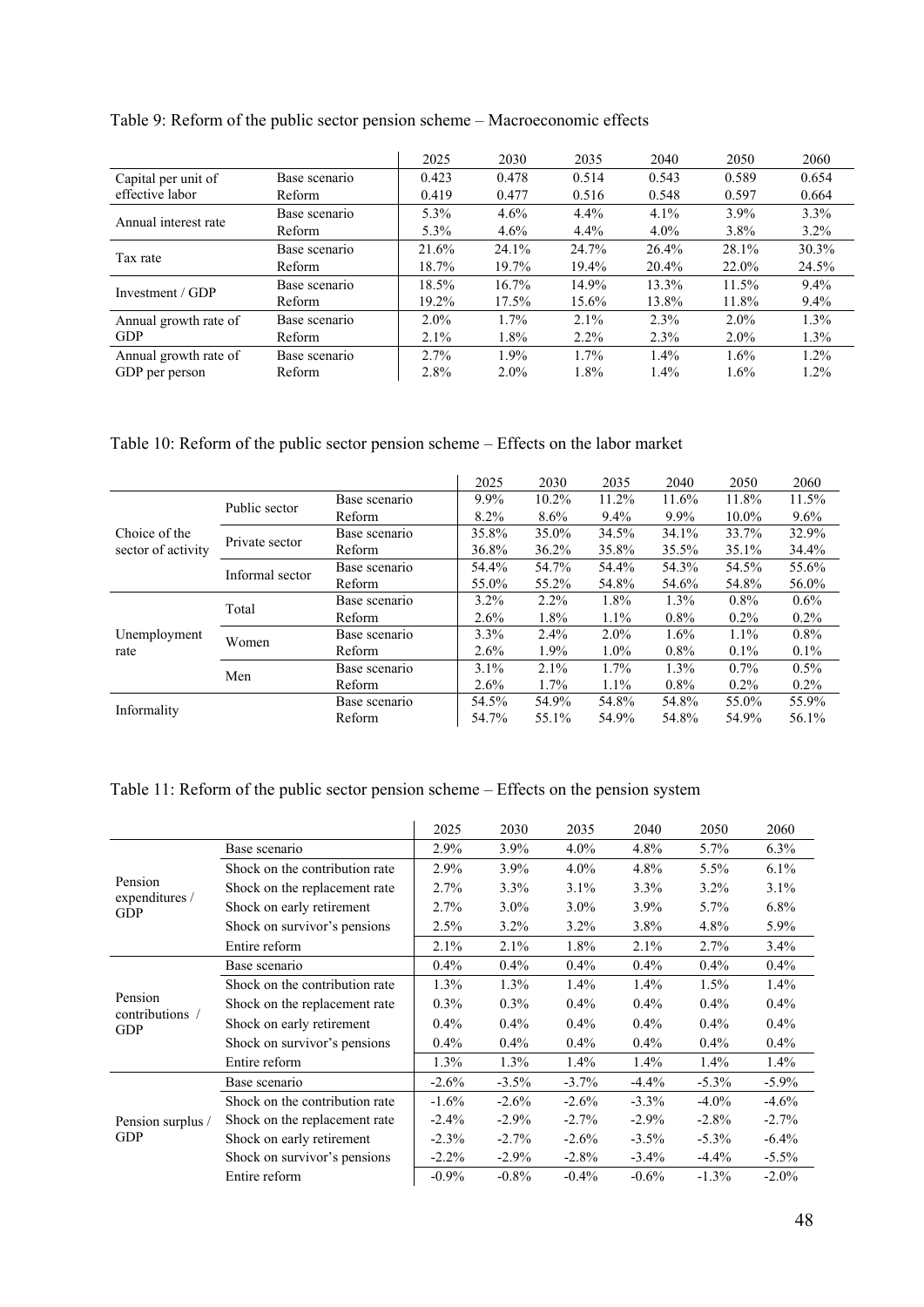|                                         |               | 2025    | 2030  | 2035    | 2040    | 2050    | 2060    |
|-----------------------------------------|---------------|---------|-------|---------|---------|---------|---------|
|                                         | Base scenario | 0.423   | 0.478 | 0.514   | 0.543   | 0.589   | 0.654   |
| Capital per unit of                     | Scenario c2 A | 0.425   | 0.481 | 0.519   | 0.548   | 0.593   | 0.657   |
| effective labor                         | Scenario c2 B | 0.427   | 0.481 | 0.518   | 0.546   | 0.587   | 0.649   |
|                                         | Scenario c2 C | 0.422   | 0.487 | 0.528   | 0.566   | 0.627   | 0.698   |
|                                         | Base scenario | 5.3%    | 4.6%  | 4.4%    | 4.1%    | 3.9%    | 3.3%    |
| Annual interest rate                    | Scenario c2 A | 5.3%    | 4.5%  | 4.3%    | $4.0\%$ | 3.8%    | $3.2\%$ |
|                                         | Scenario c2 B | 5.3%    | 4.5%  | 4.3%    | 4.0%    | 3.8%    | $3.3\%$ |
|                                         | Scenario c2 C | 5.2%    | 4.4%  | 4.1%    | $3.6\%$ | $3.2\%$ | 2.7%    |
|                                         | Base scenario | 18.5%   | 16.7% | 14.9%   | 13.3%   | 11.5%   | $9.4\%$ |
| Investment / GDP                        | Scenario c2 A | 18.8%   | 17.1% | 15.3%   | 13.8%   | 12.2%   | 10.3%   |
|                                         | Scenario c2 B | 18.6%   | 16.8% | 15.0%   | 13.4%   | 11.7%   | 9.8%    |
|                                         | Scenario c2 C | 20.0%   | 18.4% | 17.2%   | 16.2%   | 15.2%   | 13.4%   |
|                                         | Base scenario | 21.6%   | 24.1% | 24.7%   | 26.4%   | 28.1%   | 30.3%   |
| Tax rate                                | Scenario c2 A | 18.8%   | 21.7% | 22.6%   | 24.7%   | 27.3%   | 30.5%   |
|                                         | Scenario c2 B | 17.5%   | 20.4% | 21.4%   | 23.6%   | 26.2%   | 29.6%   |
|                                         | Scenario c2 C | 17.8%   | 21.0% | 22.3%   | 24.8%   | 28.6%   | 34.3%   |
|                                         | Base scenario | $2.0\%$ | 1.7%  | 2.1%    | 2.3%    | $2.0\%$ | 1.3%    |
| Annual growth rate                      | Scenario c2 A | 2.0%    | 1.8%  | 2.2%    | 2.3%    | $2.0\%$ | 1.3%    |
| of GDP                                  | Scenario c2 B | 2.0%    | 1.8%  | 2.1%    | 2.2%    | $2.0\%$ | $1.2\%$ |
|                                         | Scenario c2 C | 1.9%    | 1.7%  | $2.2\%$ | 2.3%    | 1.9%    | $1.1\%$ |
| Annual growth rate<br>of GDP per person | Base scenario | 2.7%    | 1.9%  | $1.7\%$ | 1.4%    | 1.6%    | 1.2%    |
|                                         | Scenario c2 A | 2.7%    | 2.0%  | $1.7\%$ | 1.4%    | $1.6\%$ | $1.2\%$ |
|                                         | Scenario c2 B | 2.7%    | 1.9%  | $1.7\%$ | $1.4\%$ | $1.6\%$ | $1.2\%$ |
|                                         | Scenario c2 C | 2.6%    | 1.9%  | 1.8%    | 1.4%    | $1.5\%$ | $1.1\%$ |

Table 12: Reform of the private sector pension scheme – Macroeconomic effects

Scenario  $c2_{A}$ : Fully funded system with  $\tau_{c2}^f = 17\%$ . Scenario  $c2_{B}$ : Fully funded system with  $\tau_{c2}^f = 8.5\%$  and  $\tau_{c2}^w = 8.5\%$ . Scenario  $c2$ <sub>*\_C*</sub>: NDC system with  $\tau_{c2}^f = 17\%$ .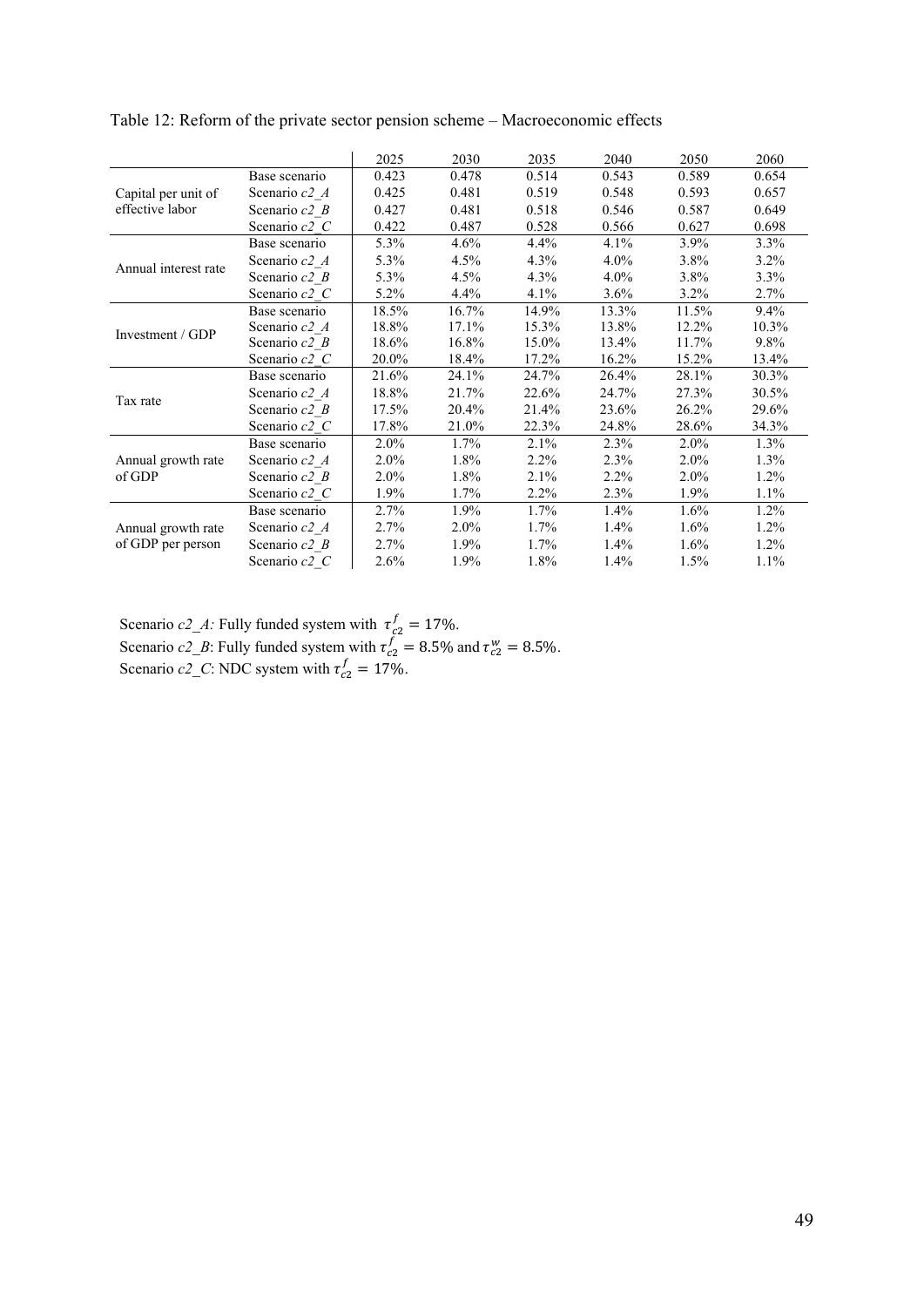|                    |                |                           | 2025  | 2030  | 2035    | 2040    | 2050    | 2060    |
|--------------------|----------------|---------------------------|-------|-------|---------|---------|---------|---------|
|                    |                | Base scenario             | 9.9%  | 10.2% | 11.2%   | 11.6%   | 11.8%   | 11.5%   |
|                    |                | Scenario c2 A             | 10.2% | 10.5% | 11.4%   | 11.8%   | 11.9%   | 11.5%   |
|                    | Public sector  | Scenario $c2$ B           | 10.3% | 10.6% | 11.5%   | 11.9%   | 12.0%   | 11.6%   |
|                    |                | Scenario c2 C             | 10.1% | 10.4% | 11.3%   | 11.6%   | 11.5%   | 11.0%   |
|                    |                | Base scenario             | 35.8% | 35.0% | 34.5%   | 34.1%   | 33.7%   | 32.9%   |
| Choice of the      |                | Scenario c2 A             | 35.2% | 34.5% | 33.9%   | 33.5%   | 33.0%   | 32.1%   |
| sector of activity | Private sector | Scenario $c2$ B           | 35.0% | 34.2% | 33.7%   | 33.2%   | 32.6%   | 31.7%   |
|                    |                | Scenario c2 C             | 35.5% | 34.7% | 34.1%   | 33.7%   | 33.2%   | 32.0%   |
|                    |                | Base scenario             | 54.4% | 54.7% | 54.4%   | 54.3%   | 54.5%   | 55.6%   |
|                    | Informal       | Scenario c2 A             | 54.6% | 55.0% | 54.7%   | 54.7%   | 55.1%   | 56.4%   |
|                    | sector         | Scenario $c2$ B           | 54.7% | 55.1% | 54.9%   | 54.9%   | 55.4%   | 56.7%   |
|                    |                | Scenario c2 C             | 54.4% | 54.9% | 54.6%   | 54.7%   | 55.2%   | 57.0%   |
|                    | Women          | Base scenario             | 3.3%  | 2.4%  | 2.0%    | 1.6%    | 1.1%    | 0.8%    |
|                    |                | Scenario c <sub>2</sub> A | 3.9%  | 2.6%  | 2.1%    | 1.7%    | 0.7%    | $0.2\%$ |
|                    |                | Scenario $c2$ B           | 4.2%  | 2.8%  | 2.3%    | 1.8%    | 0.8%    | 0.3%    |
|                    |                | Scenario $c2$ $C$         | 2.7%  | 2.2%  | 0.7%    | 0.6%    | 0.2%    | $0.2\%$ |
|                    | Men            | Base scenario             | 3.1%  | 2.1%  | 1.7%    | $1.3\%$ | $0.7\%$ | $0.5\%$ |
| Unemployment       |                | Scenario c2 A             | 3.5%  | 2.2%  | 1.8%    | 1.2%    | 0.5%    | $0.3\%$ |
| rate               |                | Scenario $c2$ B           | 3.7%  | 2.3%  | 1.9%    | 1.4%    | 0.5%    | $0.3\%$ |
|                    |                | Scenario $c2$ $C$         | 2.8%  | 1.9%  | 1.0%    | $0.7\%$ | 0.3%    | 0.2%    |
|                    |                | Base scenario             | 3.2%  | 2.2%  | 1.8%    | 1.3%    | 0.8%    | $0.6\%$ |
|                    | Total          | Scenario c2 A             | 3.6%  | 2.3%  | 1.8%    | 1.3%    | 0.5%    | $0.3\%$ |
|                    |                | Scenario $c2$ B           | 3.8%  | 2.4%  | 2.0%    | 1.5%    | 0.6%    | $0.3\%$ |
|                    |                | Scenario c2 C             | 2.8%  | 2.0%  | $0.9\%$ | 0.6%    | 0.3%    | $0.2\%$ |
|                    |                | Base scenario             | 54.5% | 54.9% | 54.8%   | 54.8%   | 55.0%   | 55.9%   |
|                    |                | Scenario c2 A             | 54.9% | 55.2% | 55.2%   | 55.2%   | 55.4%   | 56.6%   |
| Informality        |                | Scenario c2 B             | 55.1% | 55.4% | 55.4%   | 55.4%   | 55.7%   | 56.9%   |
|                    |                | Scenario c2 C             | 54.3% | 55.0% | 54.7%   | 54.9%   | 55.4%   | 57.1%   |

Table 13: Reform of the private sector pension scheme – Effects on the labor market

Scenario  $c2_{A}$ : Fully funded system with  $\tau_{c2}^f = 17\%$ . Scenario  $c2_{B}$ : Fully funded system with  $\tau_{c2}^f = 8.5\%$  and  $\tau_{c2}^w = 8.5\%$ . Scenario  $c2$ <sub>*\_C*</sub>: NDC system with  $\tau_{c2}^f = 17\%$ .